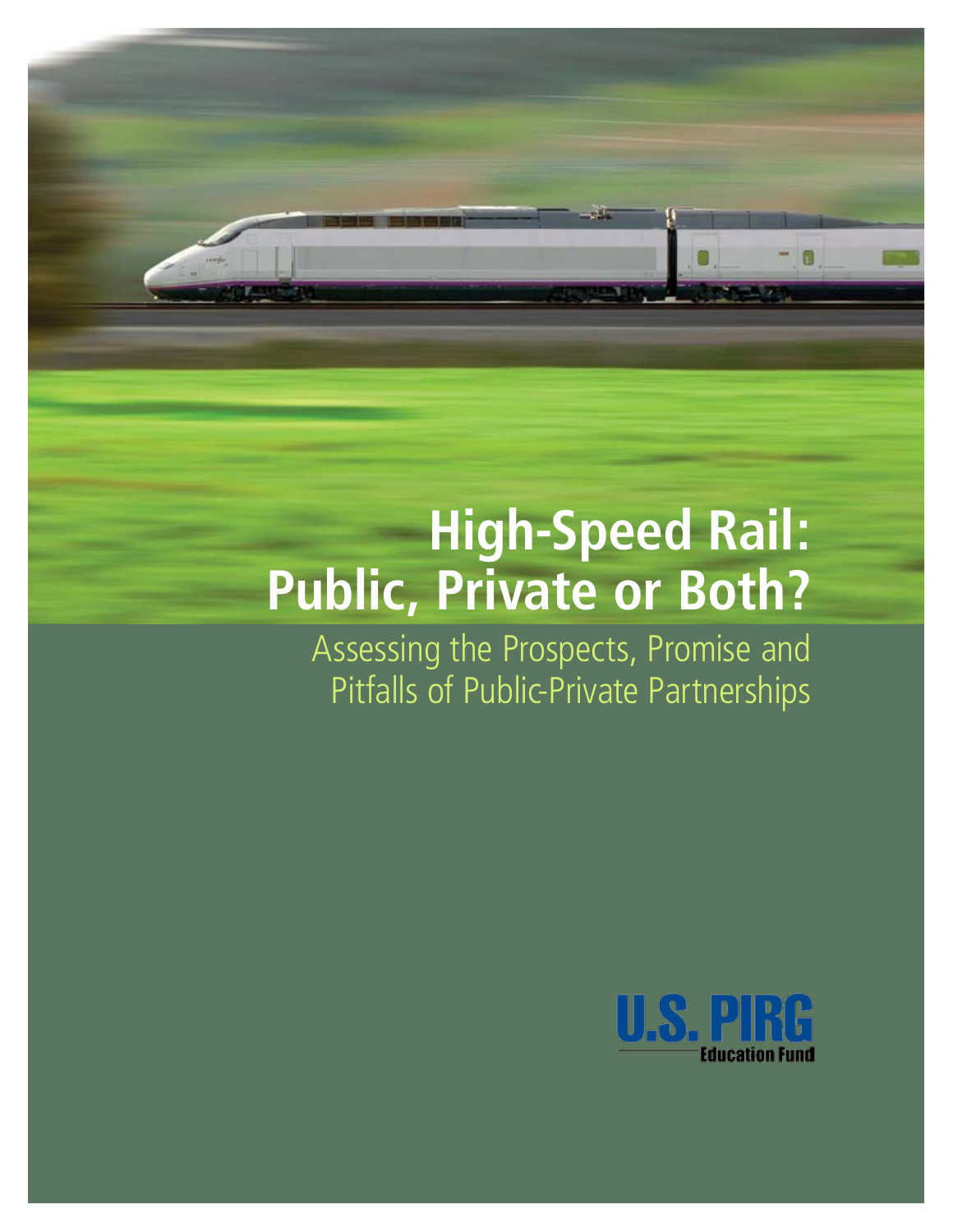## High-Speed Rail: Public, Private or Both? Assessing the Prospects, Promise and Pitfalls of Public-Private Partnerships

## U.S. PIRG Education Fund

Tony Dutzik and Jordan Schneider, Frontier Group Phineas Baxandall, U.S. PIRG Education Fund

Summer 2011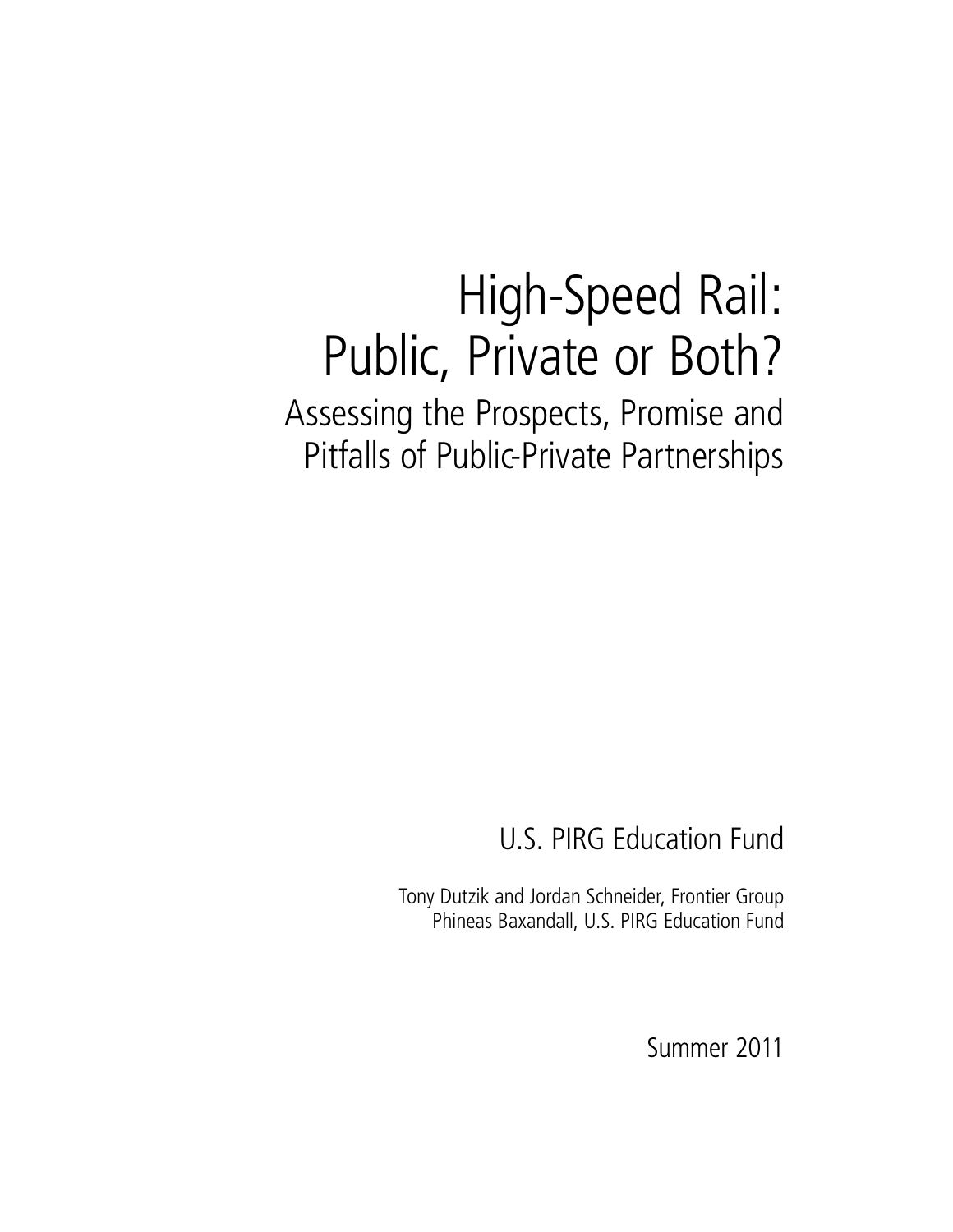## Acknowledgments

The authors thank Michael Likosky, senior fellow at the Institute for Public Knowledge at New York University, Elliot Sclar, professor of urban planning at Columbia University, and Yonah Freemark of the Transport Politic for their review of this report. Thanks also to Carolyn Kramer for her editorial assistance.

U.S. PIRG Education Fund thanks the Rockefeller Foundation and the Ford Foundation for making this report possible.

The authors bear responsibility for any factual errors. The recommendations are those of U.S. PIRG Education Fund. The views expressed in this report are those of the authors and do not necessarily reflect the views of our funders or those who provided review.

Copyright 2011 U.S. PIRG Education Fund

With public debate around important issues often dominated by special interests pursuing their own narrow agendas, U.S. PIRG Education Fund offers an independent voice that works on behalf of the public interest. U.S. PIRG Education Fund, a 501(c)(3) organization, works to protect consumers and promote good government. We investigate problems, craft solutions, educate the public, and offer Americans meaningful opportunities for civic participation. For more information about U.S.PIRG Education Fund or for additional copies of this report, please visit www.uspirg.org/edfund.

Frontier Group conducts independent research and policy analysis to support a cleaner, healthier and more democratic society. Our mission is to inject accurate information and compelling ideas into public policy debates at the local, state and federal levels. For more information about Frontier Group, please visit www.frontiergroup.org.

*Design: Harriet Eckstein Graphic Design Cover photo illustration: Renfe Operadora, Dirección de Comunicación, Marca y Publicidad*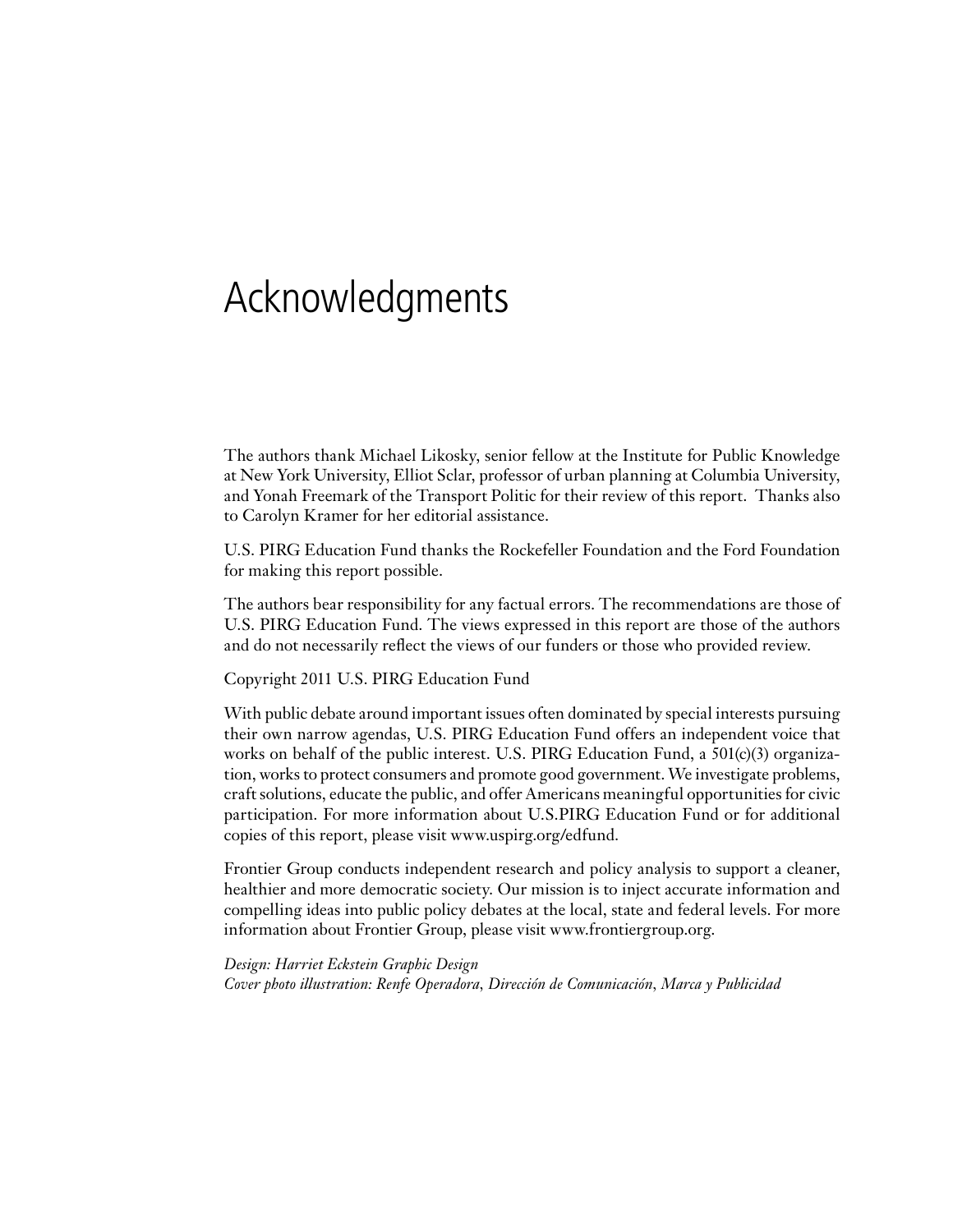## Table of Contents

| <b>Executive Summary</b>                                                                                                                                                                                                                                                                                                                                                                                                                                                                                                                                                                                                                                                                                                                                                                                                                    |                                                                            |  |  |  |
|---------------------------------------------------------------------------------------------------------------------------------------------------------------------------------------------------------------------------------------------------------------------------------------------------------------------------------------------------------------------------------------------------------------------------------------------------------------------------------------------------------------------------------------------------------------------------------------------------------------------------------------------------------------------------------------------------------------------------------------------------------------------------------------------------------------------------------------------|----------------------------------------------------------------------------|--|--|--|
| Introduction                                                                                                                                                                                                                                                                                                                                                                                                                                                                                                                                                                                                                                                                                                                                                                                                                                | 5                                                                          |  |  |  |
| Public-Private Partnerships:<br>What They Are and Why They Matter<br>Public-Private Partnerships and their Role in High-Speed Rail<br>Models of Public-Private Partnerships                                                                                                                                                                                                                                                                                                                                                                                                                                                                                                                                                                                                                                                                 | 6<br>6<br>$\overline{9}$                                                   |  |  |  |
| The Pros and Cons of Public-Private Partnerships<br><b>Potential Benefits of PPPs</b><br>Potential Problems of PPPs                                                                                                                                                                                                                                                                                                                                                                                                                                                                                                                                                                                                                                                                                                                         | 15<br>15<br>17                                                             |  |  |  |
| Evaluating the Experience Abroad                                                                                                                                                                                                                                                                                                                                                                                                                                                                                                                                                                                                                                                                                                                                                                                                            | 21                                                                         |  |  |  |
| Protecting the Public Interest:<br>Principles for High-Speed Rail PPPs<br>Governments Must Only Pursue PPPs for the "Right" Reasons<br>1:<br>PPPs Must Deliver Identifiable Added Value<br>2:<br>PPP Contracts Must Align Private Sector Incentives with Public Sector Goals<br>3.<br>PPPs Must Only Be Pursued in an Atmosphere of Competition<br>4.<br>5. PPPs Must Only Be Pursued by Capable and Prepared Governments<br>There Must Be Clear Accountability in PPP Projects<br>6.<br>The Public Must Retain Control over Key Transportation-System Decisions<br>7.<br>PPP Contracts Must not Impose Unreasonable Limitations<br>8.<br>on Future Government Action<br>9. PPP Contracts Should Be of Reasonable Length<br>10. PPPs Must Be Subject to Extraordinary Transparency<br>When Do PPPs Make Sense?<br>Are PPPs Really Worth It? | 30<br>30<br>31<br>31<br>32<br>32<br>33<br>33<br>34<br>34<br>35<br>35<br>35 |  |  |  |
| <b>Notes</b>                                                                                                                                                                                                                                                                                                                                                                                                                                                                                                                                                                                                                                                                                                                                                                                                                                | 37                                                                         |  |  |  |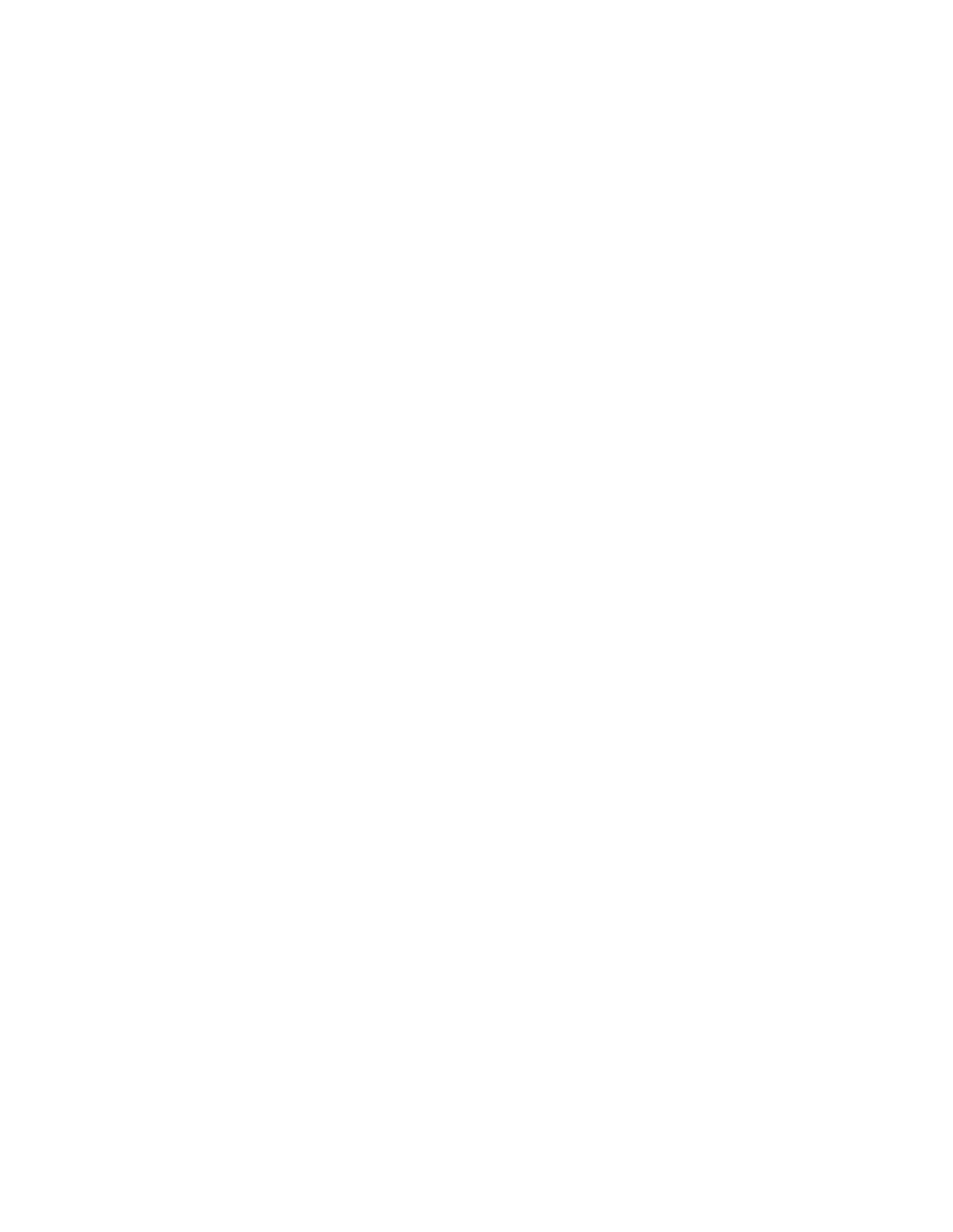## Executive Summary

 $\begin{tabular}{|l|l|} \hline \textbf{private sector companies are likely to play a major role in the construction of high-speed rail lines in the United States. Even as California nears constructor.} \end{tabular}$ rivate sector companies are likely to play a major role in the construction of high-speed rail lines in the United tion of the nation's first high-speed rail line, however, it remains unclear just how the private sector will participate in building out the nation's high-speed rail network.

Public-private partnerships-or "PPPs"—have come to play an important role in the construction of high-speed rail lines around the world. In a PPP, the public and private sectors are supposed to share the risks, responsibilities and rewards of infrastructure development.

The experience with high-speed rail PPPs around the world, however, has been mixed. While PPP arrangements have brought private capital and expertise to the task of building high-speed rail, PPPs have also resulted in cost overruns, government bailouts, and other serious problems for the public.

America must learn from these experiences and pursue PPPs only in situations in which they make sense—and do so in keeping with a series of key principles designed to protect the public interest.

**Public-private partnerships will likely be part of the development of high-speed rail in the United States.** 

- • High-speed rail systems require billions of dollars in financial capital, which cash-strapped state and federal governments are likely to seek through partnerships with the private sector.
- • California is moving forward with the creation of the nation's first true highspeed rail system, and it is required by ballot initiative to obtain private investment in the project.
- • Amtrak is seeking to involve private investors in its plan to bring true high-speed rail service to the busy Northeast Corridor.
- The U.S. Department of Transportation has signaled that private investment will play a key role in achieving President Obama's goal of linking 80 percent of the U.S. population via high-speed rail by 2035.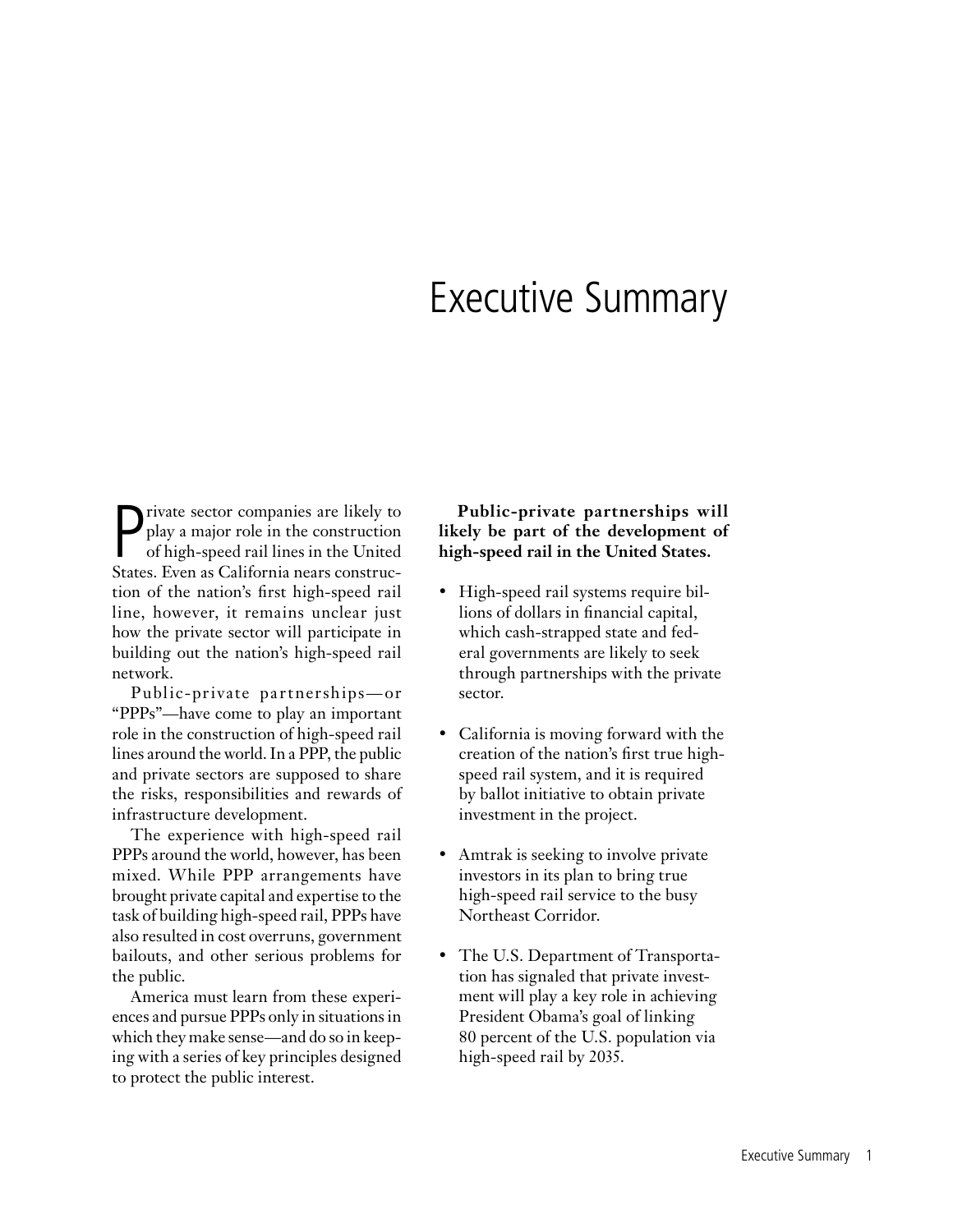#### **All high-speed rail public-private partnerships require substantial public investment.**

• No modern high-speed rail line has ever been built with only private capital. In several recent and current European high-speed rail PPPs, the public sector has been responsible for more than half the capital cost of the high-speed rail line.

#### **No two public-private partnerships are alike.**

• There are countless varieties of highspeed rail PPPs, meaning that each such partnership is unique and must be evaluated on its own terms.

**Public-private rail partnerships have the potential to unlock access to private capital, expertise, technology and economies of scale, and can also help mitigate the risk of high-speed rail projects to taxpayers. However, PPPs also come with a number of risks and costs, including:** 

- Higher costs for capital, as well as costs related to the profits paid to private shareholders.
- Heightened risk for the public once a project has begun, due to the ability of private-sector actors to hold projects hostage and demand increased subsidies or other concessions from government.
- The costs of hiring and retaining the lawyers, financial experts and engineers needed to protect the public interest in the negotiation of PPP agreements and to enforce those agreements over time.
- Loss of control over the operation of the high-speed rail line, which can

result in important transportation assets being operated primarily to boost private profit rather than best advance public needs.

• Delays in the early stages of a project, as government and private partners engage in the difficult and complex task of negotiating PPP agreements.

#### **High-speed rail PPPs and efforts toward rail privatization abroad have a mixed track record.**

- In Taiwan, the government's efforts to pursue a fully private-sector built and financed high-speed rail line fell apart—despite rising ridership—as the private company responsible for building the line faced a financial crisis caused by its reliance on highcost debt. The Taiwan government ultimately stepped forward to bail out the company and refinance its debt.
- In the Netherlands, a series of problems led to massive cost overruns in the construction of a high-speed rail line, most of which became the responsibility of the government. The PPP process was characterized by illegal collusion among bidders for the construction contracts, poor coordination among the various contracts, and unexpected delays that required the government to provide emergency bailouts.
- • In Great Britain, an effort to privatize the operation of the nation's rail infrastructure led to a decline in the system's safety. Excessive use of contracting, coupled with poorly designed incentives, caused delays in the response to known safety problems and a massive backlog of critical maintenance projects—problems that contributed to a deadly train accident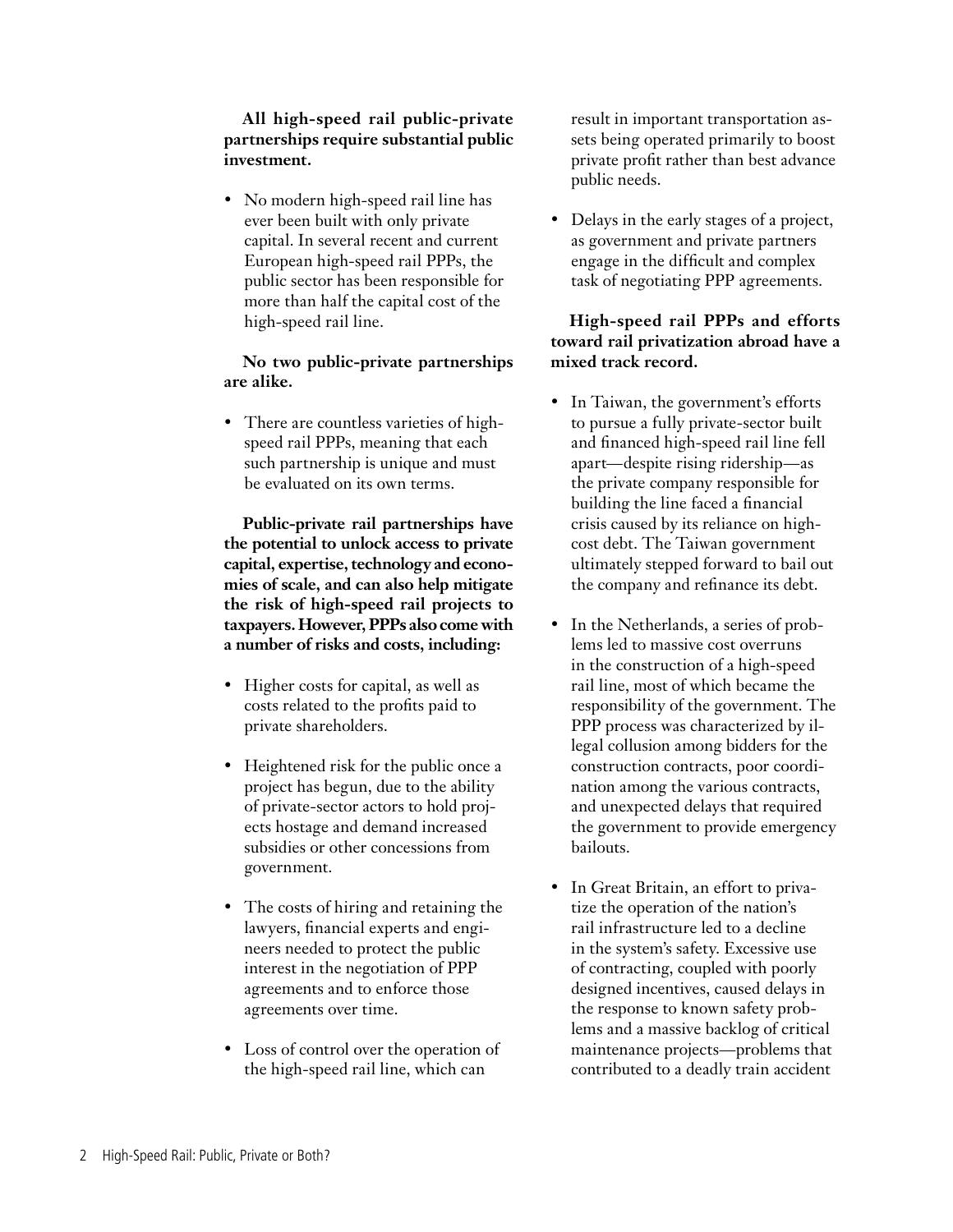in 2000. In the wake of that accident, the formerly private infrastructure provider was reorganized as a government-regulated non-profit.

• Portugal engaged in thoughtful development of a PPP strategy for construction of its high-speed rail system. However, Portugal's high-speed rail program still required a large investment of public resources and the nation may be responsible for paying financial compensation to its private sector partners if it pulls back on its high-speed rail construction plans in the midst of a devastating financial crisis.

**Public officials should use a set of common-sense principles to evaluate public-private partnerships—and should refuse to pursue PPPs that do not serve the public interest.**

The principles that should guide government's approach to high-speed rail PPPs are:

- **1) Governments must only pursue PPPs for the "right" reasons**, such as the ability to deliver a public project for lower price or with higher quality—rather than use PPPs to avoid budgetary discipline or compliance with labor standards or other regulations governing public projects.
- **2) PPPs must deliver added value for the taxpayer**, as measured by a comprehensive test that includes all the relevant costs of a high-speed rail project.
- **3) PPPs must align private sector incentives with public sector goals**, ensuring that private sector partners experience penalties and rewards that forward the public's interest in timely and cost-effective completion of the

project and effective and safe operation.

- **4) PPPs must only be pursued where ample competition exists** for the service being put out for bid.
- **5) PPPs must only be pursued by competent, well-prepared governments** with the ability to defend the public interest in contract negotiations and to properly monitor and enforce contracts as they are carried out.
- **6) There must be clear public accountability in PPP projects**, with one government agency responsible for overseeing the project and holding contractors accountable for their performance.
- **7) The public must retain control over key transportation-system decisions**, ensuring that high-speed rail lines are built and operated in ways that are consistent with the public interest rather than the maximization of private profit**.**
- **8) PPP projects must not impose unreasonable limitations on future government action**, such as the "non-compete" clauses in some toll road leases that forbid government from improving other nearby transportation facilities.
- **9) PPP contracts should be of reasonable length**, with contracts for the operation and maintenance of longlasting infrastructure being longer than contracts for trains, communications equipment and other items with faster turnover.
- **10) There must be complete transparency in the PPP contracting process and in the execution of PPP**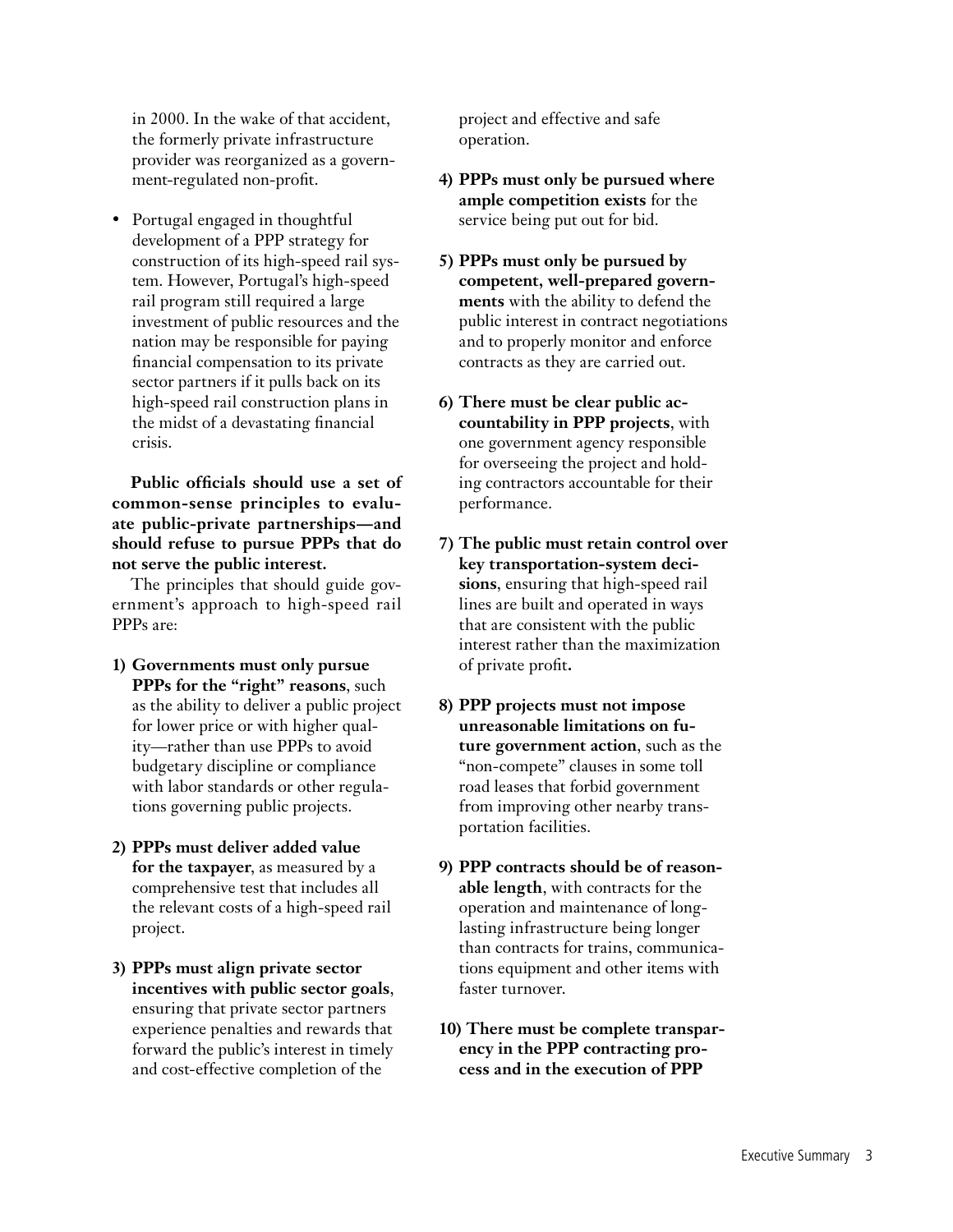**contracts.** When there is a conflict between public right to be informed and private investors' confidentiality rights, the former should prevail.

**Government agencies considering PPPs should understand that even wellcrafted PPPs are not a panacea—and that a strong government commitment to the project is likely necessary to draw productive private investment. Specifically:**

• Governments should be prepared to undertake extensive early planning and environmental review of a project before submitting it to bid, in order to reduce project uncertainties and

increase the comfort of private actors in submitting competitive bids.

- Governments should be prepared to reduce the risk of cancellation of a project mid-stream by providing fullfunding grant agreements that provide a multi-year commitment of government funds.
- • Governments should acknowledge that public investment is necessary for the completion of a high-speed rail project and understand that even "private" rail proposals are likely to impose public costs, particularly in the event of a threatened private-sector default.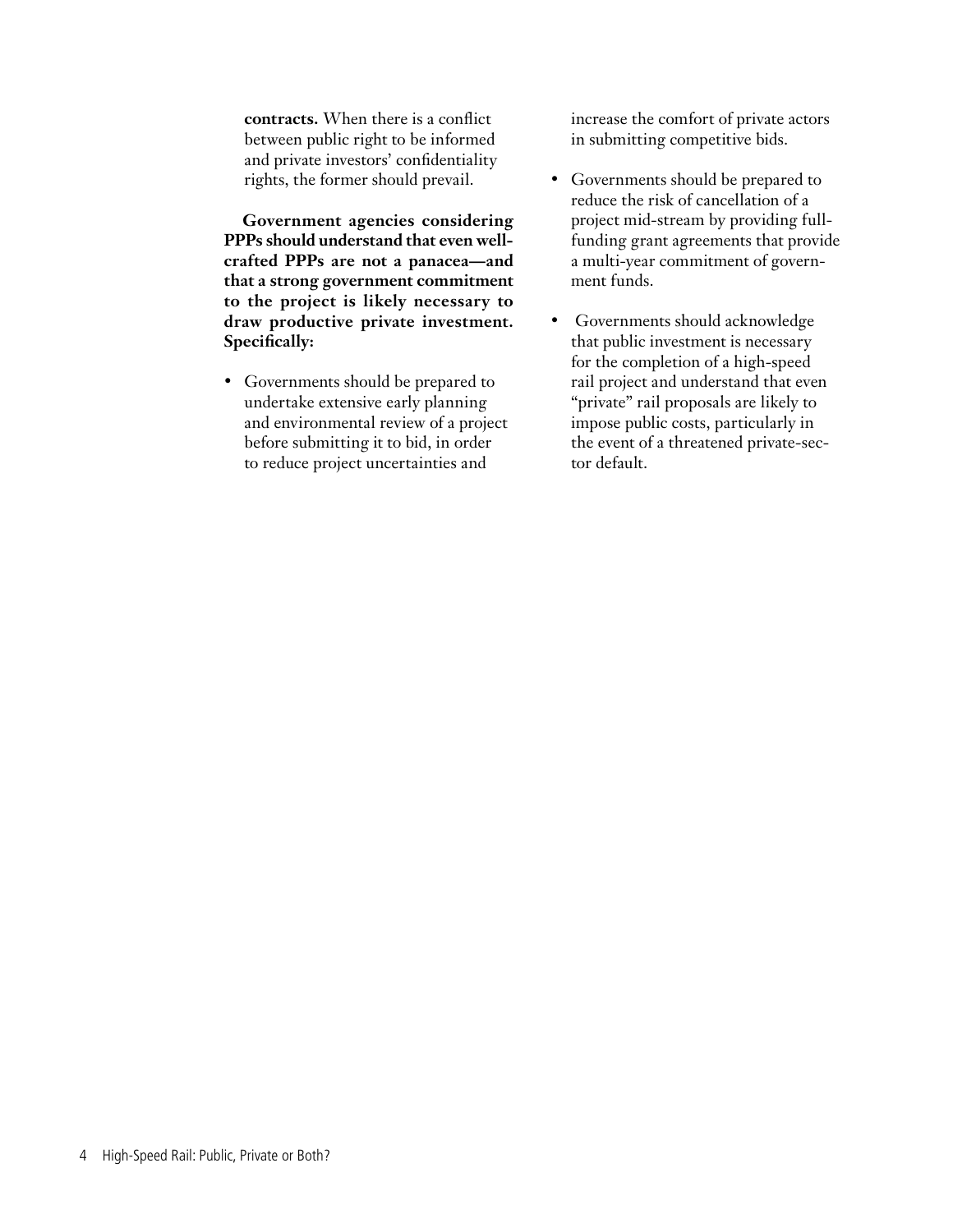## Introduction

America's emerging push to build<br>high-speed rail has taken its share of<br>lumps in the past year. Newly elected high-speed rail has taken its share of lumps in the past year. Newly elected governors in Ohio, Wisconsin and Florida shelved rail projects for which billions of dollars in federal funding had already been allocated, while congressional negotiators have imposed significant cuts to the federal high-speed rail program.

These setbacks—difficult though they may be—are likely only temporary. Rising oil prices, increasingly crowded highways and airports, and the demands of a 21st century knowledge economy all demand that the nation pursue improved passenger rail service, including the construction of new high-speed rail lines.

California is now poised to build the nation's first true high-speed rail line, with construction on the first segment of the line due to begin in 2012. As California's high-speed rail system moves ahead, the discussion has begun to turn from the question of whether to build high-speed rail to the question of how to build it.

Among the most important of the issues

that must be resolved—both in California and in other high-speed rail projects around the country—is the question of how best to divide roles between the public and private sectors. The multi-billion dollar cost of high-speed rail lines provides a powerful incentive for government agencies to find private-sector partners willing to share in project financing and in the assumption of risk. These public-private partnerships—or PPPs—have become common around the world as a means of building large infrastructure projects, including high-speed rail lines. But the experience with PPPs in the development of high-speed rail has been decidedly mixed—characterized by both apparent successes and grand failures.

It is not too soon for the United States and especially California—to learn from the experiences of high-speed rail PPPs abroad, to develop principles that will enable public officials to determine whether a PPP is the right way to approach a particular project, and to structure PPP agreements that protect the public interest.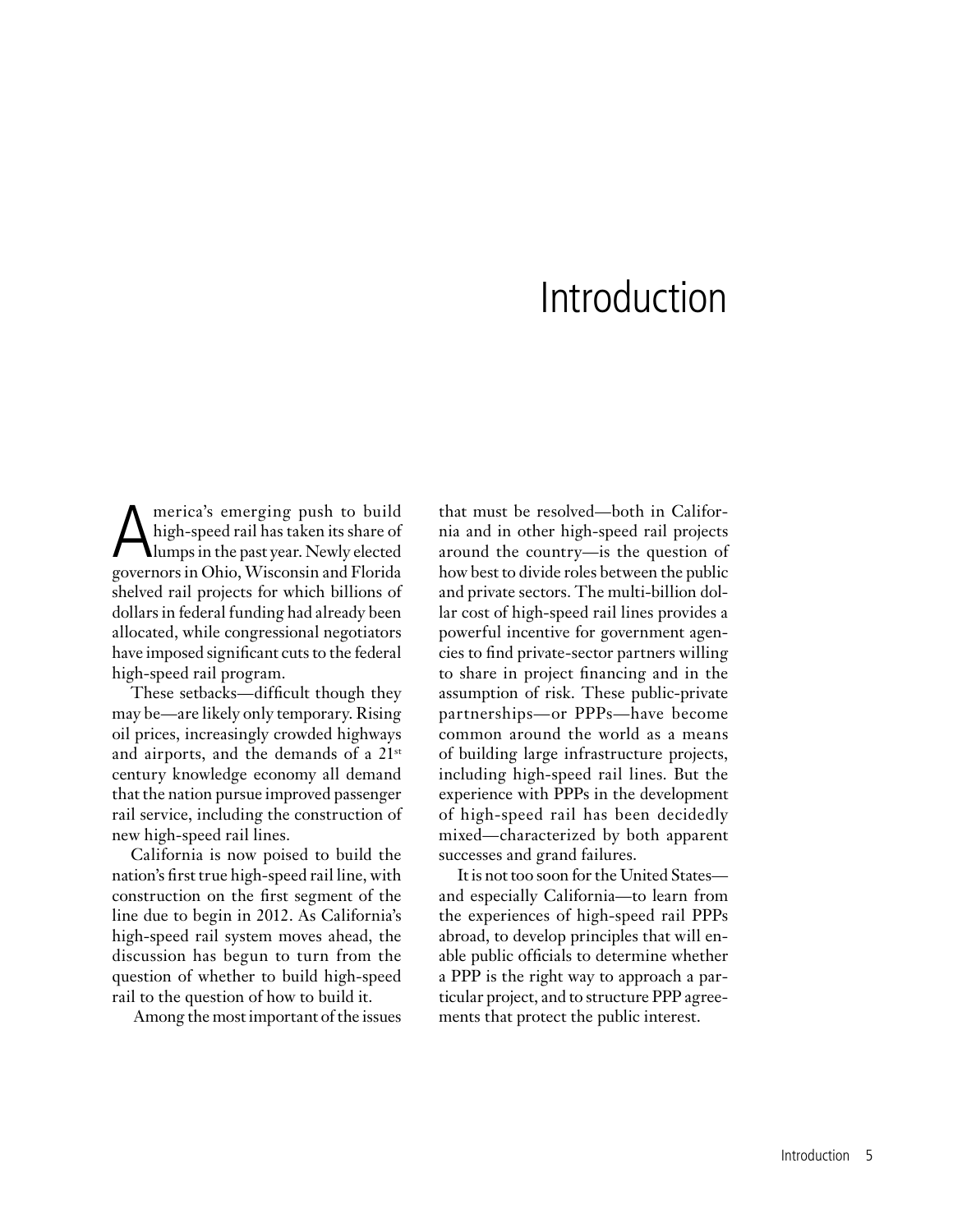## Public-Private Partnerships: What They Are and Why They Matter

The United States is in need of new<br>transportation solutions. Our high-<br>ways and airports are increasingly<br>congested, making travel, even between he United States is in need of new transportation solutions. Our highways and airports are increasingly cities just a few hours apart, inconvenient and frustrating. Meanwhile, our reliance on oil continues to threaten our economy, our national security, and our environment.

High-speed rail is a potential solution to many of these challenges. Americans are excited about the prospect of a clean, efficient new means of travel; nearly twothirds of Americans support federal or state funding for high-speed rail.<sup>1</sup>

But the American people aren't the only ones enthusiastic about high-speed rail. Businesses from around the globe are eager to compete for the billions of dollars in infrastructure spending that will accompany the nation's investment in high-speed rail.

In 2009, 30 companies from around the world committed to establish a presence or expand their existing presence in the United States if they are chosen to supply components for high-speed rail.<sup>2</sup> Prior to its cancellation, the Florida high-speed rail

line attracted interest from seven teams including dozens of firms from around the globe.3 In California, a request for expressions of interest from private firms drew more than 1,000 responses, while 22 funds have expressed interest in financing part of the system's construction.4

The construction of high-speed rail in the United States will inevitably involve both the public and the private sector. Effective "partnerships" between the public and private sectors are critical if the nation is to get the high-speed rail network it deserves at a price it can afford.

### Public-Private Partnerships and their Role in High-Speed Rail

The term "public-private partnership" (PPP) is vague. In the broadest sense, it can be construed to include almost any part of the economy. In the most commonly used sense, however, PPPs are arrangements in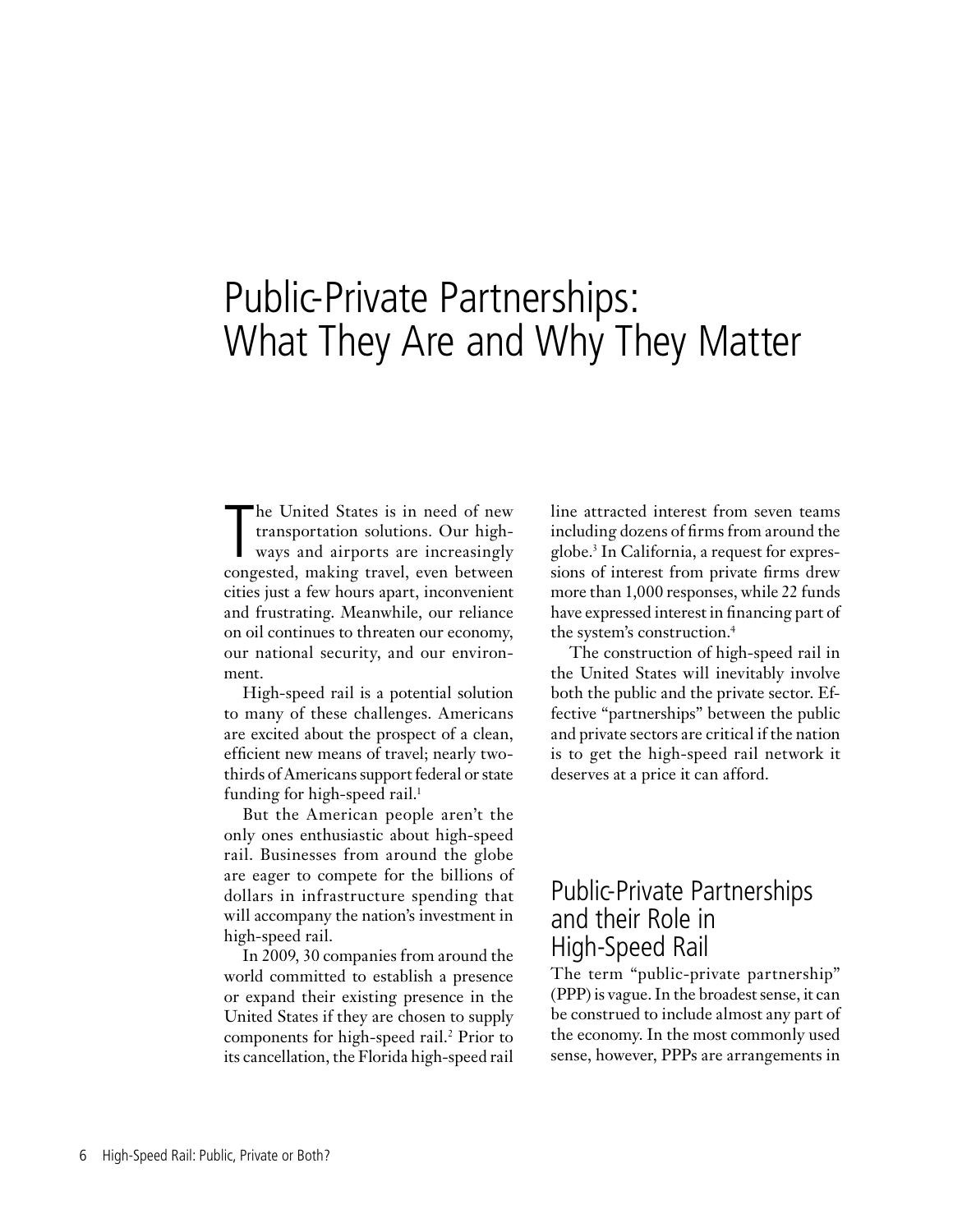which government and private sector firms share in a project's risks, responsibilities and rewards.

PPPs are distinguished from traditional government contracting in that the private sector partner is more integrally involved in a project's development and execution than as a "contractor for hire." Private-sector firms might be involved in helping to design a piece of infrastructure, finance it, or operate it once construction is complete.

In the American context, there are two types of public-private partnerships that are likely to come into play in development of the nation's high-speed rail network. The first type involves partnerships between the government and the owners of existing freight railroads that are proposed for upgrades in the federal high-speed rail program. Many of the initial highspeed rail projects approved for funding under the 2009 American Recovery and Reinvestment Act (ARRA) fit into this category, representing incremental improvements in service on existing rights of way owned by incumbent freight railroads. Any attempt by the government to encourage high-speed rail service on these

existing lines will likely require regulations paired with government provision of either subsidies or capital investments to entice freight railroads to accommodate high-speed passenger services on their tracks.

These partnerships—while critical to the development of an effective passenger rail network for America—are not the focus of this report. Instead, we focus here on the use of public-private partnerships for the construction of high-speed rail lines on new rights of way.

These projects—which include the California high-speed rail network, the proposed construction of a true highspeed rail system in the Northeast, and the previously proposed Florida network—are likely to be the most expensive projects in the development of the nation's high-speed rail system, but also the projects with the greatest impact.

It is critical—both for the protection of the public purse and for the future of the nation's high-speed rail program—that these projects be managed and executed effectively. As a result, it is important that the nation approach the use of PPPs in the realization of these projects with care.

| <b>The Players</b>                                                                                                | <b>The Tasks</b>                                            | The Relationships                                                                                                                                                                                          |
|-------------------------------------------------------------------------------------------------------------------|-------------------------------------------------------------|------------------------------------------------------------------------------------------------------------------------------------------------------------------------------------------------------------|
| • Government<br>• Government-<br>owned corporation<br>• Non-profit<br>• Private<br>corporation<br>· Joint venture | • Design<br>• Build<br>• Finance<br>• Maintain<br>• Operate | • Private operation<br>with government<br>subsidy<br>• Concession: traffic-<br>based<br>• Concession:<br>availability<br>payments<br>· Public tender<br>contracting<br>· Direct government<br>construction |

|  | Figure 1. Potential Players, Tasks and Relationships in High-Speed Rail PPPs |  |
|--|------------------------------------------------------------------------------|--|
|  |                                                                              |  |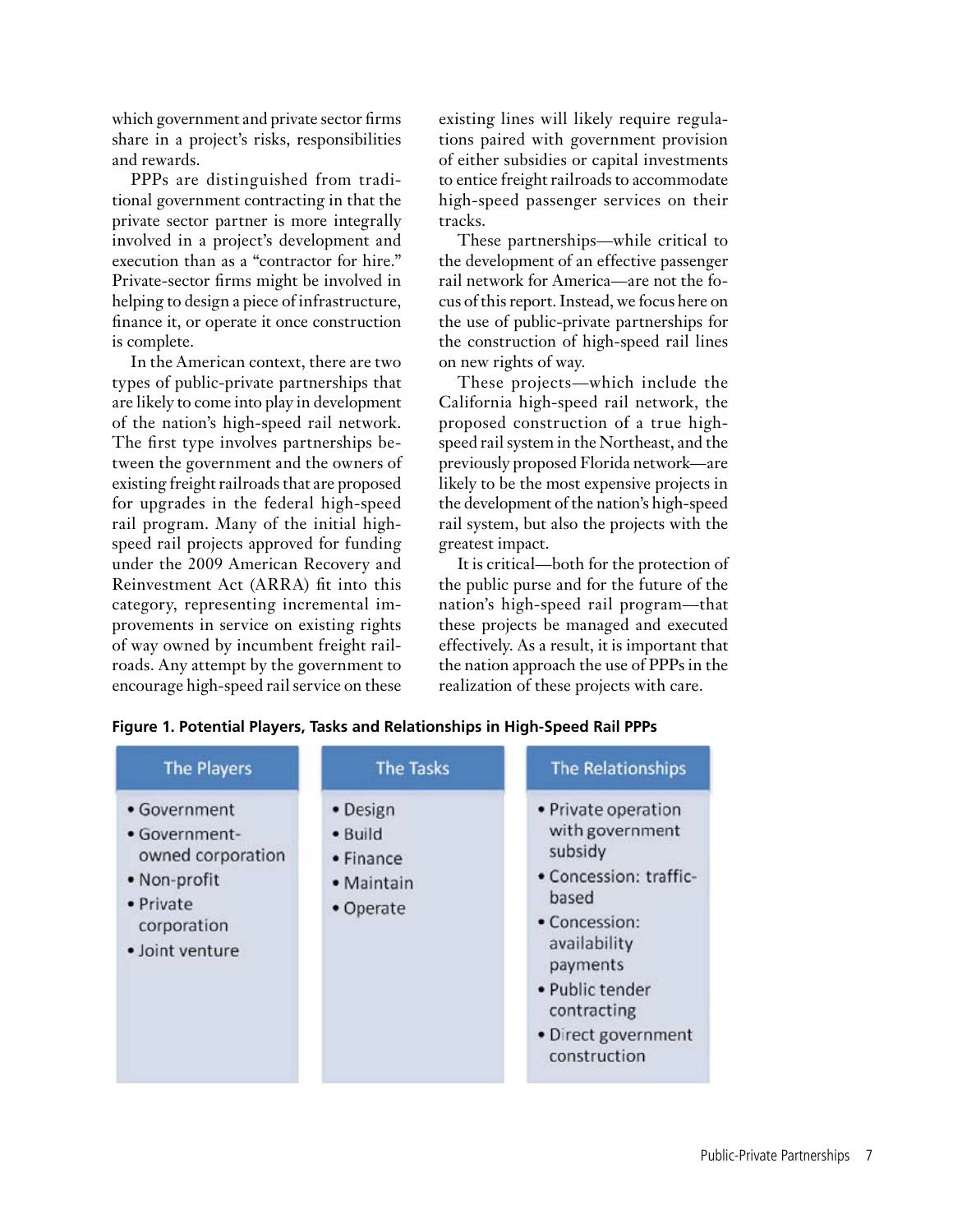## Who Pays for Public-Private Partnerships?: The Myth of "Privately Funded" High-Speed Rail

Government officials and the media sometimes believe that privatization enables<br>the public sector to get something for nothing—brand-new infrastructure paid for entirely through private-sector investment. In the case of high-speed rail, there has been no such thing as a fully privately funded modern high-speed rail line anywhere in the world.

Recent high-speed rail lines built or begun in Europe have typically required government entities to pay more than half the costs of the project. For instance:

- The Netherlands' HSL-Zuid line —which links Amsterdam and Rotterdam in the Netherlands to Belgium—relied on the public sector for 86 percent of its budget.<sup>5</sup>
- The Perpignan-Figueres high-speed rail connection between France and Spain benefited from a public investment of 57 percent of project costs.<sup>6</sup>
- The initial segment of Portugal's high-speed rail network is projected to be built with 55 percent of its budget coming from public sources.<sup>7</sup>
- The new Tours-Bordeaux high-speed rail line in France will be built with 50 percent public investment from France and the European Union.8

Even projects that were originally intended to be fully privately financed—such as Great Britain's High Speed 1 line and Taiwan's high-speed rail system—eventually benefited from heavy government investments in the form of loan guarantees and the purchase of partial or full ownership of the companies that built the lines.

As American policy-makers consider how to finance future high-speed rail investments, they must remember that PPPs do not provide a "free lunch." The capital-intensive nature of high-speed rail development—coupled with the difficulty of projecting future ridership—means that private investors are unlikely to take on the full financial responsibility of building a high-speed rail line.

Public investment in high-speed rail has been necessary everywhere it has been built. Often, however, that public investment can be justified by the myriad long-term public benefits—economic, environmental, energy security-related and more—that accrue from high-speed rail construction.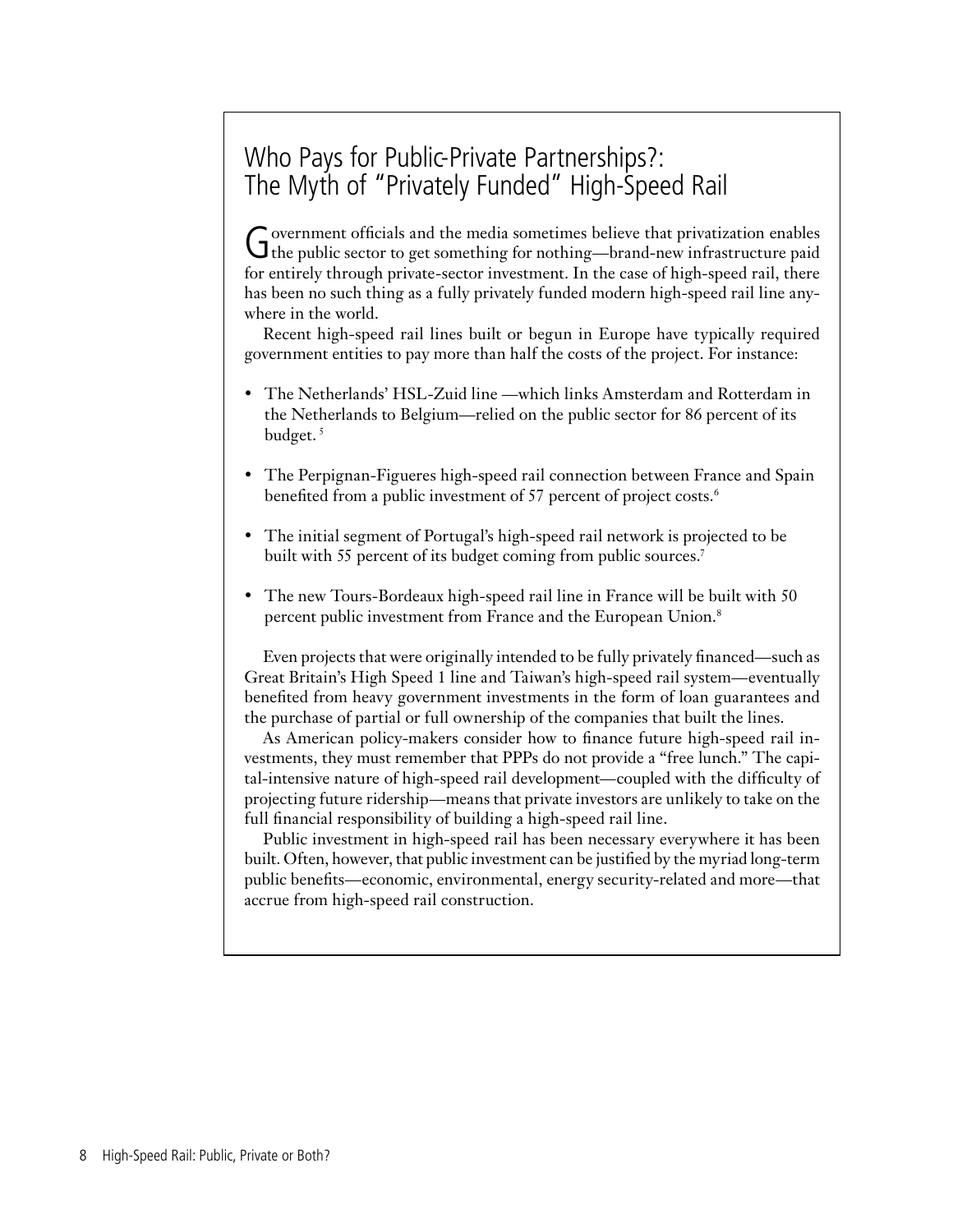## Models of Public-Private Partnerships

As noted above, the term "public-private partnership" is vague, and can be used to describe many different types of relationships among public, quasi-public and private sector firms. Indeed, the number of possible combinations of participants, relationships and divisions of responsibility in PPPs is sufficiently vast as to make every such arrangement unique.

#### **The Players**

At first blush, the definitions of "public" and "private" in a public-private partnership seem clear: a "public" entity is the government; a "private" one a corporation. In reality, however, there are a variety of potential players in PPPs—some of which fall into the hazy middle ground of "quasi-public" organizations, which blend the attributes of public and private sector entities.

Among the potential players in a PPP are the following:

• **Government agencies**: Government agencies can play two roles in PPPs: as investors and participants. All high-speed rail projects in other countries involve public investment of some kind. Indeed, it is not uncommon for several different governmental entities to invest in a high-speed rail project—in Europe, for example, the European Union and individual nations often invest resources together in high-speed rail (sometimes with additional contributions from local governments), and the same can be expected for state and federal governments in the United States. Far fewer projects, however, involve government agencies as the direct builders or operators of high-speed rail systems, with those roles often being left to government-owned corporations (see

below). China is perhaps the prime example of government participation in high-speed rail construction. In China, all rail projects (including high-speed rail) are carried out by a government ministry.9 The construction and maintenance of the lines are usually paid for with public funds or government bonds.

- • **Government-owned corporations:**  Government-owned corporations sometimes called state-owned enterprises—are by far the most common drivers of high-speed rail construction internationally. These are organizations that are accountable to the government but operate as businesses. Amtrak in the United States is an example of a government-owned corporation $10$ , as are the state-owned railways in many nations that have taken leadership in the development of high-speed rail, such as those in France, Spain and Germany. While governmentowned corporations are often heavily influenced by government in their core business activities, they often have latitude to branch out to other lines of business or to the provision of rail service in other countries.
- **Non-profit corporations:** A lesscommon participant in rail operation is the state-chartered non-profit corporation. The main example of this type of "player" is Great Britain's Network Rail, which manages the nation's conventional rail infrastructure. Network Rail acts as a non-profit agency, funneling all revenues from its management of the country's rail infrastructure back into stations and tracks. Non-profit corporations can also act as investors in for-profit high-speed rail operations—Britain's High Speed 1 rail line, for example,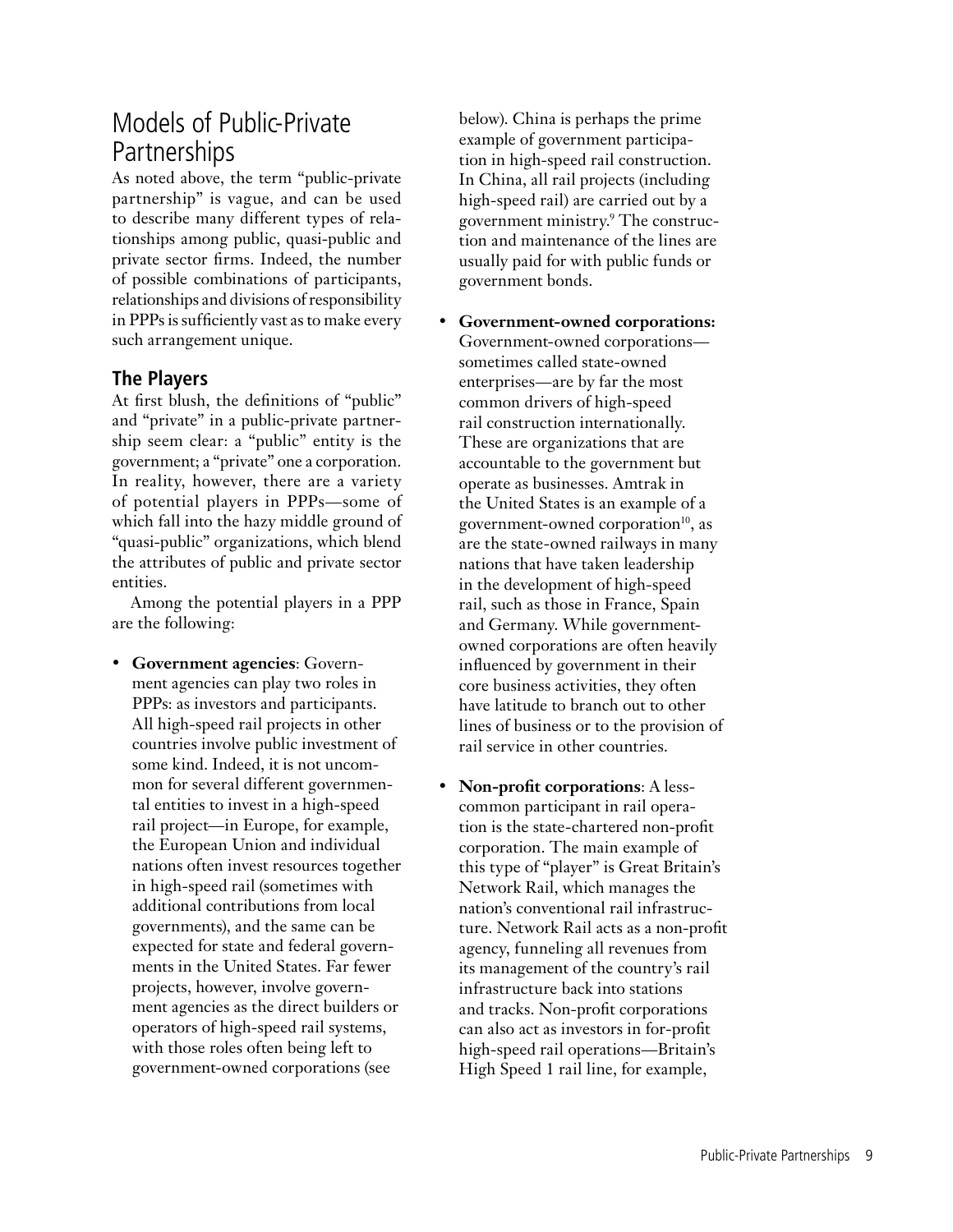is currently operated by a consortium that includes the Ontario Teachers' Pension Plan.<sup>11</sup>

- **Private corporations:** Private corporations—accountable primarily to their shareholders—are also potential participants in high-speed rail operations. In Japan, the *Shinkansen* highspeed rail network (much of which was built by Japan National Railways during its days as a governmentowned firm) has been privatized, with six large, regional, privately-owned companies responsible for operating high-speed rail service.
- **Joint ventures:** Finally, any of the above categories of actors may join forces in a joint venture, which itself can be a party to a PPP. In the Netherlands, for example, the concession for operation of trains on the HSL-Zuid high-speed rail line was granted to a joint venture called High Speed Alliance, 90 percent of which is owned by the state-owned Dutch national railway, NS, and 10 percent of which

is owned by Air France-KLM.12 An arrangement between the Dutch government and a firm 90 percent owned by the Dutch government, therefore, holds the appearance of a public-private partnership, but is actually closer to a public-*public* partnership.

#### **The Tasks**

The construction and operation of a highspeed rail line is a massive logistical, engineering and construction feat, involving the organization of vast amounts of capital and thousands of laborers in a complex array of tasks over the course of many years. The tasks involved in building a high-speed rail line can all be the responsibility of a single entity, or they can be distributed among many participants.

The necessary steps in the construction of a high-speed rail line include:

• **Finance:** High-speed rail lines are typically multi-billion dollar projects that require the assembly of capital from a variety of sources, including various government entities, publiclyowned firms, and private investors.



*High-speed rail lines are complex systems, involving the construction of civil engineering works, the laying of tracks, the operation of trains and stations, and the development of effective signaling, communications and safety systems.* Credit: flickr user mostlybytrain, photo used with permission.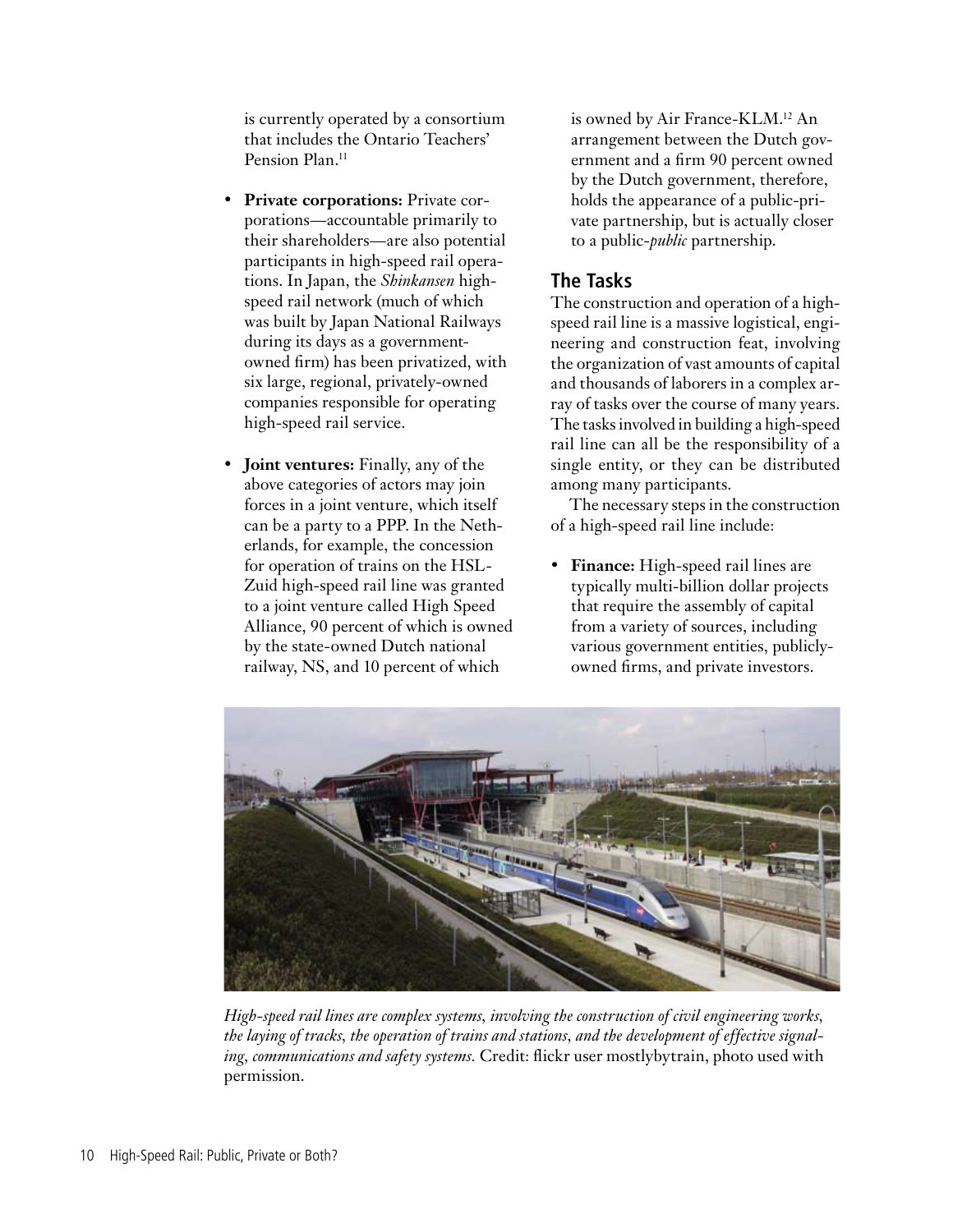The responsibility for financing a high-speed rail line may be carried out by the government or assigned to a private entity as part of a larger PPP.

**Design:** Design of a high-speed rail line includes decisions on routing and station location, as well as technical specifications of civil engineering works (grading, tunnel boring and bridge construction), tracks, signaling and stations. Public entities typically engage in at least some level of design—at minimum, choosing the route—even in projects in which private-sector entities are responsible for detailed design. In addition, government agencies are typically responsible for reviewing the design for consistency with environmental and other regulations, often with a large degree of public input.

## The Ingredients of a High-Speed Rail System

Another dimension of complexity in high-speed rail PPPs is the division of labor for construction of the system. A high-speed rail line may be seen either as a single, integrated entity, or as a collection of "ingredients" for which the responsibility can be split among a number of contractors. Among the ingredients of high-speed rail projects are:

- • **Civil engineering works**: These are the basic public works over which a highspeed rail line travels, including the graded rail bed, tunnels and bridges.
- • **Tracks**: These are the physical structures of the rail line, including rails and power systems.
- • **Communications and signaling**: These are the systems that enable rail service to operate safely over a given set of tracks, including communications, signaling and train protection systems.
- **Stations:** Including related amenities such as parking lots, restaurants and shops.
- • **Rolling stock**: Including the high-speed trains themselves and other maintenance equipment.

#### • **Maintenance facilities and equipment**

A final "ingredient" of high-speed rail service might be called "**systems**." Each of the above categories represents a set of tangible assets that must be built, maintained and operated individually for a high-speed rail system to run smoothly. However, these categories do not include the information and other components that enable these assets to mesh together as a coherent system—for example, scheduling, ticketing, coordination of maintenance schedules, and management.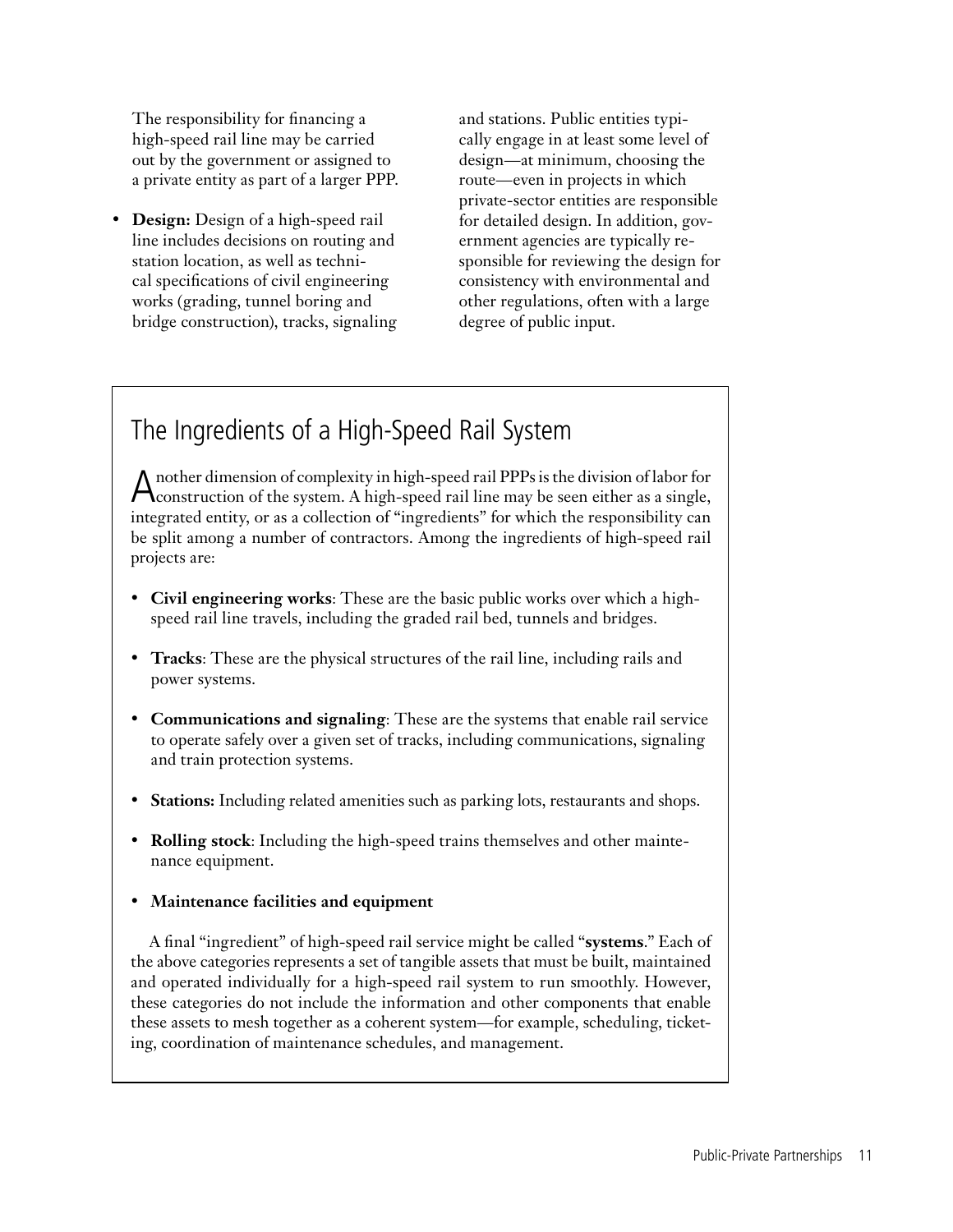- • **Construction**: Construction of a high-speed rail line includes basic civil engineering work, laying of track and installation of power systems, design and implementation of control systems, supply of rolling stock, and construction of stations.
- • **Maintenance and operation:** Each of the physical components of the rail must be both maintained in good working order and operated on a dayto-day basis. These tasks can all be managed by a single entity, or may be undertaken by separate entities. For example, in Europe, the task of maintaining and operating the entire train system has historically been centralized in state-owned railways. More recently, however, European nations have separated the task of maintaining and operating the physical infrastructure of their rail systems from the task of operating train service, and are in the process of opening the latter task up to competition. (See "Beyond PPPs: Open Competition in European Rail Service," page 13.)

#### **The Relationships**

PPPs can be arrayed on a spectrum from those that are "more private"—that is, closer to the experience of full private ownership—to those that are "more public."

**Private construction and ownership:** At the most "private" end of the publicprivate spectrum are projects in which the role of the government is limited to providing regulatory oversight (or in some cases, financial subsidies) to private-sector builders of high-speed rail. Historically, this is how much of the U.S. railway network was built in the 19<sup>th</sup> century, with privatesector companies—sometimes benefitting from government subsidies or other forms of assistance—laying the tracks and providing service. In the United States, the

DesertXpress high-speed rail line between Victorville, California, and Las Vegas has been proposed as an entirely privately owned and operated system, though it may benefit from government subsidies, including access to federal loans.13

**Concessions: traffic-based**: A concession is a grant of permission for a private firm to build and operate an asset—and collect revenues from that asset—for a fixed period of time and/or until other conditions in the contract have been met. In these agreements, concessionaires use the revenue stream from their operation of the facility or service to pay off debts incurred in the construction of the line and to pay for ongoing maintenance and operation of the system.14

There are many varieties of concession agreements, but for the purpose of evaluating high-speed rail PPPs, they fall into two categories: those in which the concessionaire's revenues are based on the usage of the line—which we'll call "traffic-based" concessions—and those in which they are not. "Traffic-based" concessions often take the form of build-operate-transfer (BOT) projects, in which a firm is granted a concession to build and operate a high-speed rail line, financing its investment with payments from riders, and then returning the project to the government when the concession expires.

In Taiwan, for example, the same firm that built the high-speed railway also operated revenue service on the line. But there are also traffic-based concessions in which the rail builder does not operate train service, but rather charges tolls—or "access fees"—to other companies that run train service on the line. An example of this arrangement is the Perpignan-Figueres rail line that links the rail systems of France and Spain. The line was commissioned by the national railways of France and Spain, operating as a joint venture, and was built by a consortium of private firms representing both nations. The concessionaire took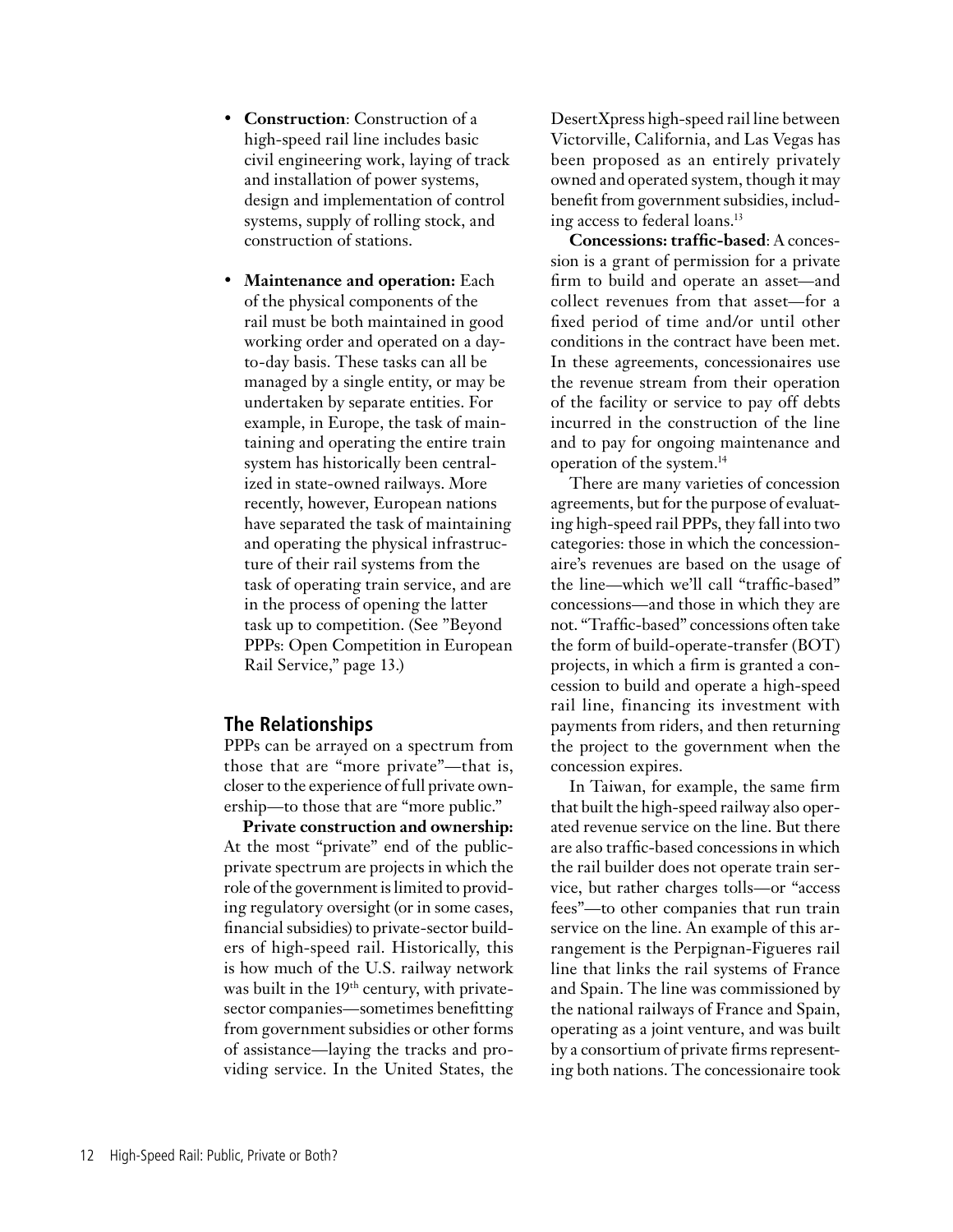## Beyond PPPs: Open Competition in European Rail Service

Public-private partnerships represent one way to tap the skills of private-sector firms in the provision of high-speed rail service. European nations, however, are taking the additional step of opening some aspects of rail service to market competition between existing state-owned railroads and/or private train operators. These developments have little relevance for the United States, which is just now building its high-speed rail network. However, they are often mentioned in discussions about rail "privatization" in the United States, and are therefore worth discussing.

Historically, Europe's railways have largely been built by state-owned firms, which also operated train service on those lines. Beginning in the early 1990s, however, the European Union issued a series of directives intended to change the way rail service was provided on the continent by mandating "open access" to rail lines. As opposed to the traditional arrangement in which state-owned firms could claim exclusive rights to run trains on their own tracks, the new system would operate more like the provision of intercity bus service over the highway network, in which any firm could provide train service, so long as it paid the appropriate access fees to the owner of the tracks and met other government standards.

The first result of this shift has been the separation of many former state-owned railways into distinct organizations devoted to providing rail infrastructure and operating rail service.

In some cases, as in France, this separation has resulted in the creation of separate companies. France created a new, state-owned infrastructure management company, French Rail Network (RFF), which is "responsible for capacity allocation, contracting, traffic management, and maintenance, although it subcontracts the traffic management and maintenance to the passenger rail operator, [SNCF]." <sup>17</sup> RFF owns all intercity rail infrastructure in France except stations, which are retained by SNCF.18 RFF collects track access fees, which are approved by the Ministry for Transport, from SNCF and other rail operators who wish to use the network.19

In Germany, the infrastructure and rail operations functions are carried out by separate subsidiaries of the same firm, Deutsche Bahn (DB), a state-owned company. The company is divided into five large subsidiaries that handle track infrastructure, ticketing and sales, regional services, long-distance services, and freight.<sup>20</sup>

To date, open access has not resulted in a great deal of competition for high-speed rail service. For example, although DB's tracks have theoretically been open to competition since 1994, the company's inherent advantages have led to only a small amount of private competition, limited mainly to regional service.21 In France, international high-speed rail service is currently provided by Eurostar and Thalys, which are consortia of which the state railway, SNCF is a major shareholder.<sup>23</sup>

There have been substantial political and technological barriers to broader international competition, but the European Union has been chipping away at those barriers for years, leading to the prospect of private firms competing with traditional state-owned firms—and state-owned firms competing with one another—to provide high-speed rail service to Europeans.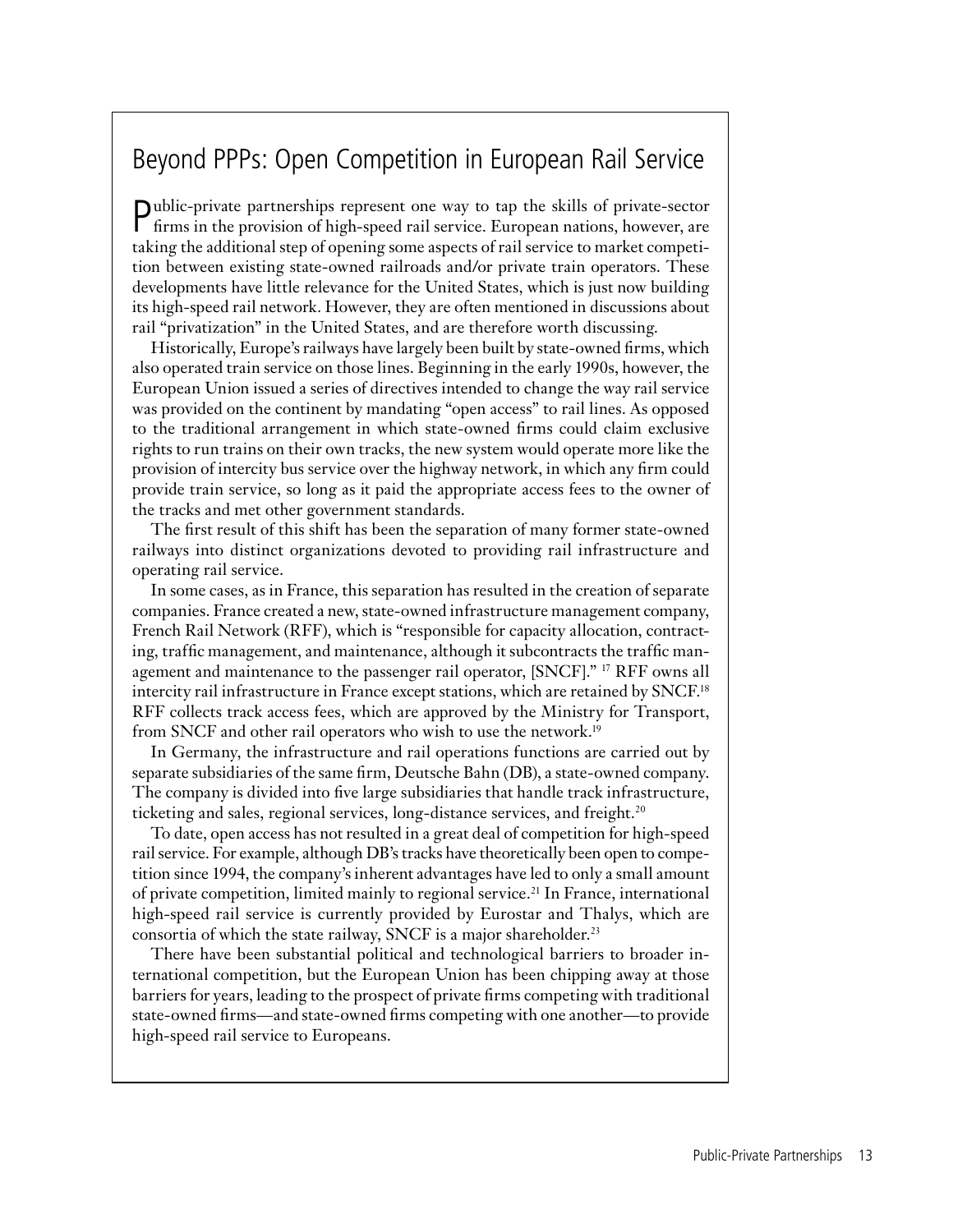on financial risk in the venture in exchange for permission to operate the line's infrastructure for 53 years and charge tolls on every passenger and freight train that crosses the tracks at rates established in the concession agreement.15

**Concessions: availability payments**: The second major form of concession agreement relies on fees called "availability payments" to pay back the private investment in a high-speed rail line. Under an availability payment concession, the firm that builds the line is also responsible for its maintenance and operations over the length of the concession period. Rather than the private entity recouping its investment in the line through fares or other revenues, however, it receives regular "availability payments" from the government, contingent on meeting specified benchmarks for the availability of the line.

Some high-speed rail projects combine both kinds of concession agreements. The HSL-Zuid high-speed line in the Netherlands, for example, used separate consortia

for the construction and operation of the rail system itself and the operation of the train service on the line. The concession for construction, maintenance and infrastructure operation was issued for a 25-year term, with the vendor scheduled to receive availability payments from the Dutch state, while a separate consortium won a concession to operate revenue service on the line.16

**Public tender contracts:** Public tender contracts are contracts for specific services for which vendors are paid specific sums. This is the traditional way in which private-sector entities have engaged in the construction of public infrastructure in the United States and is how most high-speed rail lines in the world have historically been built. In these arrangements, governments or state-owned railways retain overall responsibility for planning and operation of the system, but hire contractors for specific jobs—for example, the construction of a bridge or design and implementation of a signaling system.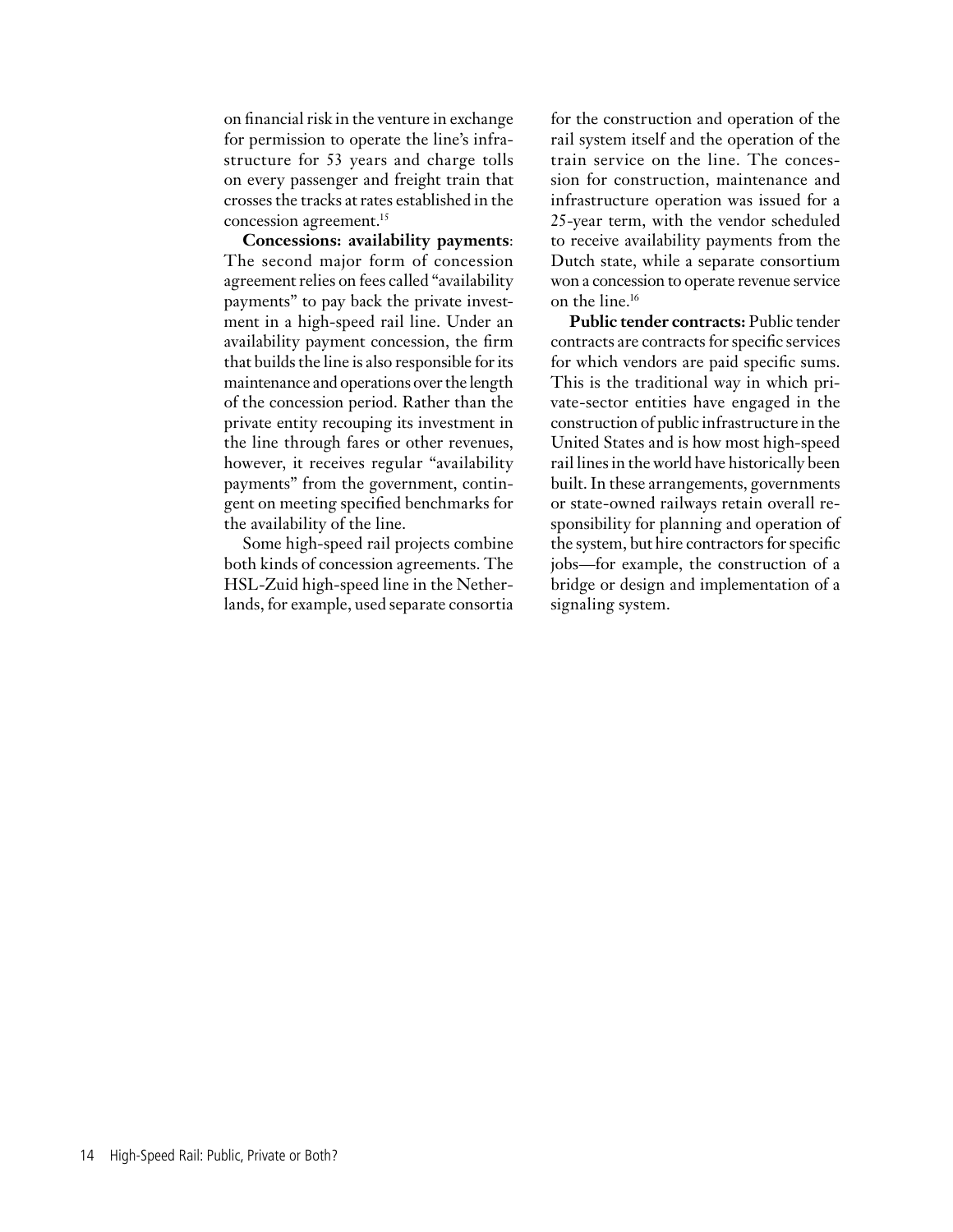## The Pros and Cons of Public-Private Partnerships

**P** ublic-private partnerships are often<br>touted as providing unique benefits<br>above and beyond those that can be<br>echieved through covernment ection alone touted as providing unique benefits above and beyond those that can be achieved through government action alone. At their best, PPPs merge the specific capabilities of public and private sector organizations. Additional benefits from using PPPs, however, are not always realized in practice—and poorly designed PPP arrangements can expose the public to an array of financial and public policy risks. Public officials considering PPPs must therefore evaluate specific proposals and vendors carefully to ensure that promised additional benefits are realized.

### Potential Benefits of PPPs

#### **Risk Sharing**

One of the most important potential benefits of public-private partnerships is the ability to share the risk inherent in a major capital investment among a variety of public and private actors. High-speed rail lines are typically multi-billion dollar endeavors subject to a variety of risks—from unexpected difficulties building tunnels through mountains or densely packed urban areas to delays in the completion of adjoining transportation infrastructure. Sharing risks between government and private entities can—if done correctly—make it more palatable for both entities to "take the leap" in building a project with great benefits for society.

PPP agreements can share risk in a variety of ways:

- In a public tender contract, private contractors are held liable for building a piece of infrastructure—often at a particular price and on a particular schedule.
- In an availability payment (designbuild-maintain) concession, private contractors are held accountable for quality workmanship by also being given responsibility for maintaining the line over a period of time.
- In a traffic-based concession agreement, private entities take on the risk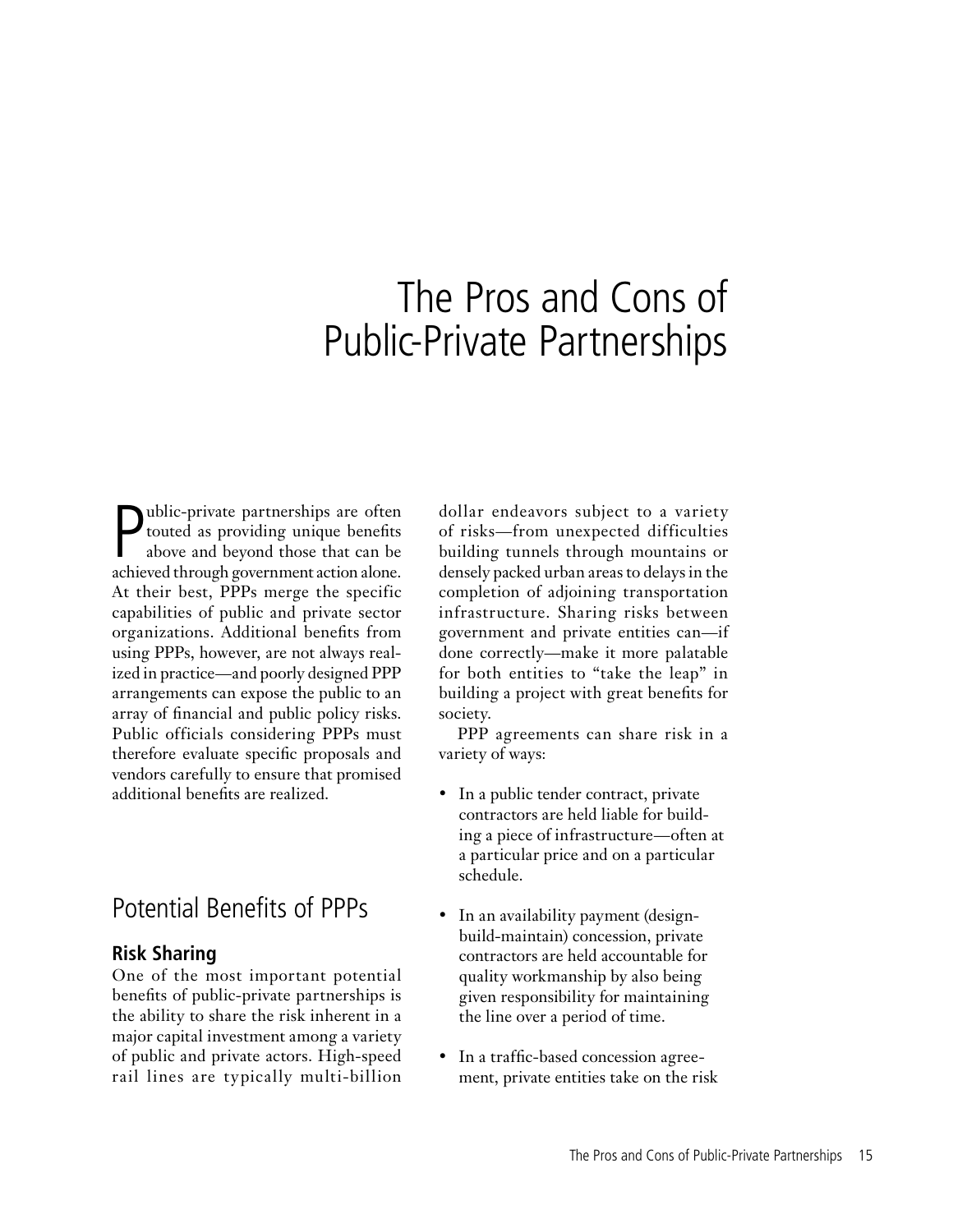that ridership, and therefore revenue, on the high-speed rail line will be less than anticipated.

The potential for risk sharing is one of the primary selling points used by PPP proponents to encourage public-private partnerships—and is a particularly powerful selling point at a time of tight fiscal constraints. However, the ability of a PPP to shelter the government from risk depends on the details of the agreement. Evidence from abroad shows that even specific contract provisions designed to protect the government from risk may fail to do so because the fate of the project becomes inexorably tied to the fate of a particular private company—a problem known as "lock-in." (See page 17.)

#### **Advantages in Speed, Cost or Quality**

PPPs are often touted as being able to deliver infrastructure projects faster, cheaper or with better quality than a public-sector entity. This is not to say that private entities are inherently better suppliers of infrastructure than public agencies. Private entities bring many inherent disadvantages, including higher capital costs and the need to cover financial returns to shareholders. The process of undertaking a PPP also incurs transaction costs—such as the potential need to pay stipends to would-be bidders to help defray the cost of preparing proposals.24 States and localities that have pursued toll road PPPs in the United States, for example, typically pay millions to auditing, consulting and legal firms.

A key question for government agencies considering PPPs is the degree to which the savings purportedly delivered by private companies are real or illusory. Real savings can result from a private company's access to expertise and experience, its ownership of proprietary technologies, or economies of scale. In the case of high-speed rail,

there are several international firms that have amassed decades of experience in the construction and operation of high-speed rail lines, and may be effective competitors to build similar systems in the United States.

However, PPP savings can also be illusory if savings are merely generated by avoiding labor and wage requirements or regulatory standards that would otherwise govern projects built directly by government agencies. These changes might produce a nominal cost "savings" in the short run, but they are achieved by externalizing costs onto or transferring benefits from other residents and employees in the state rather than by adding unique value that can only be delivered by the private sector.

To assess whether a PPP approach delivers added value to taxpayers, governments must carry out a "value for money" test, such as the public sector comparator. These tests are intended to determine whether a PPP or traditional public-sector contracting will deliver the greatest value, taking into account quality, price and risk.

#### **Access to Capital**

Access to capital is not typically a strong suit of private entities. Government agencies are capable of borrowing large amounts of money to finance public infrastructure at relatively low cost. However, in the current atmosphere of constrained public budgets, access to private capital may make the difference between building necessary high-speed rail projects and leaving them on the drawing board for years to come.

Because of the multi-billion dollar price tag of most high-speed rail projects, governments in both Europe and the United States have stated that private investment will be necessary to build out their highspeed rail networks.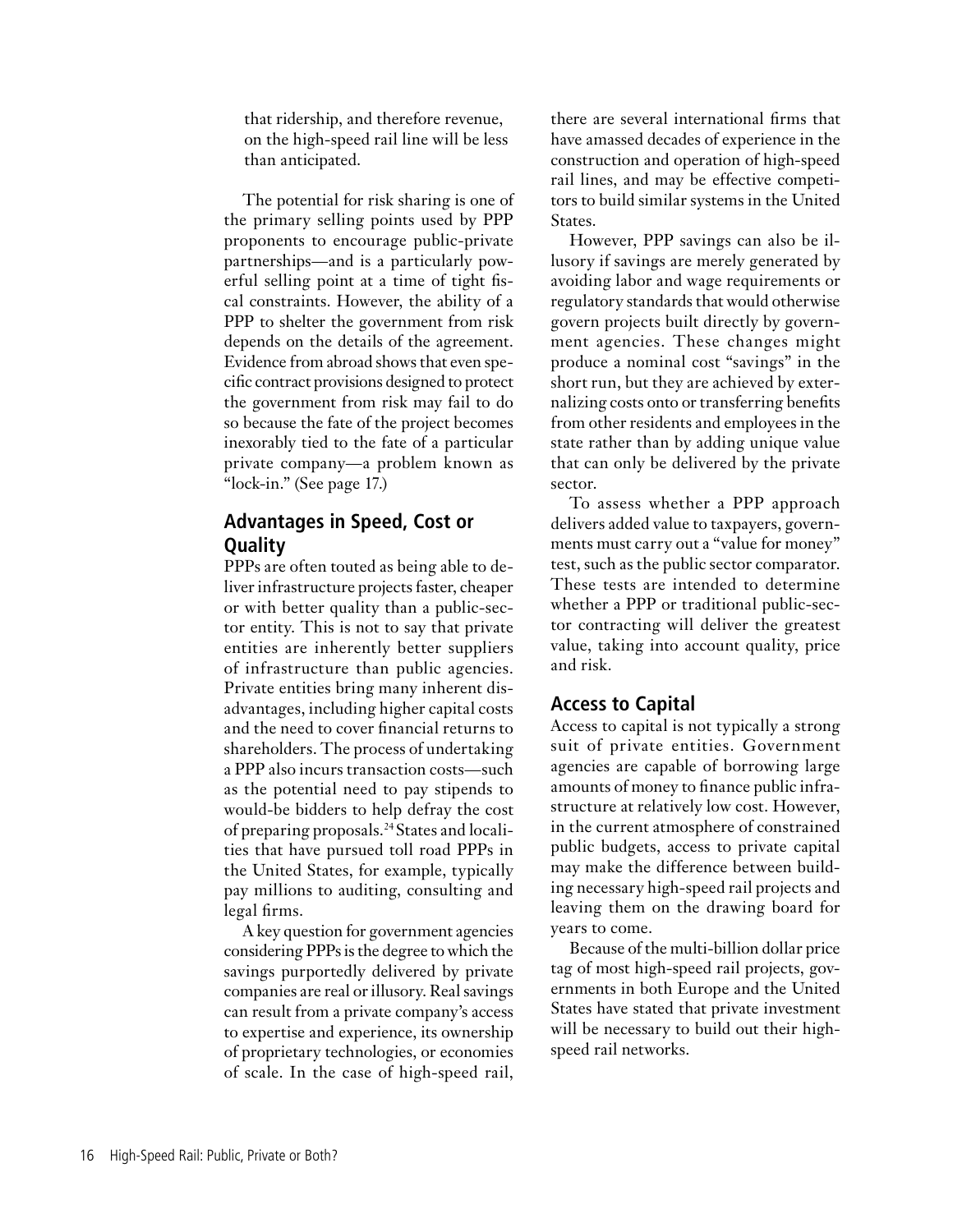## Potential Problems of PPPs

#### **High and Volatile Capital Costs**

Private companies have higher long-term borrowing costs than public entities. According to analysis by Dennis Enright at NW Financial Group, an investment bank, public sector costs in 2007 for raising capital through debt were a full 35 percent less than the lowest cost a private entity could hope to obtain.<sup>25</sup> Other academic studies confirm these consistently higher private capital costs.<sup>26</sup> And since the recession it has become relatively more expensive for the private sector to borrow capital compared with the public, with U.S. government debt remaining at near rock-bottom interest rates.

Because government officials can issue tax-free bonds and bond traders are willing to accept lower interest rates on public bonds, deals based on private capital are inherently more expensive than public financing. When investors purchase stocks or other forms of equity in private infrastructure companies, they take on greater risk than if they purchase private infrastructure bonds; therefore, they expect even higher rates of return. Thus, regardless of whether private companies raise capital through debt or equity, their costs will be higher than public financing.

Another key credit-related risk of PPPs is the possibility that the cost of credit will increase—or that credit will dry up entirely—midway through a project. A private entity's inability to obtain capital, or to obtain capital at the cost anticipated when the PPP was originally devised, can jeopardize the entity's ability to carry out the project—leaving the government responsible either for bailing out the private entity or taking over the project midstream. Such a situation occurred with the construction of Taiwan's high-speed rail line. (See page 21.)

#### **Lopsided Allocation of Risk**

Governments that engage in PPPs often do so in the hope of sharing the risks of a project with a private partner. However, the very nature of PPPs often leads to a lopsided allocation of risks that leaves the public sector on the hook when unexpected problems arise in a project.

Public and private entities come to PPPs with inherently different motivations: the government to deliver a given infrastructure project on time and with the lowest possible public outlay, and the private partner to maximize profit. The initial negotiation of the contract is the time at which the public sector has maximum leverage, with the ability to choose the best of a competing set of bids from private entities. Once a PPP bidder is chosen and a contract is signed, however, the balance of power shifts. The government entity remains accountable to the public for delivering the project on time, and becomes dependent on the private partner to meet that objective, giving the private partner leverage in subsequent renegotiations of the contract.

Once a project is initiated, the ultimate source of leverage for a private sector firm is the threat that the entity will go bankrupt or walk away from a project—leaving the governmental partner with an unfinished infrastructure project it may be ill-equipped to complete. Once a project is seen as moving forward, decision-makers will make budgetary and infrastructure plans under the assumption that the PPP will be completed, increasing the disruption and costs for the government side to exit the process. Poorly written PPP contracts may give private-sector partners other points of leverage: including the ability to slow down work or change the terms of delivery of the high-speed rail service. Even in cases where the language of a PPP contract may appear to be clear-cut, the mere threat of protracted litigation, arbitration or delays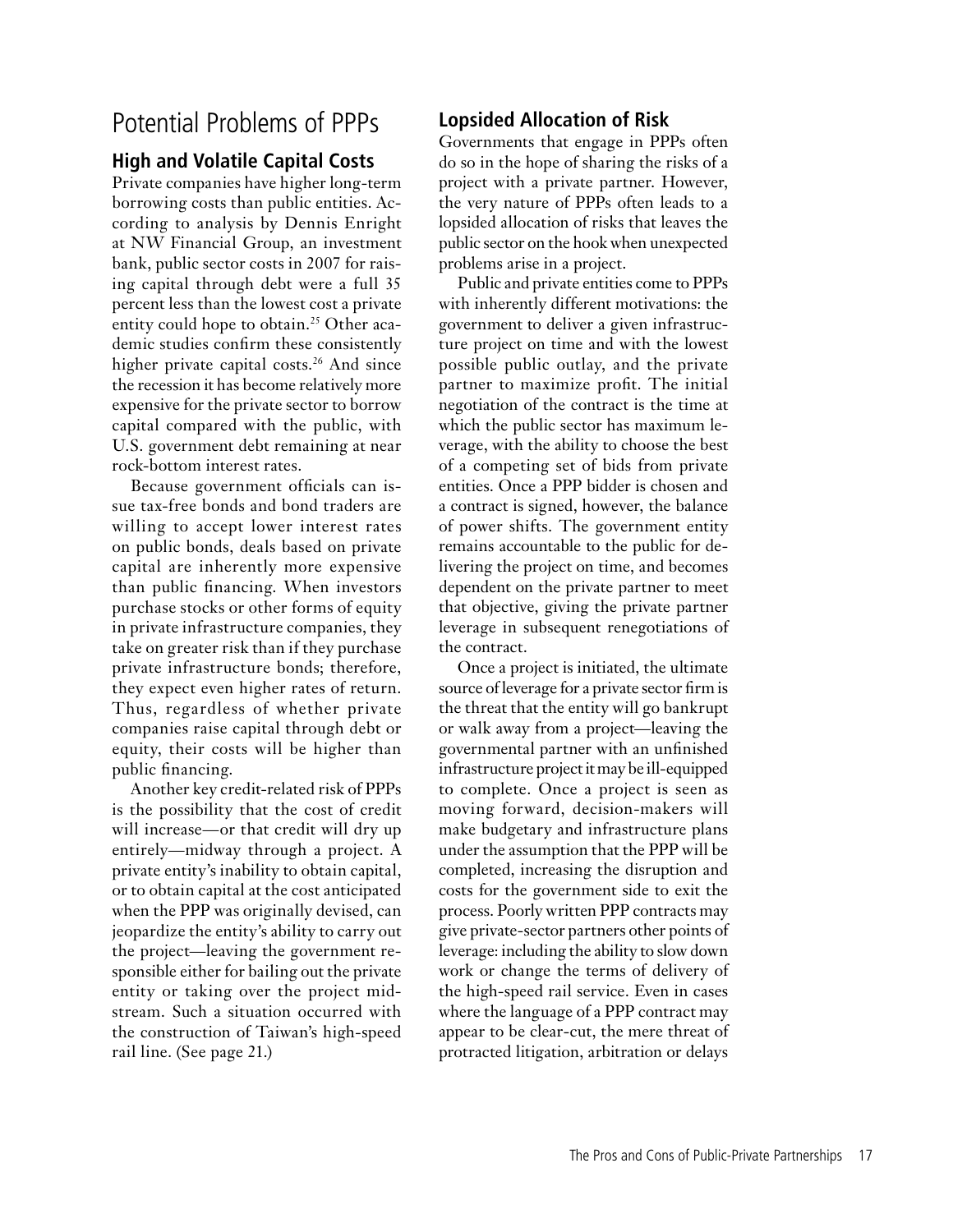may be enough to force concessions from the government.

This situation—known as "lock-in" 27—is not dissimilar to the situation faced by the U.S. government during the financial crisis of 2008, in which the government faced the difficult choice of bailing out banks or allowing them to fail, risking the onset of a second Great Depression. When PPP projects become "too big to fail"—or when it is too difficult to replace an incumbent firm mid-project—then risks that the public sector thought it was avoiding may instead be magnified.

Lock-in is a particular problem with high-speed rail PPPs because renegotiation of contracts is so common. High-speed rail projects are incredibly complex, meaning that it is nearly impossible for contract writers to anticipate every possible condition that will arise over the course of the project. When circumstances change and contracts must be renegotiated, new opportunities emerge for private firms to exert leverage over their public sector partners.28

There are ways to reduce the threat of lock-in. One is to eschew PPPs for projects that are too big or too important to fail.<sup>29</sup> Another is to structure PPPs in such a way as to ensure that no individual vendor becomes indispensible to the project. In addition, PPP contracts can be written to require private-sector actors to post bonds guaranteeing completion of the project,  $30$ to purchase insurance or establish escrow accounts against certain risks, to create clear expectations for which parties are responsible for certain types of unanticipated changes (e.g. changes in applicable safety standards), and to establish clear processes for dispute resolution and contract renegotiation.

#### **Monitoring and Complexity**

PPP deals also create significant legal and monitoring costs for governments. Developing and implementing a PPP agreement requires the participation of an army of financial analysts, lawyers, and experts in infrastructure development. Even after a contract is signed and work begins on a project, expert consultants are needed throughout the contract term to interpret the contract and potentially litigate to ensure that the private operator is upholding the terms of the deal. These ongoing costs to government are rarely considered as part of the cost of a PPP project.

#### **Coordination Issues**

Successful high-speed rail services are more than just trains running on tracks. They are the confluence of many systems—from power supply and train control to ticketing and station operations—all working together seamlessly. In traditional state-owned railways, these systems were designed and operated under a single corporate roof. PPP-based project delivery plans, however, can include dozens of individual contracts for various pieces of the high-speed rail system. Failures of coordination among the various contract holders can result in unplanned costs or quality concerns. Ensuring that contractors coordinate their efforts can also add another monitoring and enforcement burden for the government agency initiating the PPP project.

In addition, because high-speed rail is generally built one line at a time, rather than as a completed network, new lines must be integrated seamlessly into the broader network. Dividing the ownership or operations of multiple lines within a network among different firms has the potential to impose new challenges in ensuring that the system works as a cohesive whole.

#### **Loss of Control**

A PPP arrangement involves a swapping of risk for control. In a traffic-based concession agreement (in which the private partner uses the revenue from high-speed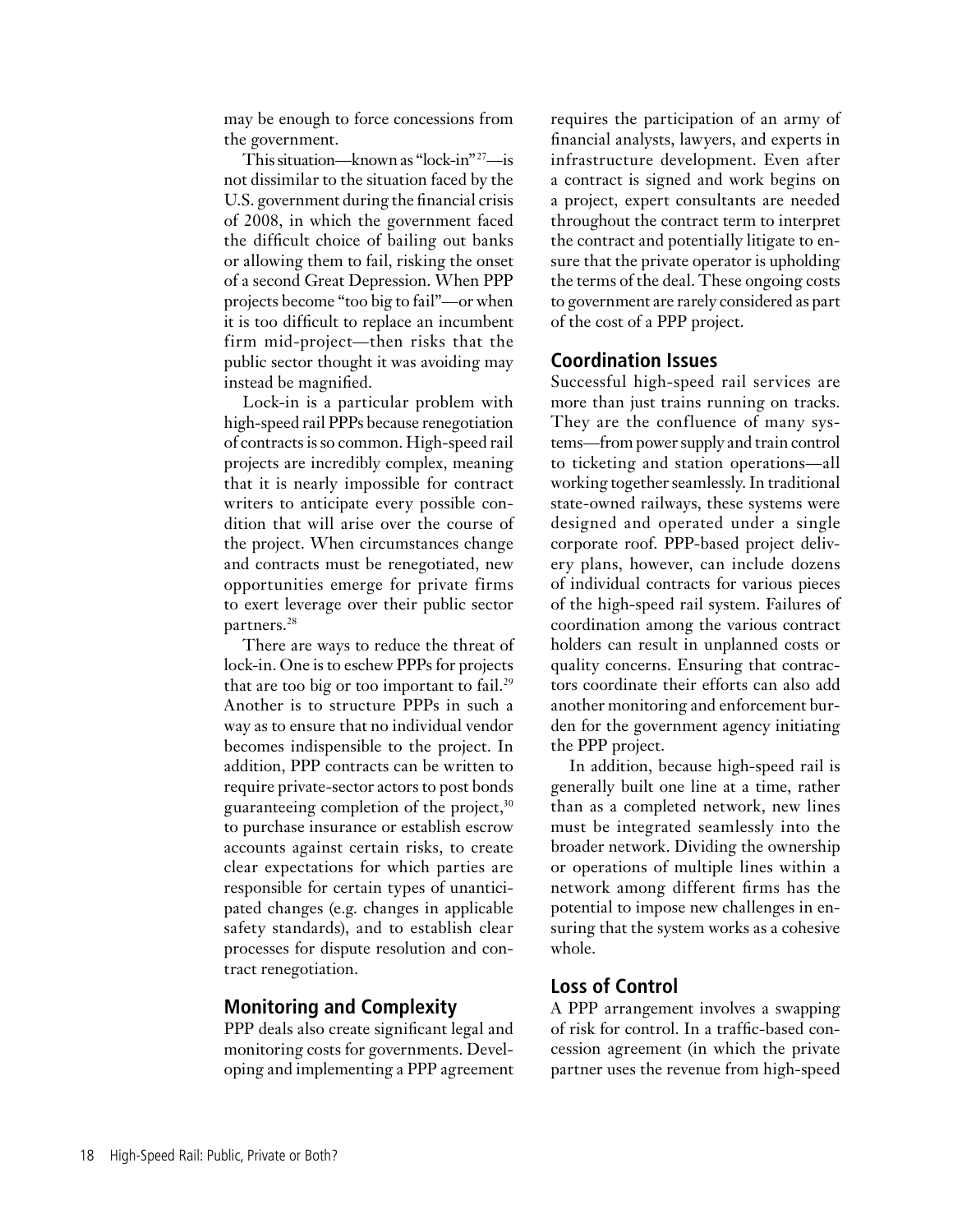rail service to pay for the cost of building the line), the government theoretically sheds a great deal of risk, but also provides the private company with a greater deal of control over how a high-speed rail line is operated. This is because private entities are less willing to depend on revenues from ticket sales and other user fees to recoup their investment unless they feel protected against government actions that might curtail those revenues. Availability payment concessions (design-build-maintain) on the other hand continue to expose government to ridership risk, but also give the government greater control over how the high-speed rail line will operate.

The public faces dangers that a PPP may create a publicly subsidized piece of infrastructure that is primarily used to serve the profit-maximizing purposes of a private entity in ways that conflict with the public interest. The most obvious example of this tension arises in the setting of ticket prices. A private concession operator will tend to want higher-priced tickets as a way to maximize their revenue for shareholders, even if higher ticket prices depress total ridership and therefore diminish the positive public impact of the route.



*The concessionaire for construction of England's High Speed 1 line was forced to charge abovemarket access fees to recoup its investment. The British government later took over the company, a move intended to expand the use of the line.* Credit: Darnell Ibraham

A similar example occurred in the development of Great Britain's first highspeed rail line, High Speed 1, which was built by London & Continental Railways (LCR) under a concession agreement with the British government.<sup>31</sup> In an effort to maximize revenue and pay back its debts, LCR assessed track access charges to companies providing rail service on the line that were higher than commercial rates and were thought to be high enough to make it unprofitable for would-be competitors to offer service on the line.32 Had the situation continued, the public interest imperatives of maximizing the use of the infrastructure would have run headlong into LCR's financial imperative to maximize revenue. As it turned out, the British government—which had already agreed to guarantee LCR's debt—took formal control of the company in 2009 and entered into a new PPP for operation of the line.<sup>33</sup> By taking full ownership over LCR, the British government made it possible to offer lower track access charges and gain greater use of the high-speed rail line, though at the cost of absorbing much of the risk it thought it had offloaded to LCR in the first place.

#### **Delays at Front End of Project**

PPPs often promise to complete construction faster than publicly built projects—in part because penalties for late delivery included in PPP contracts drive improved performance by contractors. The difference in speed, however, often depends on when one starts the clock. PPP projects are often more difficult to get off the ground than publicly built projects, especially if they are conducted with due diligence and proper input from stakeholders.

The first hurdle in building a project using PPPs is to design one that is attractive to private investors while also satisfying public interest objectives. This can be difficult. The Perpignan-Figueres high-speed rail line connecting France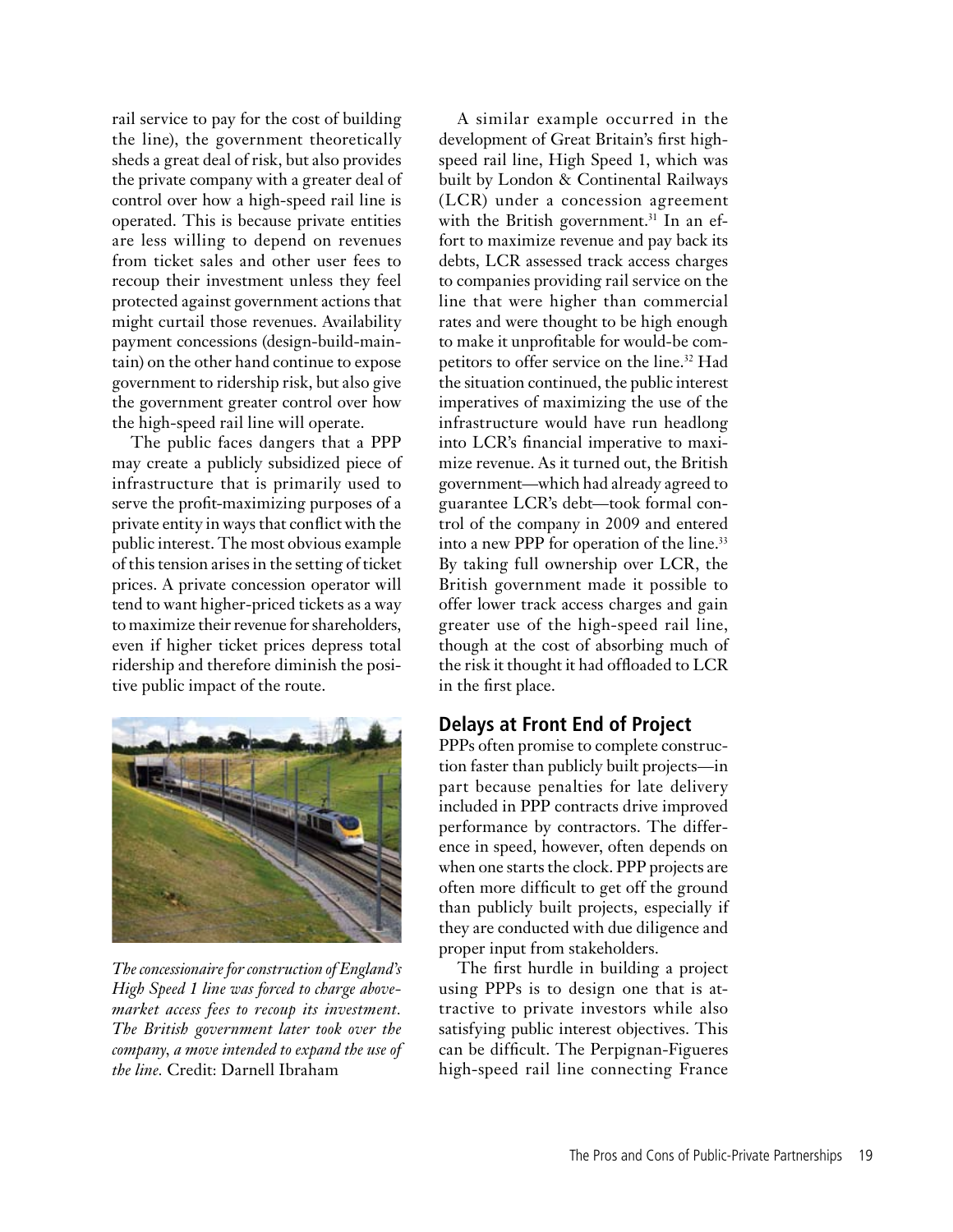and Spain—often considered a successful PPP—is one example. Preparation of the concession agreement began in 2000, with publication of the request for bids in July 2001. One year later, in July 2002, the binational agency responsible for building the line chose a preferred bidder, only to walk away from negotiations in early 2003, citing "unacceptable" conditions demanded by the private sector bidders.<sup>34</sup> The collapse of negotiations forced the contract to be opened for bid once again. The final contract was issued in early 2004 and financial close on the deal was not accomplished until February 2005.<sup>35</sup> The ability of the bi-national agency to hold firm during the first set of negotiations helped protect the public against an inadequate deal, but it also resulted in a significant delay in the start of the project.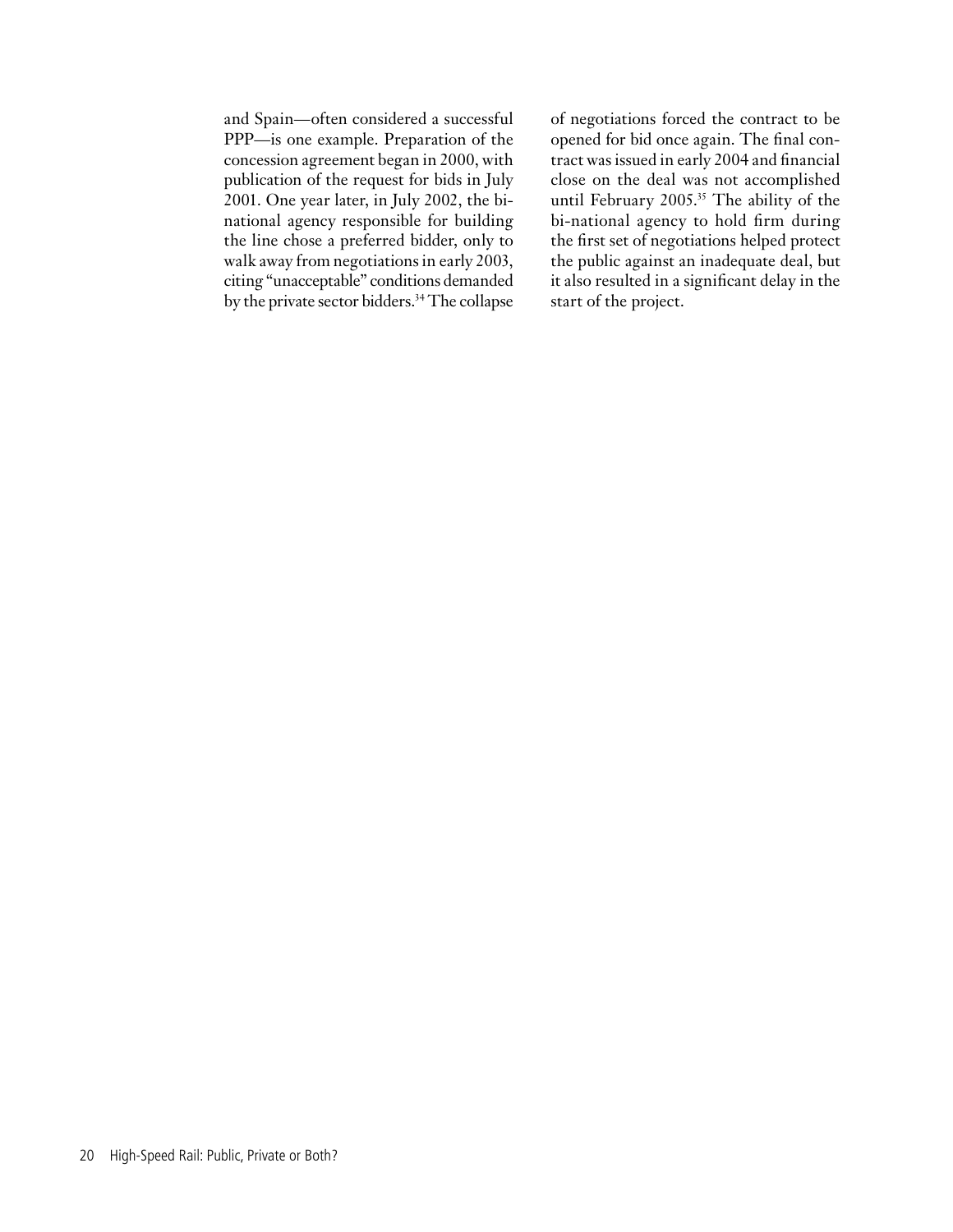## Evaluating the Experience Abroad

**P**ublic-private partnerships have in-<br>creasingly played an important role<br>in the construction and operation of<br>high speed rail systems around the globe creasingly played an important role in the construction and operation of high-speed rail systems around the globe. What lessons can be learned from the experiences of other nations?

In this section, we review four case studies of PPP or privatization efforts abroad. Two of the case studies—in Taiwan and the Netherlands—are cautionary tales illustrating that the purported benefits of PPP arrangements, particularly the sharing of risk, are not always realized in practice. The case study from Britain looks beyond the realm of high-speed PPPs to examine the risks of infrastructure privatization more generally, specifically the conflict between profit-making and protection of the public interest inherent in privatization. Our fourth case study, from Portugal, describes how reliance on PPPs can reduce a government's ability to react to fiscal challenges, even if the PPP agreements themselves are designed to avoid the mistakes of the past.

#### **Taiwan:**

#### **Taxpayers Find Themselves on Hook for "Privately Built" High-Speed Rail Line**

By many measures, Taiwan's high-speed rail line, which links the island nation from north to south, has been a success. Between 2006, the year prior to the launch of highspeed rail, and 2009, the number of passenger-miles traveled by train in Taiwan had increased by 56 percent, while the number of passengers on domestic air service had dropped by 53 percent.<sup>36</sup> By 2009, high ridership on its densely populated routes allowed the company that built the line to start turning an operating profit.<sup>37</sup>

Taiwanese taxpayers, however, are paying a higher price for that success than had been anticipated. Once promised that private capital would pay the entire cost of constructing the line, Taiwan taxpayers have instead been asked to pick up a significant part of the tab.

In 1998, the Taiwan High Speed Rail Corporation (THSRC) was awarded a 35-year concession to build and operate Taiwan High Speed Rail (THSR), partially based on THSRC's promise to build the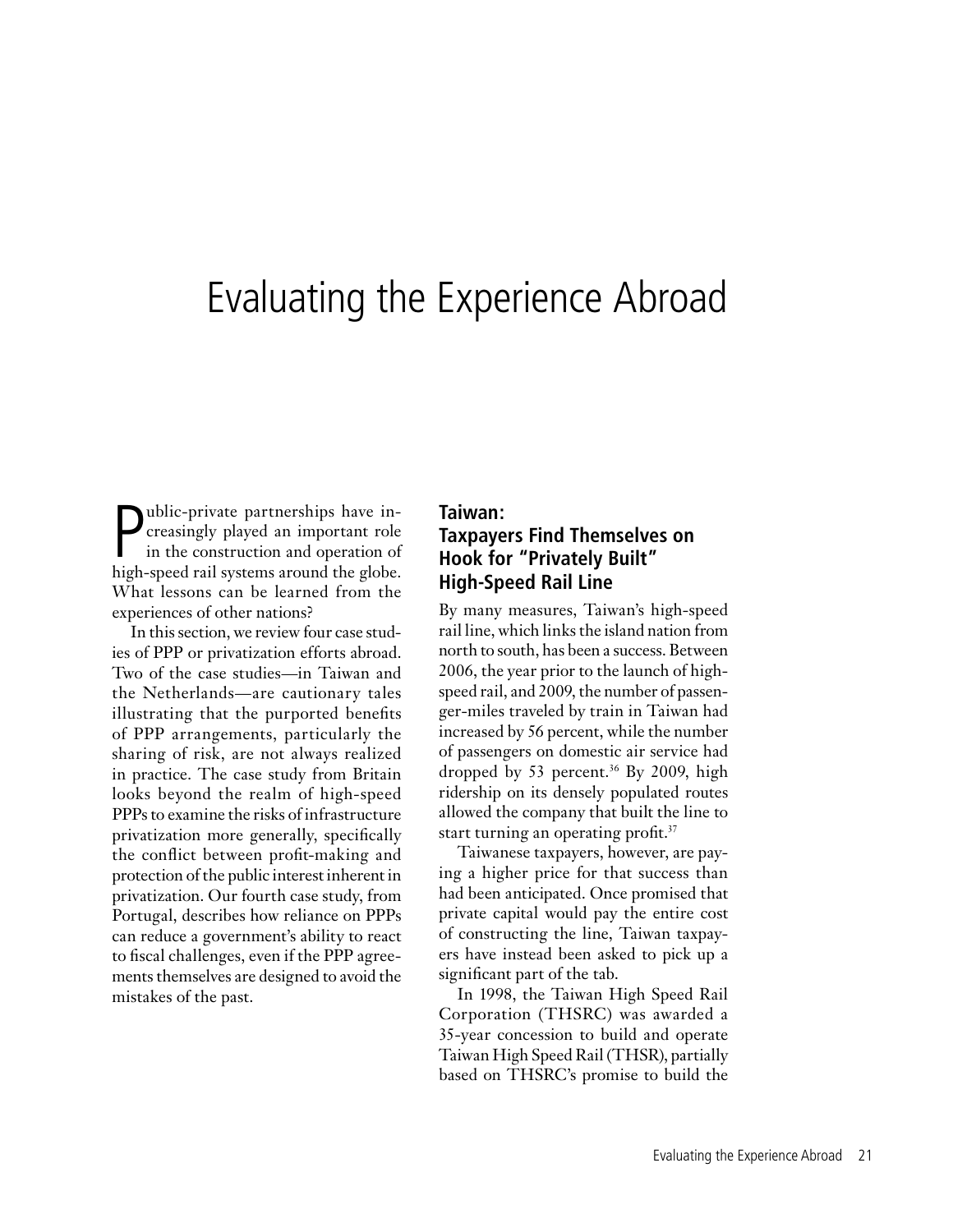system without government capital. But the company began to run into difficulty after the Asian financial crisis in the late 1990s, when it was forced to take out loans with high interest rates in order to pay for the project.<sup>38</sup>

Like a homeowner saddled with an adjustable rate mortgage, the high-interest debt soon became financially unsustainable, with more than three-fifths of the company's net income used to pay off these loans.39 As late as 2009, the company was still paying a high 8 percent interest rate on some of its loans.40 In addition, the company was forced, as a result of its status as a concessionaire, to depreciate the value of its assets much faster than it would have under traditional forms of ownership, adding to the financial woes that caused the company to post annual losses that totaled \$2.18 billion by 2009.<sup>41</sup>

Because of the ongoing financial losses, "THSRC shareholders signaled reluctance to invest further in the project, which has led to difficulty for THSRC in securing financing from banks as well," according to a report by the Utah Foundation.<sup>42</sup> A lack of financing led to problems with finishing the project, and when the network opened to the public in 2007, several key stations were incomplete.

In order to keep the system operating, the government refinanced THSRC's loans and contributed hundreds of millions of dollars to the network, even though the original build-operate-transfer plan stipulated that the THSRC build the system without any government capital. The government has opted not to take over the company, expressing no interest in growing its current 40 percent share or investing money beyond the bailout.<sup>43</sup>



*The private-sector builder of Taiwan's high-speed rail line initially pledged to build the system with no public investment. An accumulation of high-cost debt, however, ultimately led to a government bailout.* Credit: Yueh-Hua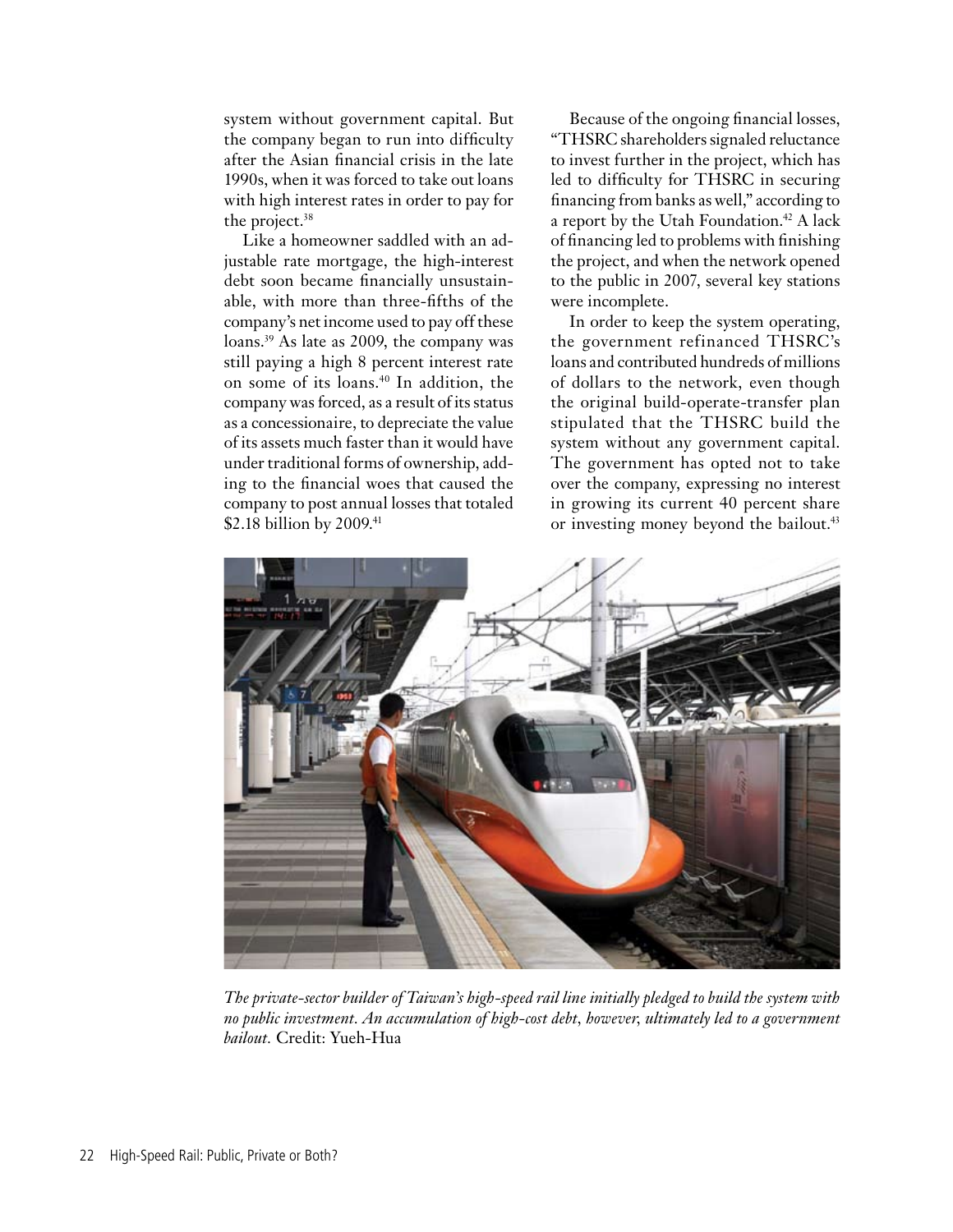However, to help "persuade creditors to issue loans to the THRSC at interest rates that will allow it to remain solvent," the THSRC has elected a new chairwoman, backed by the government, allowing "the government more of a supervisory role in the company."44

The Taiwan example illustrates several important challenges of PPPs. First, it demonstrates the dangers of overreliance on private capital. Like many homeowners saddled with high-interest debt during the subprime mortgage crisis, the THSRC was ultimately unable to restore itself to financial health, even when high-speed rail service began to turn an operating profit, due to its earlier legacy of high-interest bank borrowing. Financing the project publicly from the very start may have proven to be cheaper and more stable, reducing the crushing debt load the THSRC faced—and possibly reducing the burden of the bailout on the government of Taiwan, which ultimately refinanced the company's debts anyway.

Second, the Taiwan example demonstrates the dangers of "lock-in." The Taiwanese government could have allowed the THSRC to go bankrupt and operation of the high-speed rail line to cease when the company ran into financial trouble. Doing so, however, would have resulted in the abandonment of a critical public asset, leaving the government with little choice but to prop up the failed business plan of a private operator with public funds.

#### **Netherlands: Poor Planning Meets Failure to Manage Risks**

The construction of a high-speed rail line involves the mobilization of billions of dollars in capital and thousands of workers in a series of highly complex and interrelated tasks. The construction of the HSL-Zuid high-speed rail line—which links Amsterdam and Rotterdam in the Netherlands to

Belgium—demonstrates the problems that can arise when the carefully choreographed set of actions needed to bring a high-speed rail PPP to successful completion goes awry.

At the time HSL-Zuid was commissioned, it was the largest PPP rail project in Europe. The innovative deal was praised in PPP circles, earning notice as the "European PPP Deal of the Year" in 2001 from *Project Finance* magazine, which extolled its "particularly appetizing risk profile."45 Despite its high profile as a PPP, however, the HSL-Zuid project relied mostly on public funding, drawing on private investment for only 14 percent of the project cost.<sup>46</sup>

From the beginning, however, designers of the HSL-Zuid project made several important mistakes that led to cost overruns, delays and government bailouts. The first major mistake was in the structure of the deal itself. Construction of the highspeed line was broken into three separate projects:

- The job of building the "substructure" of the system—the tunnels, bridges, and concrete slabs on which the track rests—was divided into seven packages and given to civil contractors. The Dutch government judged that it would be unable to transfer risks to the private sector for substructure construction, and so awarded the substructure contracts according to traditional contracting principles.47
- The "superstructure" concession was given to the Infraspeed Consortium, which was responsible for designing, building, financing and maintaining the system's tracks, stations and signaling for a 25-year period.
- The operations concession was won by the High-Speed Alliance, a consortium 90 percent owned by the Dutch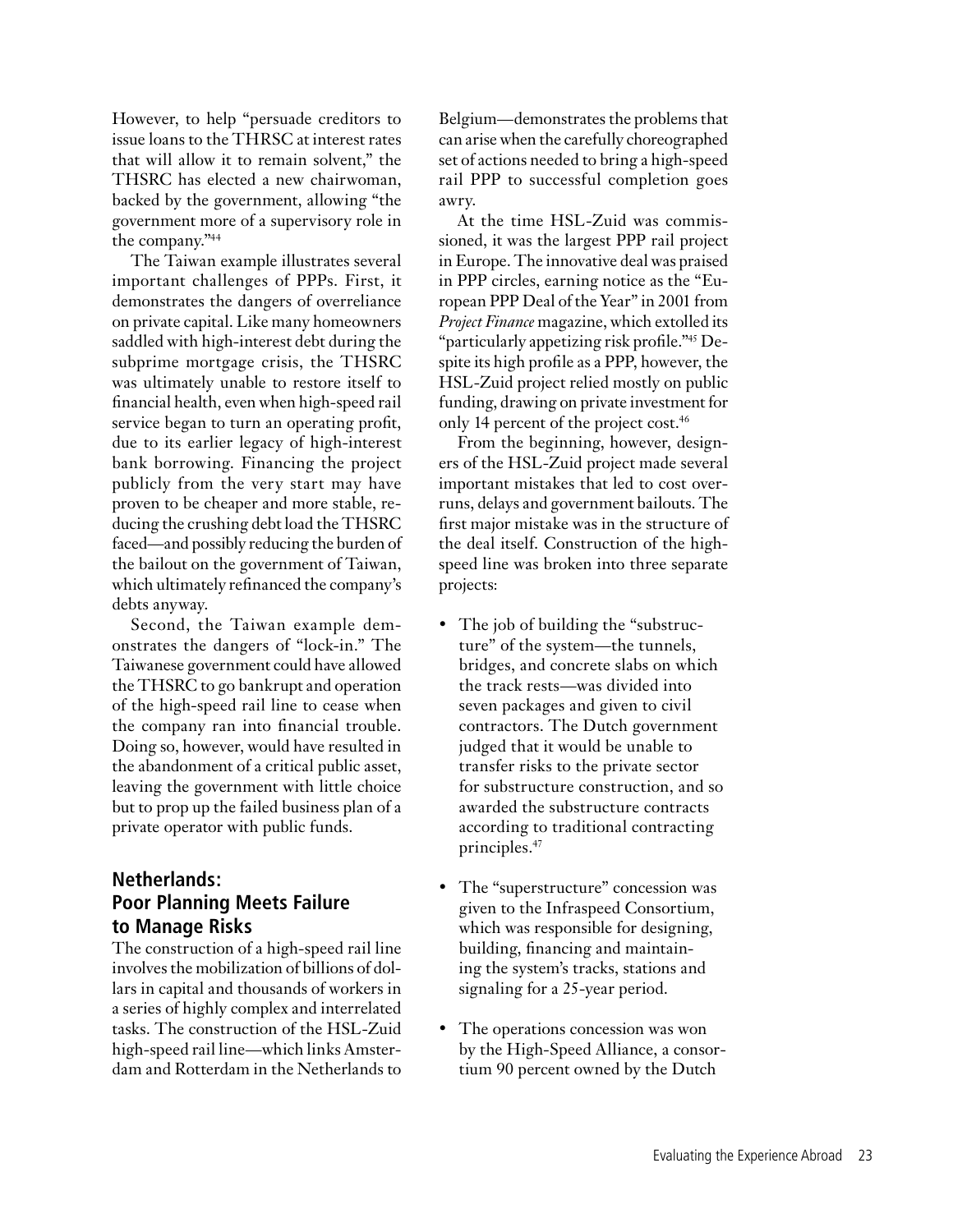#### state railway, NS, and 10 percent owned by Air France-KLM.

By dividing up the project in this way and negotiating all three sets of contracts early in the process—the Dutch government wagered heavily on the ability of the winners of the contracts to communicate well with one another, and to complete each segment of the project on time.

Problems began to surface immediately. The bids for the substructure contracts were higher than expected, due largely to a lack of competition in the Dutch construction market. Dutch investigators later found that the consortia bidding on the substructure projects engaged in illegal coordination, though it is unknown how much this affected the final bids.<sup>48</sup> In any event, the total estimated cost of the project ballooned to 43 percent higher than budgeted.<sup>49</sup> Because the Dutch government was primarily concerned with completing the project within its pre-determined budget, the higher-than-expected bids forced the government to make cutbacks in the design of the system and to pursue other strategies to induce lower bids, including the elimination of penalties for late delivery of the substructure. This left the state liable for making payments to the superstructure and operations contractors in the event that the project was delayed.<sup>50</sup>

The shift in financial responsibility for delays was part of an overall pattern in which the state was left liable for project risks—defeating much of the purpose of the PPP arrangement.<sup>51</sup> Indeed, Dutch auditors found that the state took on almost all the responsibility for cost overruns in the original contract.<sup>52</sup> The cost control benefits of the PPP were also largely unrealized, as the project far exceeded its original budget, costing 55 percent more than originally projected.53

The cost overruns were due to a variety of factors, including changes in the scope of work and poor planning and coordination

among the various contracts. The interface between the substructure and superstructure contracts proved to be a particular problem.54 Infraspeed, the concessionaire for the superstructure, based its project bid on civil engineering designs that had changed during the bid assessment, resulting in incompatibilities in the design of various components.<sup>55</sup>

Fundamental problems also existed within the government bodies responsible for supervising the contracts. It was alleged that the contracts for the system were so complex as to be unintelligible to the government officials responsible for enforcing their terms.<sup>56</sup> In addition, two separate state agencies were responsible for overseeing the project, leading to problems determining who was in charge.

Finally, the new high-speed line was intended to operate on the emerging European automatic train control system, the specifications for which were not complete until late in the process. This resulted in a delay in the opening of the line, with interim service on the line finally launched in September 2009—roughly two years late—with maximum speeds of 99 mph. Full service at the maximum speed has yet to be launched, due to delays in the provision of the necessary trains.

These delays resulted in yet another problem: Due to the delays in obtaining trains, the franchise selected to run train operations, High Speed Alliance (HSA), was forced to start paying access charges—per its concession agreement—without being able to run train service, leaving it with no revenue from the line.<sup>57</sup> The Dutch government was forced to make two large payments to the company to keep it afloat, extended its concession, and waived access fees for a few years, to be paid back later with interest. Access charges were also reduced due to lower-than-anticipated train speeds and reduced frequencies.<sup>58</sup>

In short, the HSL-Zuid project, considered an exemplary PPP project at the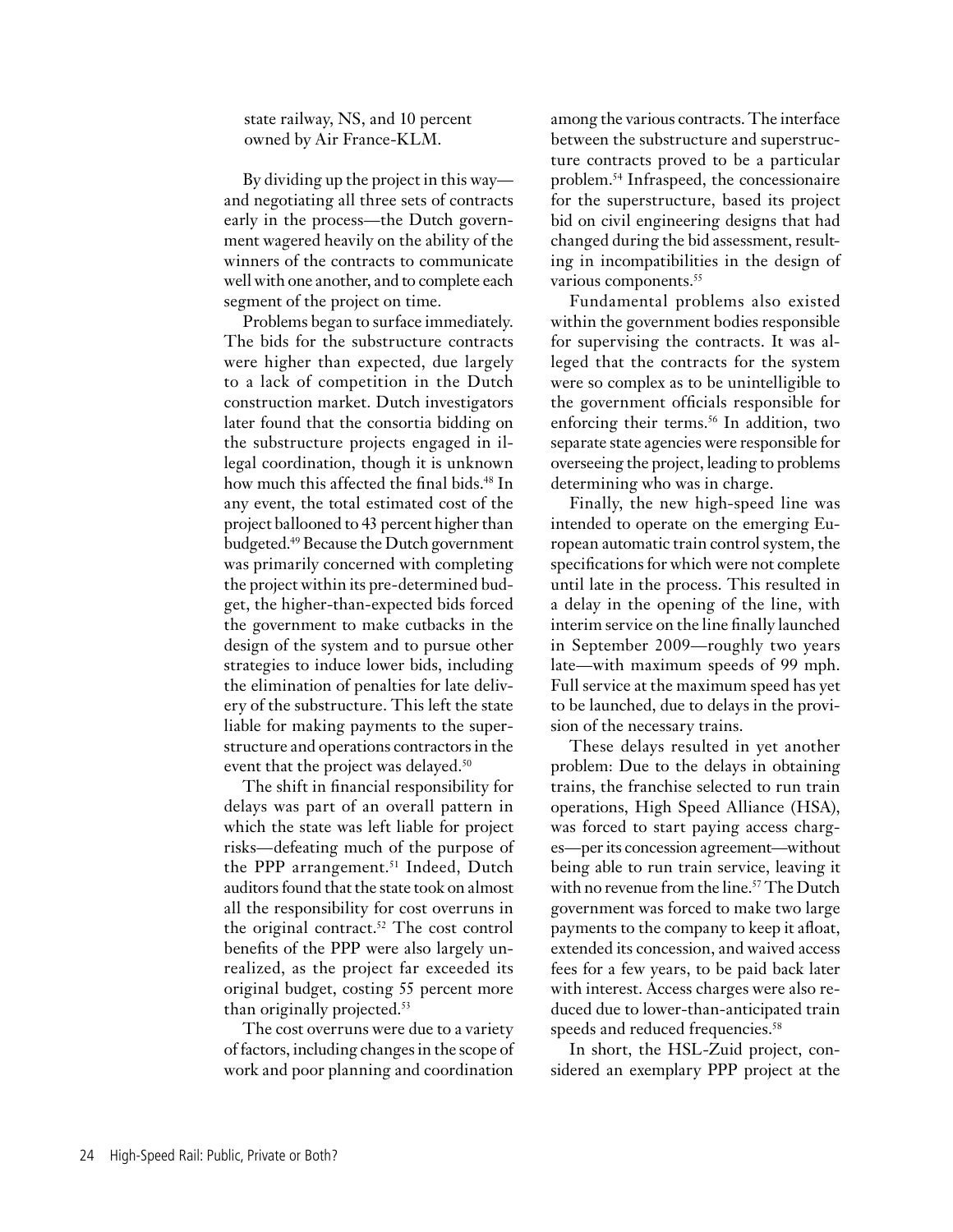time the project was launched, wound up illustrating, in many ways, how *not* to structure a PPP for high-speed rail. The Dutch government's decision to undertake separate contracts for superstructure and substructure appears to have been a mistake. The lack of effective competition among bidders prevented anticipated cost savings from being realized, while the lack of proper risk management provisions in the contract exposed the state to effects of cost overruns. Failing to establish a clear line of authority for government management of the project, and creating what was in effect a public-public partnership for operation of the line compounded the problems.

#### **Great Britain: Infrastructure Privatization Creates the Wrong Incentives**

In Great Britain, the 1980s saw Prime Minister Margaret Thatcher lead a period of privatization of formerly nationalized industries. By 1993, under her successor, John Major, privatization had come to the nation's rail sector. The breakup of the former national rail company—British Rail (BR)– resulted in the creation of dozens of local and regional rail operating companies and separate companies responsible for specific tasks within the rail system. The for-profit company Railtrack was created to operate and maintain the infrastructure of the system: the tracks, signals and stations.

The experiment with for-profit management of the nation's rail infrastructure lasted less than a decade, with Railtrack ultimately being folded into Network Rail, a non-profit corporation operating under direct supervision of the British government.

Poorly drawn contracts and misaligned incentives led to Railtrack's lack of proper management and maintenance of the system infrastructure. First, in order to increase the "saleability" of the numerous maintenance companies created after the break-up of the old BR system, the government "decided to make Railtrack into a contract management operation in which essentially all infrastructure work (maintenance and rehabilitation) was carried out under contract," according to a report by the World Bank.59 Railtrack had no ability to shape these contracts, however; the government established them in advance and packaged them with the maintenance companies to improve their marketability. Additionally, under this system, contractors—not Railtrack—held responsibility for deciding whether maintenance work on the track was needed.60

As a result, Railtrack was left without the in-house expertise needed to manage and supervise its contractors and to independently assure the system's safety.<sup>61</sup> The contracting system also resulted in Railtrack and its contractors bickering about who was responsible for fixing safety problems rather than taking prompt action to address them. According to one analysis of the British experience with rail privatization, "Each had incentives to pass the cost of dealing with the problem to each other, with the result that meetings were followed by letters and letters were followed by memos in a sort of caricature of the worst kind of bureaucratic buckpassing."62

Moreover, Railtrack was a victim of poorly designed incentives. In an attempt to strike a balance between what Railtrack would have to charge the train operating companies (TOCs) to cover its rail infrastructure costs and what the TOCs could afford to pay to maintain successful franchises, the government established an access charge regime with "mostly fixed annual charges for each franchise along with a relatively small variable charge for actual use," according to the World Bank.<sup>63</sup> This regime meant that Railtrack's revenues were disconnected from the amount of traffic the system carried. Increases in traffic were likely to *lose* money for Railtrack,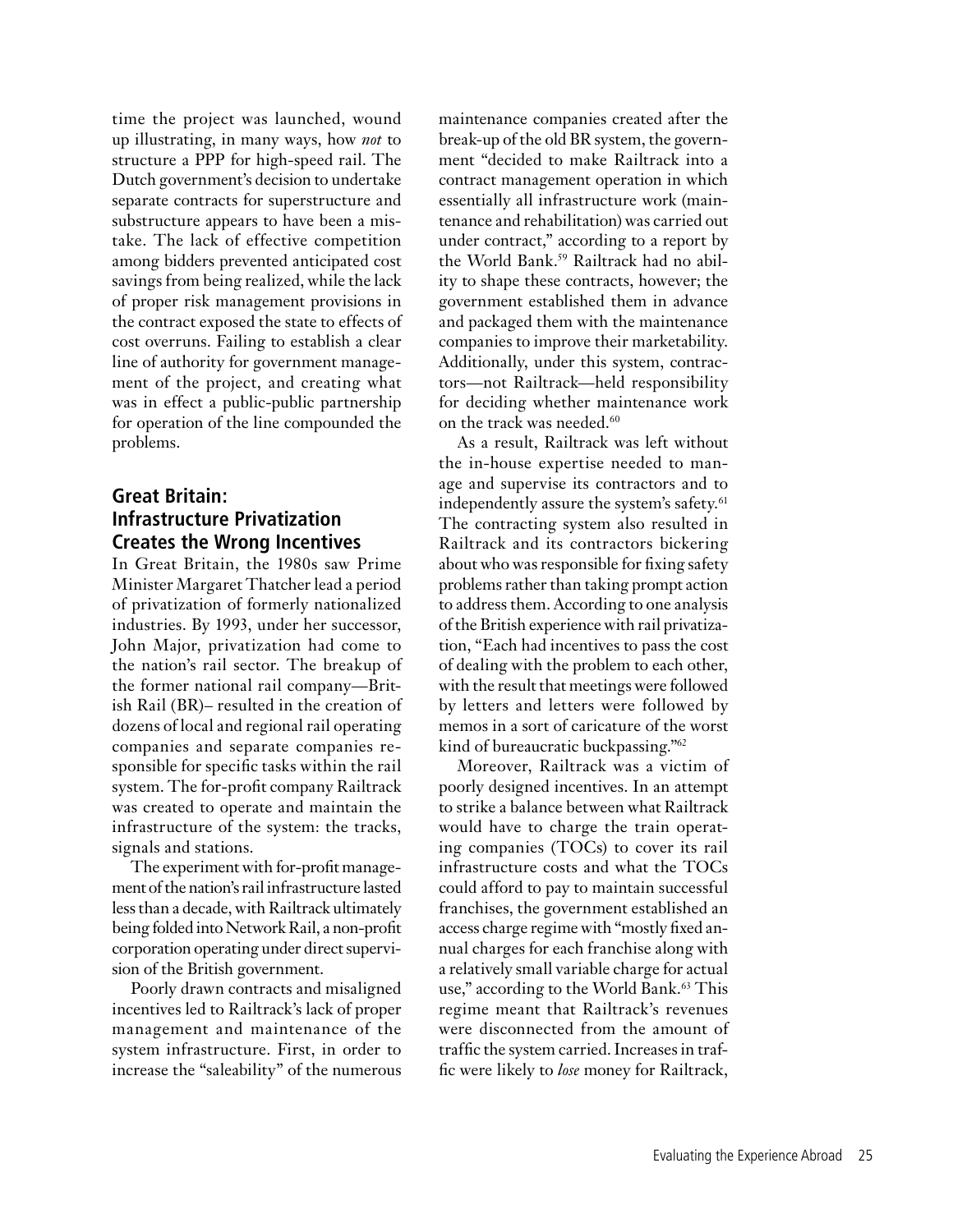as the company would face increased maintenance expenses.<sup>64</sup> On the other hand, because access charges were low, TOCs had lots of incentive to run as many trains as they could, which dramatically increased both congestion and maintenance costs.<sup>65</sup>

Railtrack's problems came to a head in 2000 when a train derailment in the town of Hatfield killed four people and injured dozens. The Hatfield accident occurred when a rail fractured underneath a passenger train traveling at 114 mph.<sup>66</sup> Problems with the segment of rail that failed had been known to the contractor responsible for maintaining it for more than a year prior to the accident. Subsequent investigation also turned up a large backlog of needed maintenance on the rail system, as well as the failure of Railtrack to properly implement previous government recommendations to improve its management.<sup>67</sup>

In the wake of the Hatfield disaster, Railtrack ordered a series of speed restrictions and emergency repairs and inspections that wreaked havoc with train service and reliability. More than 165,000 scheduled trips were canceled during 2001, three times the number of the year before.<sup>68</sup> On-time performance collapsed, and the company never recovered from the loss of confidence by passengers and the British government.

The privatization of Railtrack was not the type of arrangement typically conceived for rail PPPs, nor did it deal with high-speed rail, but it does illustrate several important principles about the structure of PPPs. First, it demonstrates that it is critical in any contracting arrangement—such as that between Railtrack and its maintenance subcontractors—that the supervising entity have the technical ability to ensure that contractors are performing their jobs adequately, especially when public safety is at stake. The same principle applies to state agencies responsible for supervising the work of contractors in a PPP. Second, it shows that the structure of incentives

matters greatly because private entities must be induced to make business decisions that benefit the public interest. The financial incentives experienced by Railtrack—a publicly traded company—clearly did not align with the public interest. Even the former head of Railtrack, Gerald Corbett, acknowledged in an interview with the BBC that "there is a tension between shareholder interests and public service obligations. The only way we can make profits is by not doing the things we should do to make the railways better."<sup>69</sup>

#### **Portugal: Will PPPs Leave the Public Holding the Bag Amid a Fiscal Crisis?**

Portugal is situated next to one of the world's high-speed rail leaders, Spain. Yet, nearly two decades after the completion of Spain's first high-speed rail line in 1992, Portugal remains without high-speed rail service.

Over the past decade, Portugal has developed a plan to build a high-speed rail line, which would link its major cities with the Spanish network. In developing its approach to the project, Portugal consciously sought to avoid many of the pitfalls of earlier rail PPPs. However, with the nation in financial crisis, Portugal may wind up saddled with liabilities to private partners, but with little else to show for its high-speed rail efforts.

Portugal assigned responsibility for planning and construction of the highspeed rail network to a company specifically created for the purpose, called RAVE, which was co-owned by the government and the Portuguese state railway.70 RAVE (which was recently dismantled in the wake of the country's financial crisis) was established in 2000 and spent years devising the physical plan for the system, concluding preliminary studies and environmental reviews, and developing the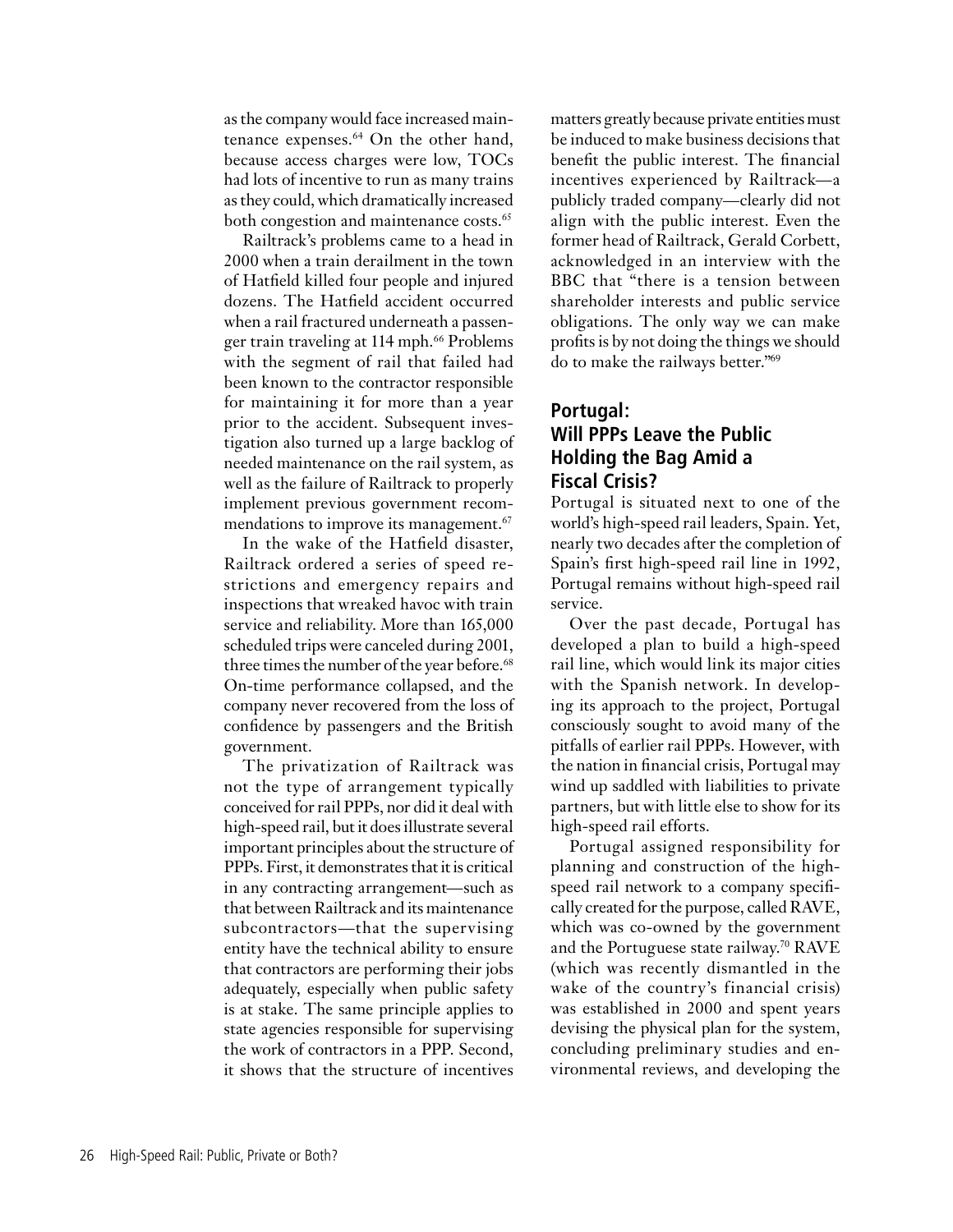

*Portugal is seeking to build a high-speed rail line that will link with the extensive high-speed rail system built by neighboring Spain (above, a Spanish train passes by a castle in Córdoba). However, Portugal's high-speed rail ambitions may be derailed by the country's financial crisis, potentially leaving the nation liable for paying compensation to its private partners.* Credit: Renfe Operadora, Dirección de Comunicación, Marca y Publicidad

business plan for high-speed rail prior to the system being put out to bid.71 The years of study and advance preparation were believed to be critical to reducing the number of uncertainties in advance of the bidding—creating more confidence in private investors to enter bids and compete with one another on price.

In determining how to divide up PPP projects, nations face competing imperatives—dividing the project into too few (and too large) pieces reduces the number of companies capable of competing for the business, stifling competition and adding to the risk of "lock-in." Dividing the project into too many pieces, on the other hand, increases the number of interfaces among different sections of the rail line, leading to potential problems with coordination.

RAVE ultimately opted to break its high-speed rail construction program into six separate PPP projects, five of which are projects to build complete sections of the high-speed rail line, with one national contract for signaling and communications over the entire network.72 According to an analysis by the accounting firm KPMG, RAVE conducted an analysis to ensure that "six PPP projects would represent an optimum balance between generating private-sector interest while minimizing the number of interfaces between projects and contractors."73

The business plan paid a great deal of attention to the structuring of incentives to ensure that they align with public interest imperatives. For example:

• The builders of each section of rail were to be paid back over the 40-year period of the concession through availability fees, which places the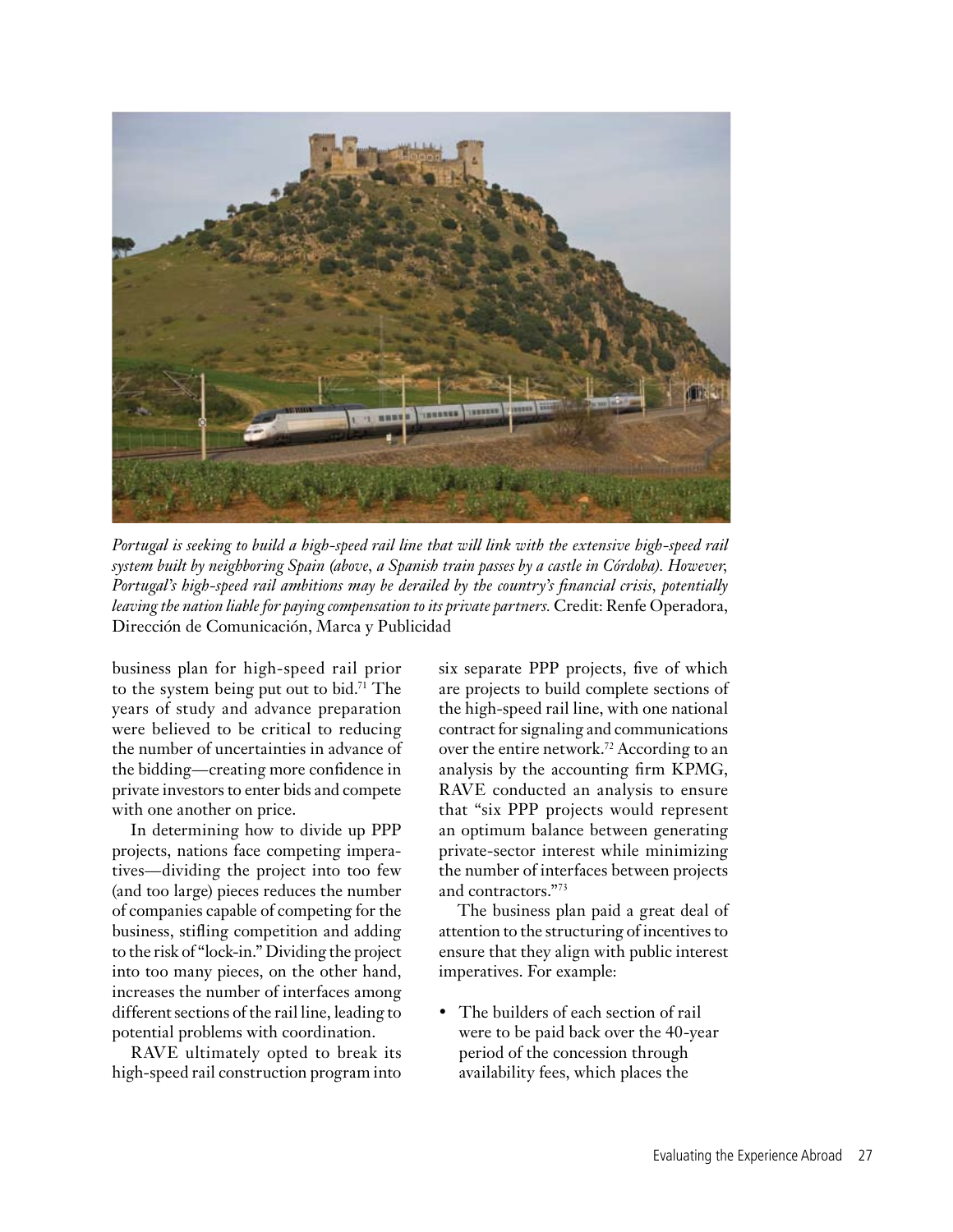incentive on the companies to do high-quality construction and to maintain the availability of the tracks over a long period of time. In addition, about 2 percent of the compensation was to be tied to the amount of traffic carried on the line, providing the infrastructure company with an incentive to work closely with the company operating rail service to maximize traffic.74

In the agreement for the first section of high-speed rail—the Poceirão-Caia segment—major project-related risks and hurdles were clearly identified and consciously split between RAVE and the private partners. For example, the risk of changing technical specifications was addressed by adopting broad guidelines in the concession agreement with a determination of final specifications at a later date.<sup>75</sup> The state, meanwhile, took on responsibility for purchasing the rolling stock, which will be transferred to the operating company once it is chosen.<sup>76</sup>

Portuguese officials claim that their advance preparation, clear division of risks, and decisions on how to divide the project will result in major cost savings. Using the public sector comparator test (see page 31), RAVE claims that the PPP will cost 40 percent less than it would have if built by the public sector, and notes that the cost of the project decreased over the course of planning and bidding, rather than going up. If completed as planned, the system would be one of the least expensive in the world.<sup>77</sup>

However, the PPP approach still left the Portuguese government on the hook for a major share of the project's costs and risks. The state was forced to compromise on several contract conditions in order to satisfy bank lenders and took on itself the risk posed by interest rate fluctuation—a

step believed to be necessary to finance the project during the global financial crisis, but one that assumes a risk usually borne by private-sector actors.78 In addition, the line will be built with heavy public investment, with 55 percent of the project cost borne by the Portuguese state and the European Union.79 The public sector outside of Portugal is also expected to take on some financial risk in the form of substantial loans from the European Investment Bank to the private-sector companies building the lines.<sup>80</sup>

One risk that apparently was not fully considered, however, was the risk that Portugal would have to pull back on its commitment to the project as a result of the nation's growing financial crisis. Yet, under conditions imposed by a recent International Monetary Fund-European Union bailout, new PPP projects—including for high-speed rail—are to be suspended. In addition, the nation's existing PPPs which Portugal had relied heavily on to build public infrastructure projects—are to be investigated to find out whether they are concealing additional public debt.<sup>81</sup> The country has also been instructed to look for opportunities to renegotiate existing PPP<sub>S</sub>.82

As of this writing, Portugal's high-speed rail program is in limbo, its fate to be determined by its new government, elected in June. But Portugal's decision to move forward with a PPP approach could cost the nation dearly if it decides to halt its highspeed rail plans. Private-sector vendors are already beginning to clamor for compensation from the Portuguese government that could total in the tens or hundreds of millions of Euros.<sup>83</sup> In addition, a pullback from the project would threaten relations with Spain, which is extending its high-speed rail network to the Portuguese border as part of a bilateral project to link the two nations' capital cities.

The Portuguese experience illustrates several potential pitfalls of PPPs. First,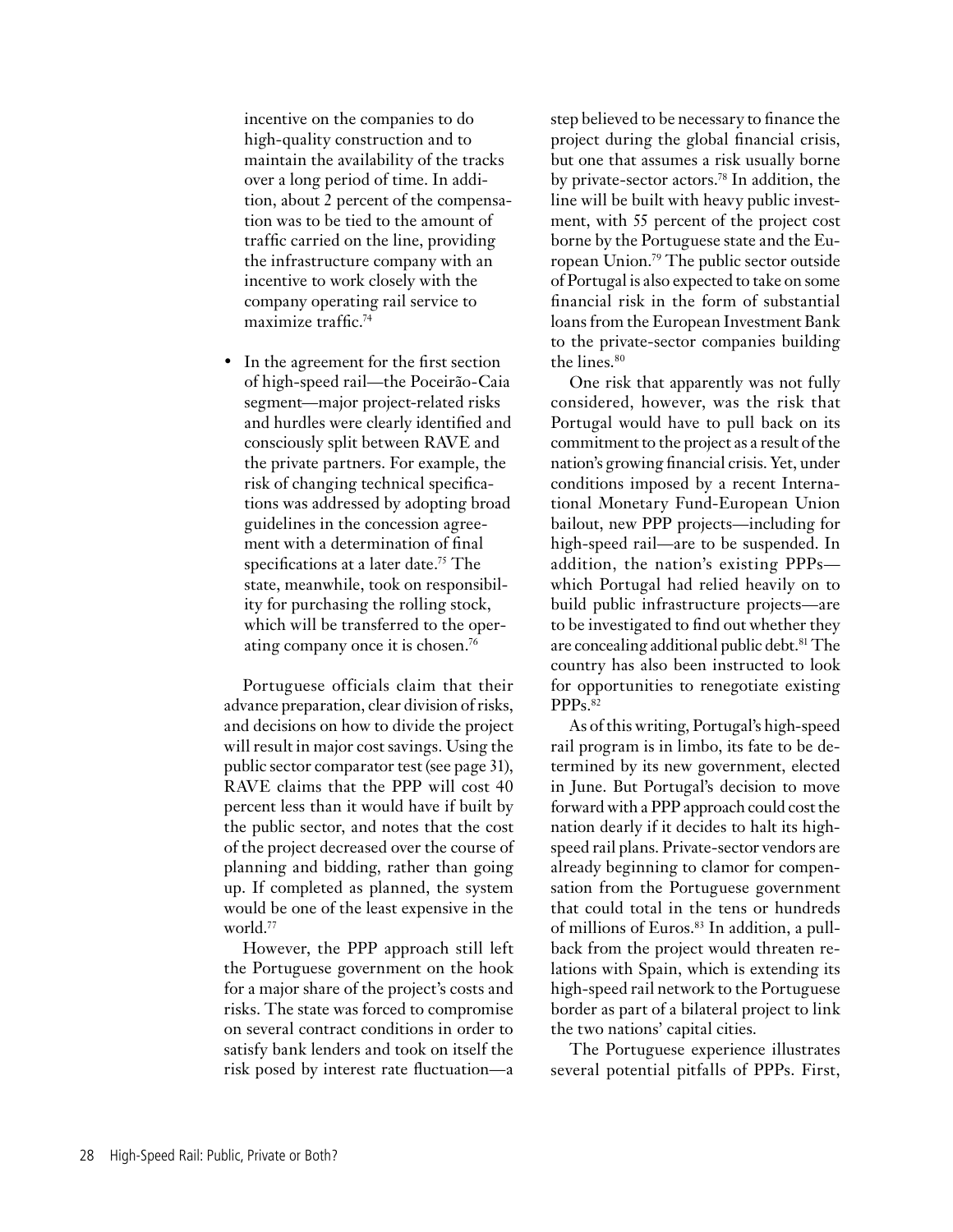PPPs used for infrastructure investments in other areas of the economy may have given the Portuguese government a mechanism to run up public debt without accountability (see page 30), helping to contribute to the nation's crushing debt load. Second, Portugal's use of PPPs is currently reducing its flexibility in responding to the financial

crisis, as the nation risks having to pay compensation to private-sector partners in the event of the cancellation or slowdown of its high-speed rail plans. Third, Portugal's experience illustrates that even the most thoughtful and well-structured PPPs still expose governments to a hefty share of project costs and risks.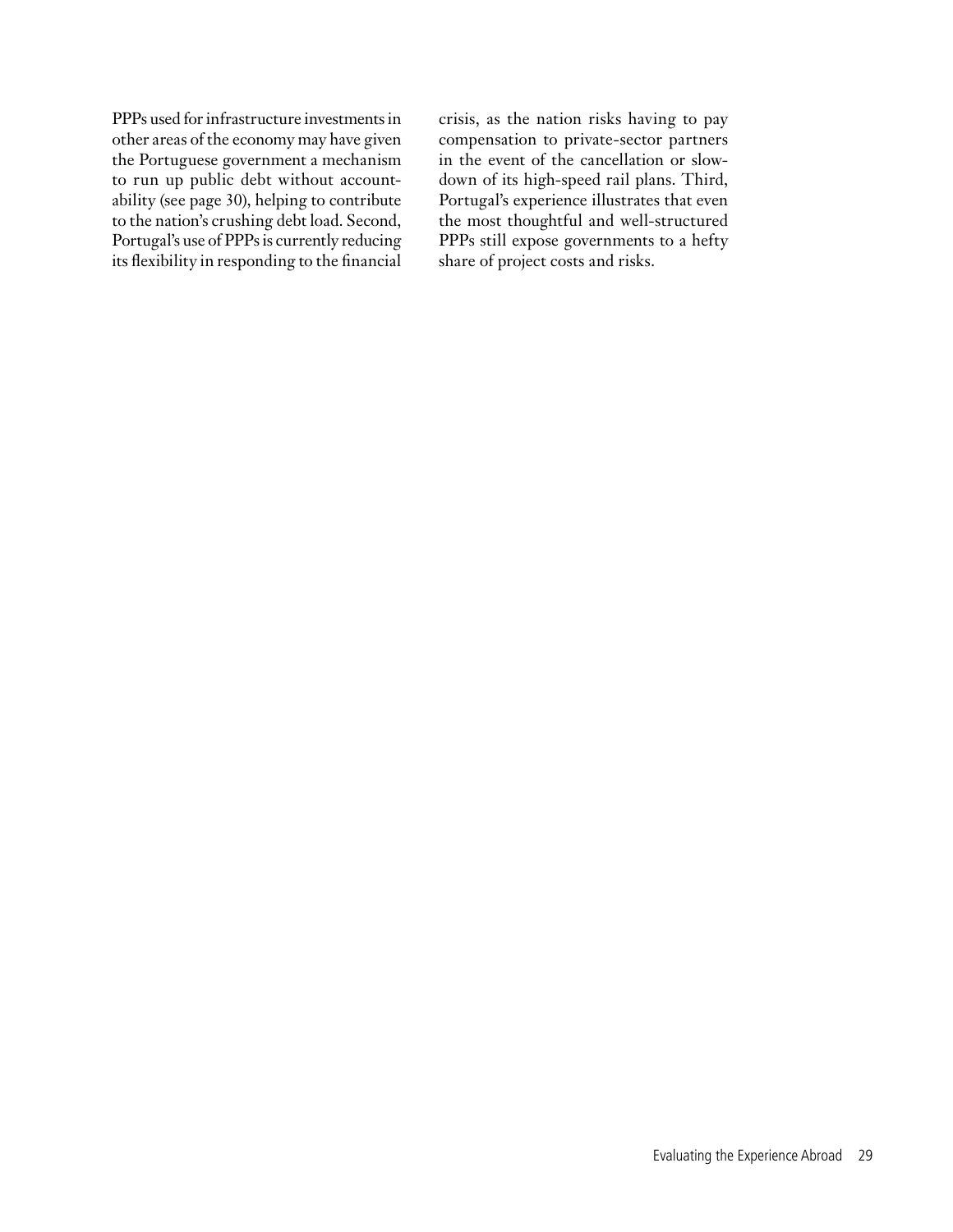## Protecting the Public Interest: Principles for High-Speed Rail PPPs

P<br>in we ublic-private partnerships can be useful tools for governments to undertake large infrastructure projects in ways that reduce cost and increase reliability. However, PPPs can also be structured in ways that impose large risks on government and taxpayers, waste money, and create incentives that run counter to the public interest.

In previous papers,<sup>84</sup> the authors have laid out general principles for the use of privatization and PPPs in toll roads and other public assets. The principles that should guide the use of PPPs in high-speed rail are quite similar in some ways, but differ in important respects.

### 1: Governments Must Only Pursue PPPs for the "Right" Reasons

The first rule for entering into any productive partnership is that you need to know what you want to get out of it. Governments should enter into PPPs only with a clear idea of the benefits they hope to achieve.

There are good reasons and bad reasons to enter into a PPP. As noted earlier, PPP proponents suggest that partnerships provide the opportunity to cut costs, reduce public-sector risks, and improve quality and timeliness in the delivery of major infrastructure projects. Regardless of whether these claims are credible in a particular case, PPP arrangements may also be undertaken for other reasons, including:

- The ability to evade labor or other regulations that pertain to government-sponsored construction projects by instead placing the project under the responsibility of a private actor.
- The ability to shift the costs of an infrastructure investment "off balance sheet," thereby masking the degree of public investment in a project and potentially encouraging the public sector to take on projects that would otherwise fail to pass political muster or to accumulate large amounts of hidden debt.85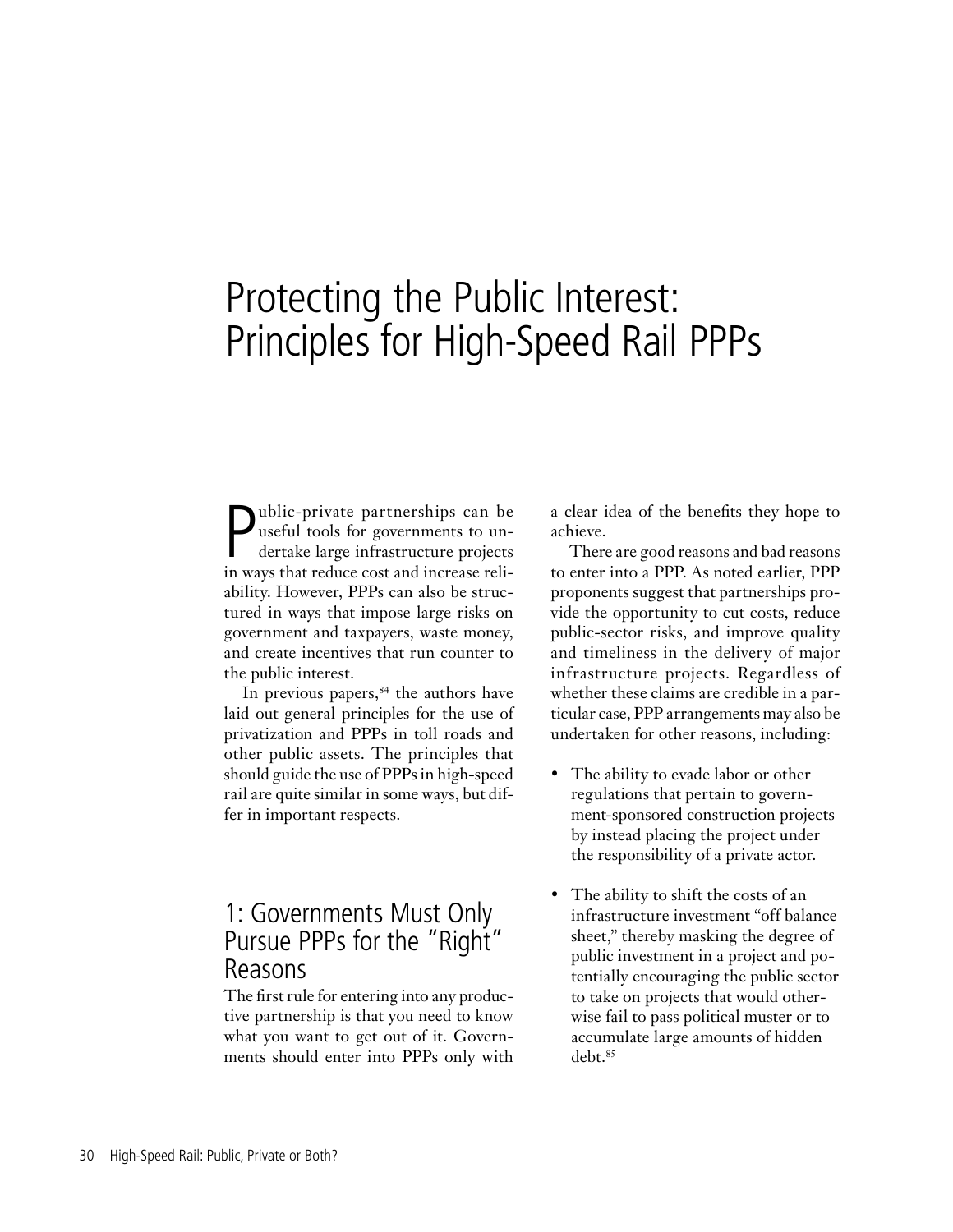• The ability to pass off politically unpopular decisions to an unaccountable private entity, as has happened with toll increases and parking rate increases in the wake of previous privatization episodes in the United States.

When governments consider PPPs, the public not only deserves the right to scrutinize those arrangements, but also to understand the government's rationale in pursuing them. Understanding the reasons for pursuing a PPP will also help ensure that the eventual agreement serves those purposes.

## 2: PPPs Must Deliver Identifiable Added Value

Pursuing a project through the use of PPPs creates a set of risks for the public sector and results in the sacrifice of some degree of control over the project. As a result, PPPs should only be pursued when they deliver added value for taxpayers.

To determine whether a PPP project will deliver added value, governments should undertake comprehensive and evenhanded financial analyses that compare the costs of the project under a PPP versus traditional public procurement. In addition, they must be willing to walk away from PPPs as a procurement mechanism if the test shows that the hoped-for savings will not materialize.

Many countries subject PPP projects to a test called the public sector comparator (PSC). The PSC test has been the subject of criticism given the potential for small changes in the cost assumptions, the factors considered, and assumptions about the value of money over time to dramatically affect the results. In 2002, the assistant auditor general at Britain's National

Accounting Office went so far as to label the test as applied in that country "pseudoscientific mumbo jumbo."86 The potential for manipulation of the test is particularly great when the government has already committed itself to a PPP approach, or when the test comes to be seen as a hurdle to be surmounted, rather than as a real tool for evaluating whether a PPP for a particular project makes sense.

In other words, while completing a value-for-money test should be a prerequisite for moving forward with a PPP project, it is also necessary that the test be fair and comprehensive, that it be carried out by an agency or organization with no vested interest in the outcome, and that the analysis include examining how adjustments in sensitive assumptions would affect results.

### 3. PPP Contracts Must Align Private Sector Incentives with Public Sector Goals

The previous experiences of high-speed rail PPPs in the Netherlands and Taiwan—and with rail privatization in Britain—demonstrate that PPP agreements must be structured in ways that reward private sector partners for actions that benefit the public interest rather than merely assuming a confluence of interests. Contracts should instead seek to anticipate ways that interests will diverge and take particular care to leverage pro-public action, and to spell out obligations and dispute resolution procedures for those instances.

Recently, the availability payment—or design-build-maintain—model has gained favor both because it removes ridership risk from the private sector, making the projects less risky to finance, and because it exposes the private sector actor to the consequences of the decisions it makes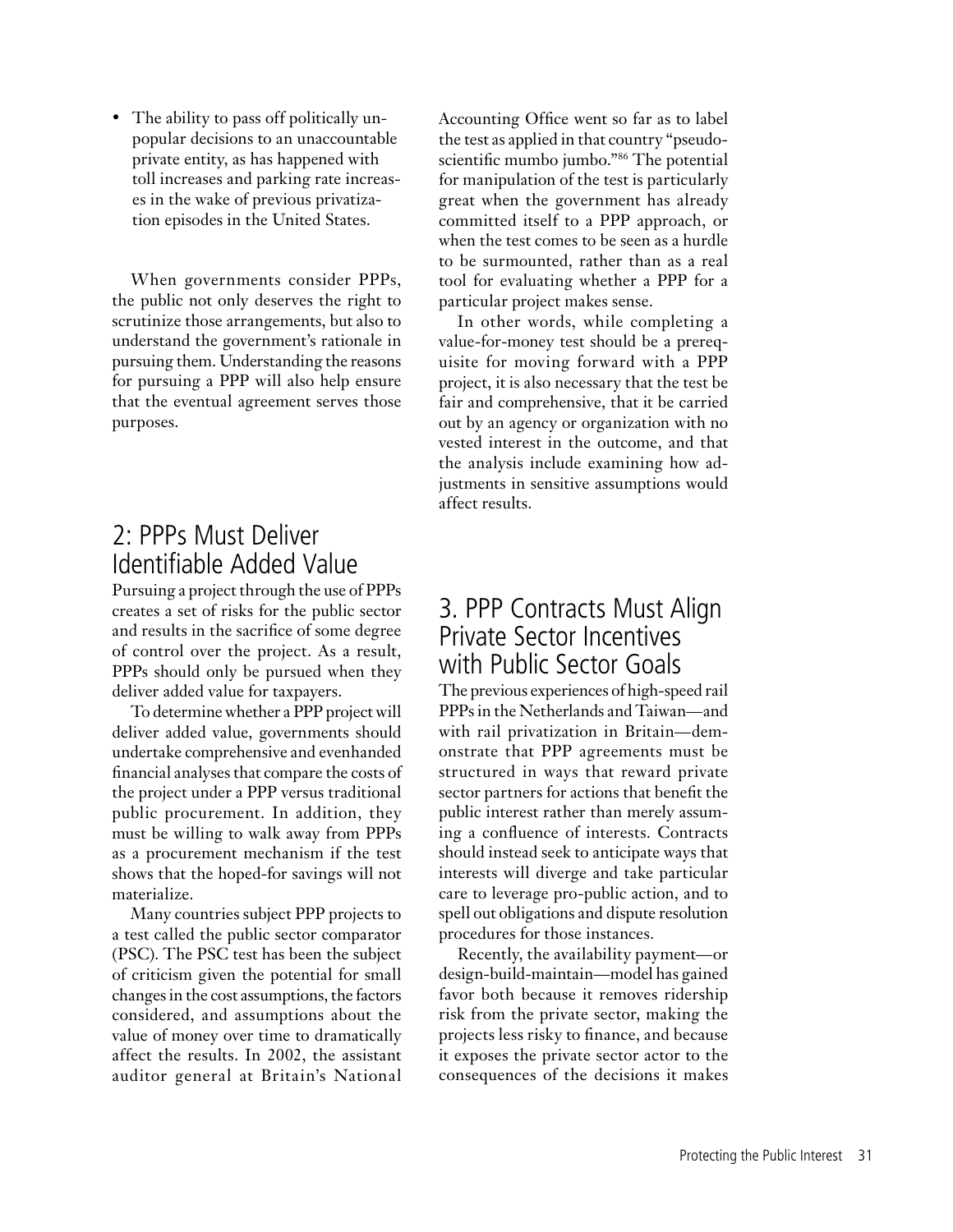during construction. A poorly or cheaply built rail line, it is believed, will cost more to maintain over time and be out of commission more often. By basing compensation on availability payments and requiring private sector operators to take on the costs of maintaining the system they have built for a particular period of time, well-aligned incentives for quality construction are put in place from the very beginning. The success of this approach, however, depends on the ability of government agencies to monitor contract performance, to enforce contract provisions, to prove that any shortcomings are the fault of the operator, and, if necessary, to replace vendors that consistently fail to meet performance standards.

In general, all PPPs should have detailed, clear, complete and rigorous standards that govern contractor performance, with clear criteria for measuring success and failure, regular evaluation of performance, financial consequences for failing to meet the designated standards, and clear processes for dispute resolution.

## 4. PPPs Must Only Be Pursued in an Atmosphere of Competition

Private sector participation in government infrastructure projects is only likely to be beneficial in cutting costs, improving quality, and mitigating risk if private sector firms are forced to compete against one another for the projects. It is also likely to be beneficial only to the extent that the projects do not become "too big to fail" and the state does not become locked into partnerships with particular private entities.

PPP projects must be structured in such a way as to attract multiple competitive bids. In Portugal, for example, the signaling and communications contract was bid

out on a national—rather than regional basis in part based on the assumption that there were a limited number of global firms willing and able to bid for the contract. In the Netherlands, the process of bidding out the substructure contracts *appeared* to be competitive, with various consortia ultimately winning the contracts. Unfortunately, those consortia were largely made up of different configurations of the same few companies, which pursued anticompetitive practices during the bidding process.87

Breaking high-speed rail projects into smaller pieces to enable a variety of firms to compete is not without drawbacks, since doing so creates additional interfaces requiring coordination among various actors. However, it does reduce the chances that the state will be "locked in" with a single contractor on a project that is "too big to fail," and increases the chances that competition among firms will result in lower prices and better quality.

### 5. PPPs Must Only Be Pursued by Capable and Prepared Governments

The experience with PPPs abroad suggests that governments that enter PPPs ill-prepared and without the in-house expertise to understand contracts and monitor contractor performance are likely to make major mistakes—mistakes that have important ramifications for the public interest.

Governments need to evaluate honestly their capacity to assess and monitor concession agreements to determine whether they can adequately protect their constituents. In addition, governments should take the time to develop clear and specific plans for their high-speed rail networks, conduct preliminary studies (including, where possible, environmental reviews), develop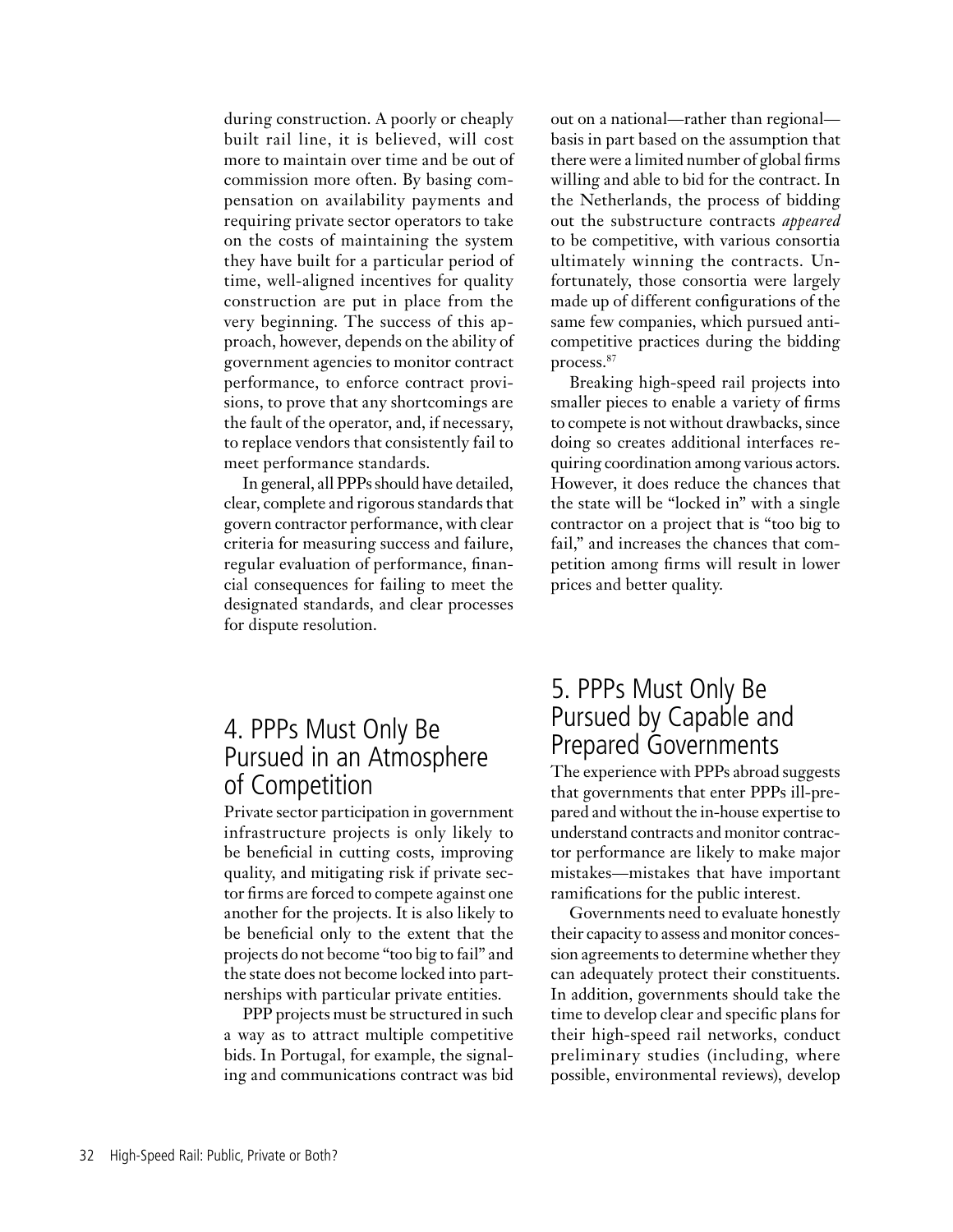well thought-through business plans, and come to a clear vision of their goals for the project *before* making a final decision as to the type of contracting model they will use to build the system, much less solicit bids. This process takes time, but it is necessary in order to solicit high-quality bids and build private-sector confidence in the capability of the government to understand and manage the project.

The substantial expertise needed to protect the public interest in a high-speed rail PPP means that government agencies considering the PPP approach will be called upon to make major investments in human resources. While there is a role for hiring consultants to aid in this process, governments should be prepared to build the in-house expertise in law, finance, engineering and other disciplines needed to manage a PPP project.

The issue of human resources in the management of high-speed rail is already emerging in the United States. A recent report by the California Legislative Analyst's Office suggested that the California High-Speed Rail Authority may be insufficiently staffed to monitor and enforce the many contracts that are, or soon will be, under its authority.88

The private sector companies that engage in PPPs have experts to represent their interests in these areas; the public should be well represented as well.

## 6. There Must Be Clear Accountability in PPP Projects

The experience of the Netherlands, in which no government agency had clear responsibility for the execution of the highspeed rail project, shows that there must be clear lines of accountability in the execution of PPP projects. This is important not only to minimize "buck-passing" among contractors and government agencies, but also to provide a clear face for public accountability in the management of the project.

Establishing true accountability for long-term infrastructure projects is always a challenge, since it is rare that the same public officials responsible for authorizing and designing a project are still around to officiate at the ribbon-cutting. But while individual accountability is hard to maintain, institutional accountability is not. Ideally, the job of representing the public interest in the construction of high-speed rail should be clearly assigned to *one* entity responsible for carrying the project from start to finish.

### 7. The Public Must Retain Control over Key Transportation-System **Decisions**

When governments invest hundreds of millions to billions of dollars in highspeed rail projects—as they generally do regardless of whether a project is built by the government or under a PPP—they should be able to deliver infrastructure that serves the public interest. Yet, in cases such as that in Taiwan, or along Britain's High Speed 1 line (see page 19), the profit motive of private sector infrastructure operators has threatened to limit the usefulness of a high-speed rail line to the public.

Government has a right—and indeed a responsibility—to safeguard the public interest in the operation of high-speed rail lines, regardless of the structure of ownership. This principle has two important implications. First, it implies that concession agreements that give private sector actors untrammeled ability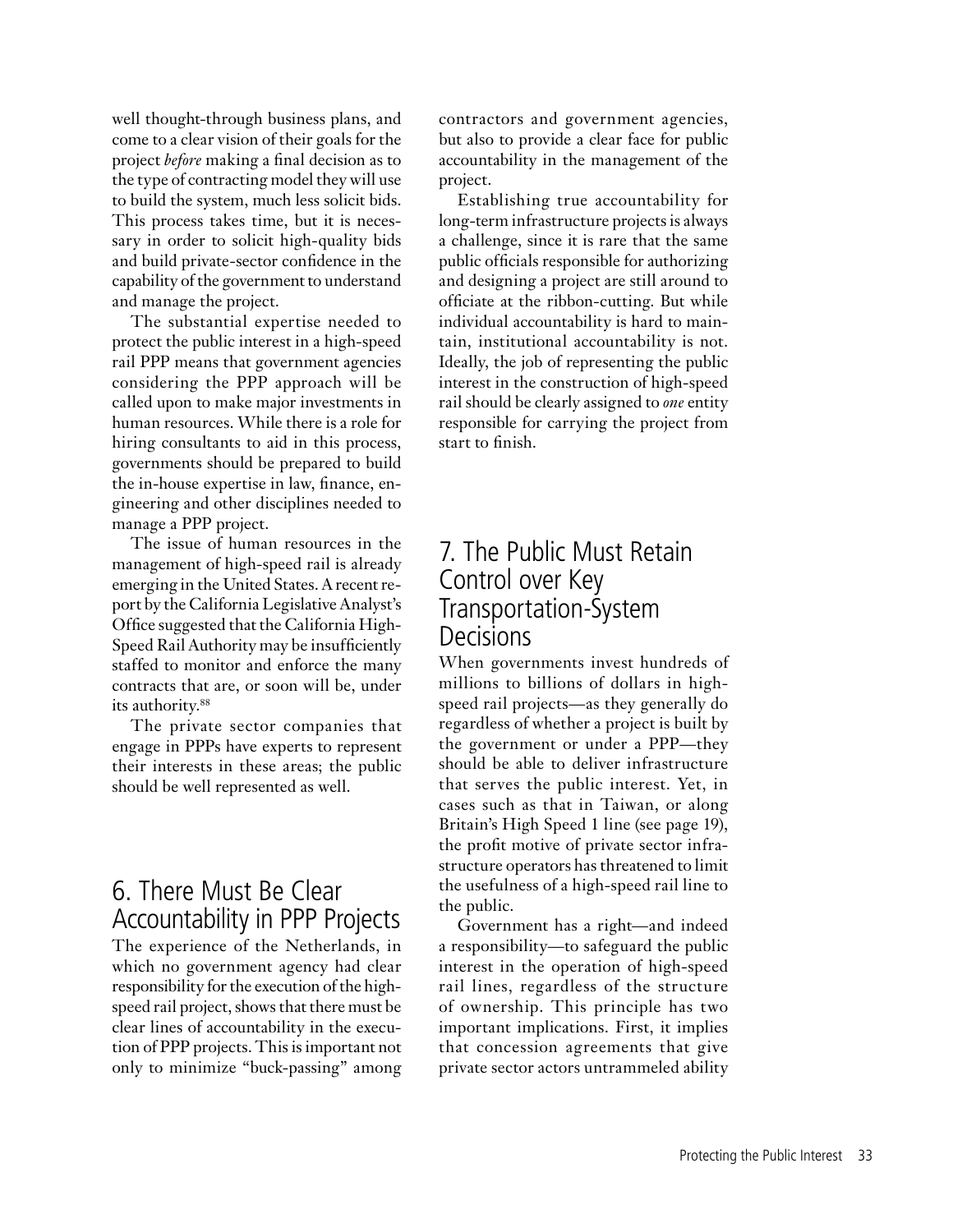to establish access charges or prices are almost always best avoided. PPP agreements should be structured in ways that encourage more—not less—ridership on a high-speed rail line.

Second, it suggests that the public sector must retain a strong hand in setting policies for the operation of high-speed rail service. In well-developed rail markets, open competition between carriers on the same tracks may eventually prove to be a workable model for providing rail service. Until then, however, the government should ensure that the high-speed rail asset is managed—through concession agreements, regulation, or both—in such a way as to provide the greatest possible benefit to the public interest, not just the greatest possible profit to the rail service or infrastructure operator.

### 8. PPP Contracts Must Not Impose Unreasonable Limitations on Future Government Action

Previous agreements in the United States to privatize toll roads and other public assets have often come with non-compete clauses or compensation event contingencies that prevent public entities from pursuing the best policies for the public interest. For example, the private lessee of a toll road might insist that the government not build a competing highway that would reduce their revenue.

Non-compete clauses are likely to be less of an issue with high-speed rail PPPs, except in the case of concession agreements in which the private actor's profit depends primarily on ridership levels. For instance, a PPP partner might claim that a government-sponsored rideshare program along the same corridor or

improved commuter rail along some segments reduces its revenues. That may be true, but these are indirect risks that the public sector should take on. It is reasonable to stipulate against direct future claims on PPP revenue, such as from future ticket fees or rail operator taxes; but otherwise the public sector should be left free to make the proper public policy decisions without worrying about lawsuits and paying additional costs from indirect "harms" to a private partner.

## 9. PPP Contracts Should Be of Reasonable Length

Another issue that has arisen in asset privatization schemes in the United States is the establishment of contract lengths for asset leases of as long as 99 years, essentially transferring ownership of the facility to the private sector. Excessively long contracts create two problems: they can lock the public into a bad deal essentially forever, and they rely on contract-writers to anticipate all of the challenges that could occur up to a century in advance an impossible feat. With the exception of the 90-year concession for Britain's High-Speed 1 line (which subsequently became moot after the British government took over the concessionaire and reissued the concession with a 30-year lease), most high-speed rail concessions around the world have been of lengths ranging from 15 to 50 years. Generally speaking, availability payment (design-build-maintain) contracts should be of sufficient length to motivate the builder to ensure high-quality construction—recent PPPs have been in the neighborhood of 40 to 50 years. Contracts for items that have a shorter life span or are more likely to be replaced soon—such as rolling stock and communications systems—should be shorter.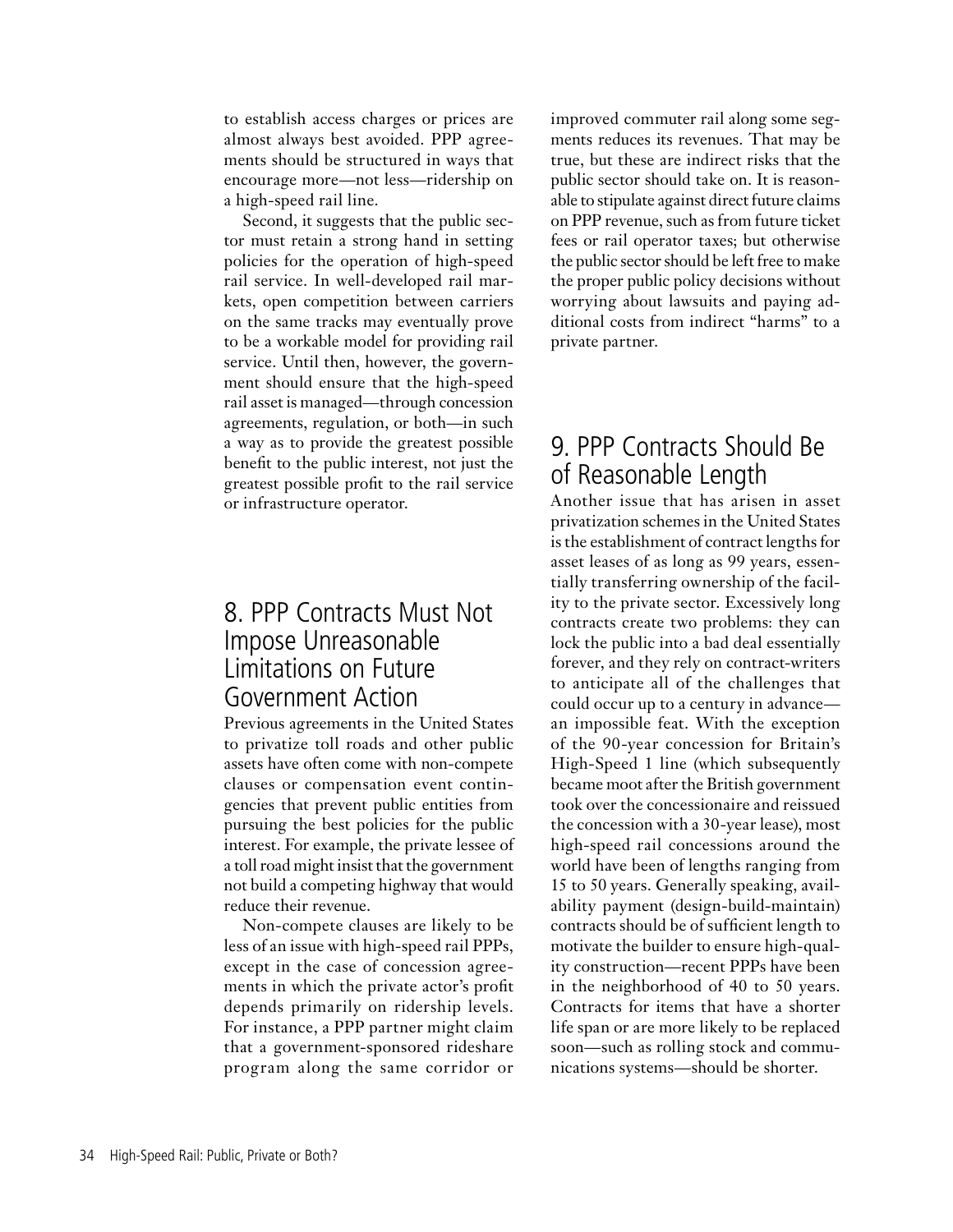## 10. PPPs Must Be Subject to Extraordinary Transparency

Transparency is a critical component to the completion of PPP deals that benefit the public interest. Open publication of bid packages and other documents can enable the public and experts to identify problems in proposed PPP agreements before government officials sign on the dotted line. Transparency also reduces the potential for favoritism and backroom deals in the selection of contractors, ensuring that the contractors chosen are those who provide the best value for the money. In addition, transparency enables the public to play a watchdogging role in the oversight of project cost and to create an outside source of pressure on public officials and contractors to fulfill their responsibilities.

In addition to ensuring the transparency of dealings between the public sector and the lead contractor in a PPP deal, the government should also insist on monitoring the flow of public dollars to subcontractors, as well as ensure that subcontractors deliver the promised level of service to the public.

Inevitably, as in any business setting, some details of PPP negotiations will need to remain confidential on a temporary basis. However, the strong presumption should be that all documents produced in the course of a PPP process will be made available to the public as quickly as possible, and government agencies managing PPP processes must be accountable under public records laws.

## When Do PPPs Make Sense?

Governments often look at the private sector as a knight riding to the rescue of infrastructure projects that are imperiled by political or budgetary constraints. However, *the involvement of the private* 

#### *sector is not sufficient to turn a bad project into a good one*.

Moreover, *effective high-speed rail PPPs can only result from the active and intelligent involvement—including the financial commitment—of government entities*.

Government entities considering high-speed rail PPPs must take several important steps in order to ensure the productive involvement of private-sector companies:

- Governments should be prepared to undertake extensive early planning and environmental review of a project before submitting it to bid, in order to reduce project uncertainties and increase the comfort of private actors in submitting competitive bids.
- Governments should be prepared to reduce the risk of cancellation of a project mid-stream by providing fullfunding grant agreements that provide a multi-year commitment of government funds.
- • Governments should acknowledge that public investment is necessary for the completion of a high-speed rail project and understand that even "private" rail proposals are likely to impose public costs, particularly in the event of a threatened private-sector default.

## Are PPPs Really Worth It?

The debate over public-private partnerships often gets swept up in broader ideological debates about the proper role of government. To some conservatives, the private sector is often considered more efficient and more capable *by definition*. To some liberals, private sector involvement in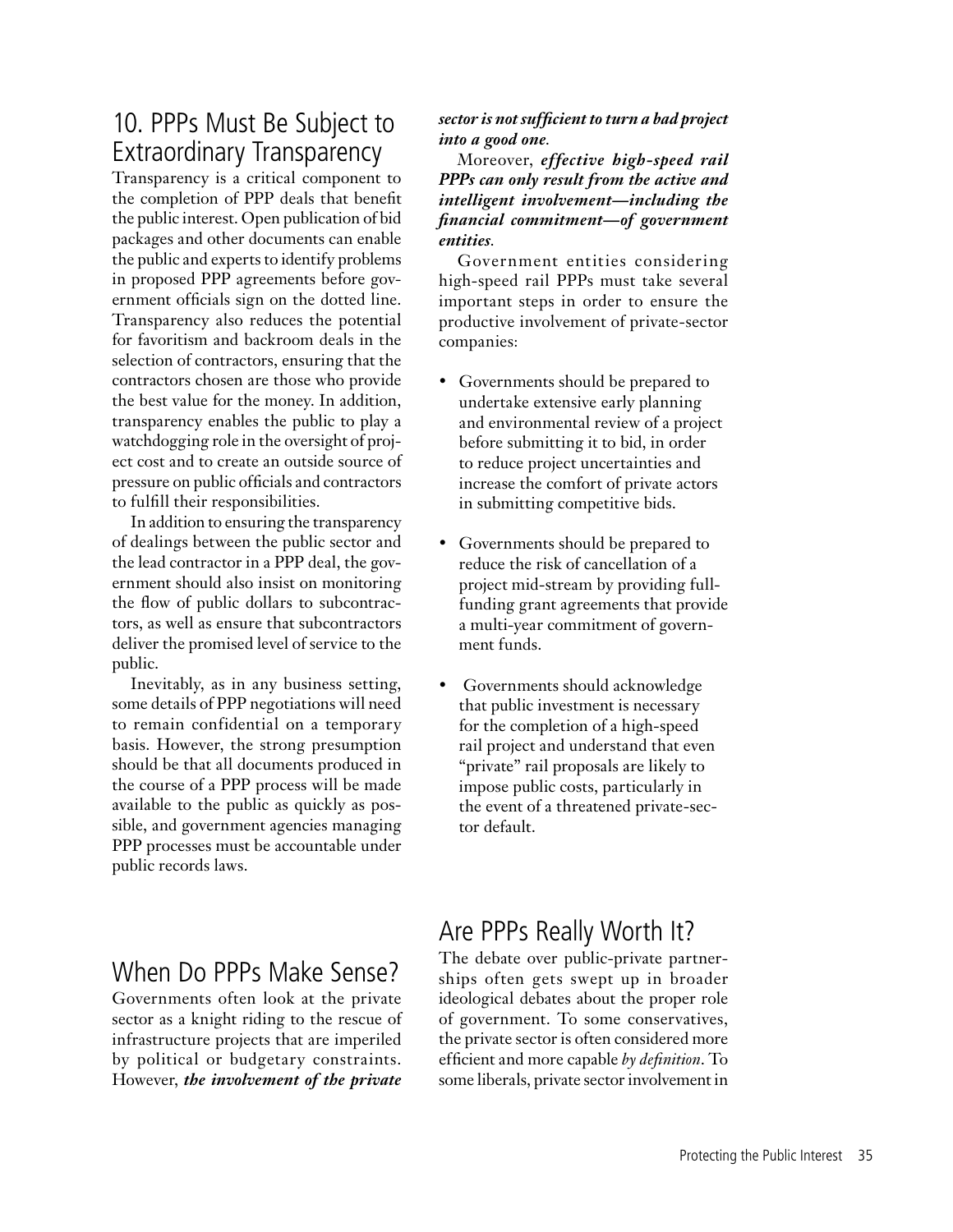public works is inherently suspect.

With high-speed rail, the experience of public-private partnerships abroad suggests that PPPs are neither beneficial nor detrimental by their very nature. If a government agency seeking to launch an infrastructure project is sure in its goals, well prepared and strategic—and if it is fortunate enough to enter a market brimming with competent, competitive firms eager to win their business—a public-private partnership can be an effective way to get the job done. But the many problems and pitfalls with PPPs around the globe teach us that there are certain public interest protections that should never be negotiated away, and that the public sector must be an aggressive and capable defender of the interests of citizens in any PPP negotiation.

Critically, they also tell us that the most powerful tool available to the public sector in ensuring that PPPs serve the public interest is the ability to walk away. Governments should never commit to a PPP approach unless they are convinced that a PPP is the best way to achieve the goals of a particular project—and that a PPP can be achieved that comports with the above principles.

As the nation prepares to make a massive investment in our future in the form of high-speed rail, it is important that government officials recognize that publicprivate partnerships are not panaceas, but are merely useful tools that should only be pursued under the right conditions and with the proper protections for the public interest.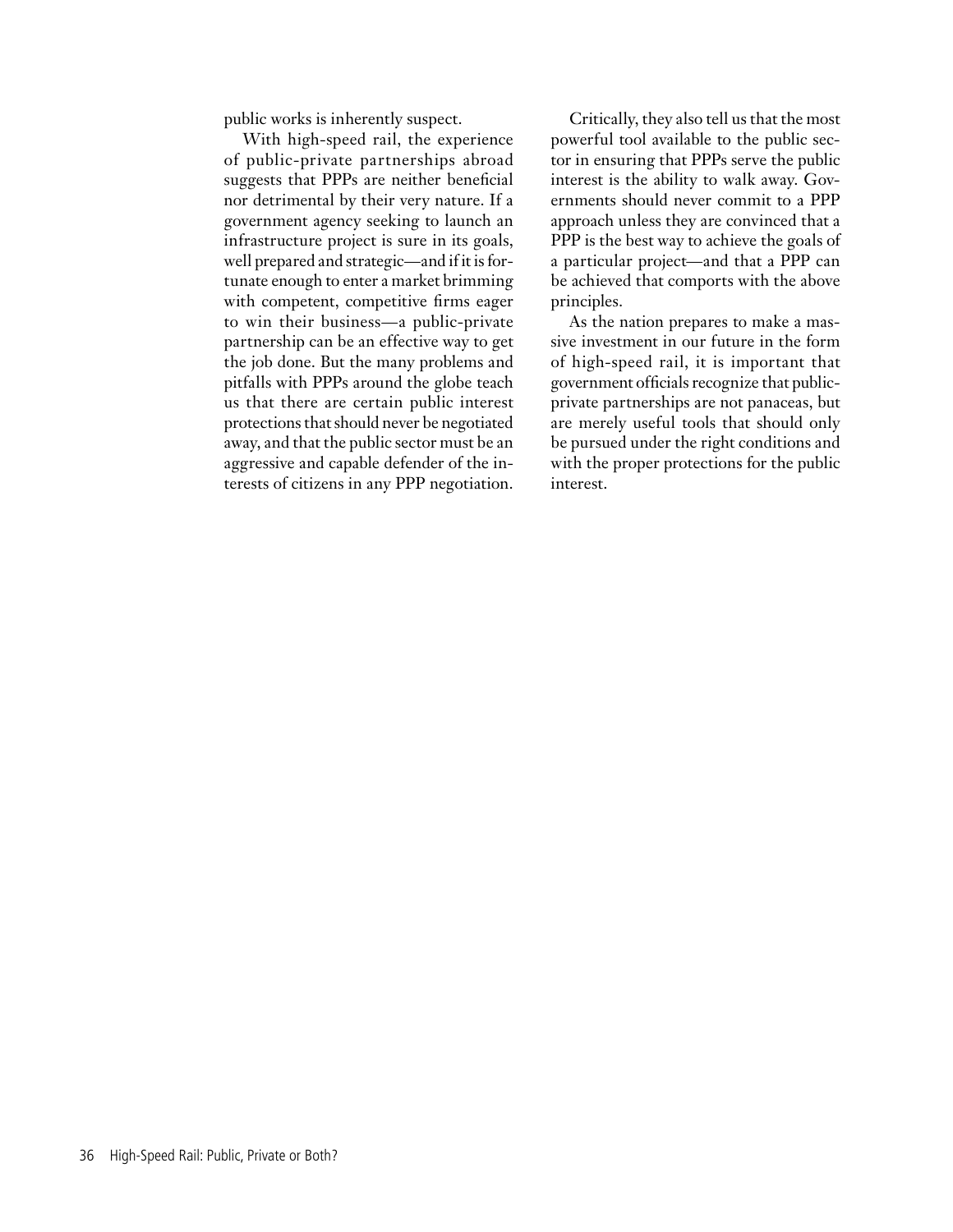## **Notes**

1 Harris Interactive, *More than a Third of Americans Aware of High Speed Rail Projects in Their State*, 24 February 2011.

2 U.S. Department of Transportation, *U.S. Transportation Secretary LaHood Leads Conference on Domestic High-Speed Rail Manufacturing* (press release), 4 December 2009.

3 Janet Zink, "Even with Florida's High-Speed Rail Stalled, Interest from Potential Builders Grows," *Lakeland (Fla.) Ledger*, 15 December 2010.

4 "1,000 responses": California High-Speed Rail Authority, *Requests for Expressions of Interest*, downloaded from www.cahighspeedrail. ca.gov/rfei.aspx, 20 May 2011; "22 funds": Ashley Swearengin et al., "Five Big-City Mayors Back High-Speed Rail," *Fresno Bee*, 7 June 2011.

5 Omega Center, Bartlett School of Planning (U.K.), *Project Profile: Netherlands: HSL-Zuid*, downloaded from www.omegacentre.bartlett.ucl. ac.uk/studies/cases/pdf/PROFILE\_HSLZUID\_ 040311.pdf, 3 May 2011.

6 Thomas Vieillescazes, DIF, *PPPs and EU Funds, Cross-Border Projects: The Case of the Rail Sector PPPs*, Powerpoint presentation to the Ministry of Finance and World Bank PPP Seminar, Warsaw, 17-18 June 2008.

7 RAVE (Portugal), *The Portuguese High-Speed Railway Project*, downloaded from www.rave.pt, 3 May 2011.

8 Reseau Ferre de France, *South Europe Atlantic High-Speed Rail Line: Tours-Bordeaux Press Kit* (Powerpoint presentation), 30 March 2010.

9 Pedro Cantos and Javier Campos, "Recent Changes in the Global Rail Industry: Facing the Challenge of Increased Flexibility," *European Transport*, 29:1-21, 2005.

10 Government-owned corporations can be defined as those in which the government retains majority ownership and control over the corporation, even if the government does not own 100 percent of the stock. For example, there are private shareholders in Amtrak, but they have essentially no say in the operation of the company. See U.S. Congressional Budget Office, *The Past and Future of U.S. Passenger Rail Service*, September 2003.

11 High Speed 1, *U.K. Government Sells Right to Operate Its First High Speed Railway for £2.1 BN* (press release), 5 November 2010.

12 Fyra, *NS Hispeed Factsheets*, downloaded from www.fyra.com/index.php?page=ns-hispeed-factsheets&hl=de\_DE, 22 May 2011.

13 Richard N. Vellotta, "DesertXpress Rail Project Going After Tax Dollars After All," *Las Vegas Sun*, 21 February 2011.

14 Tania von der Heidt et al., *Contractual Arrangements and Their Implications for the Provision of an Australian HSR System,*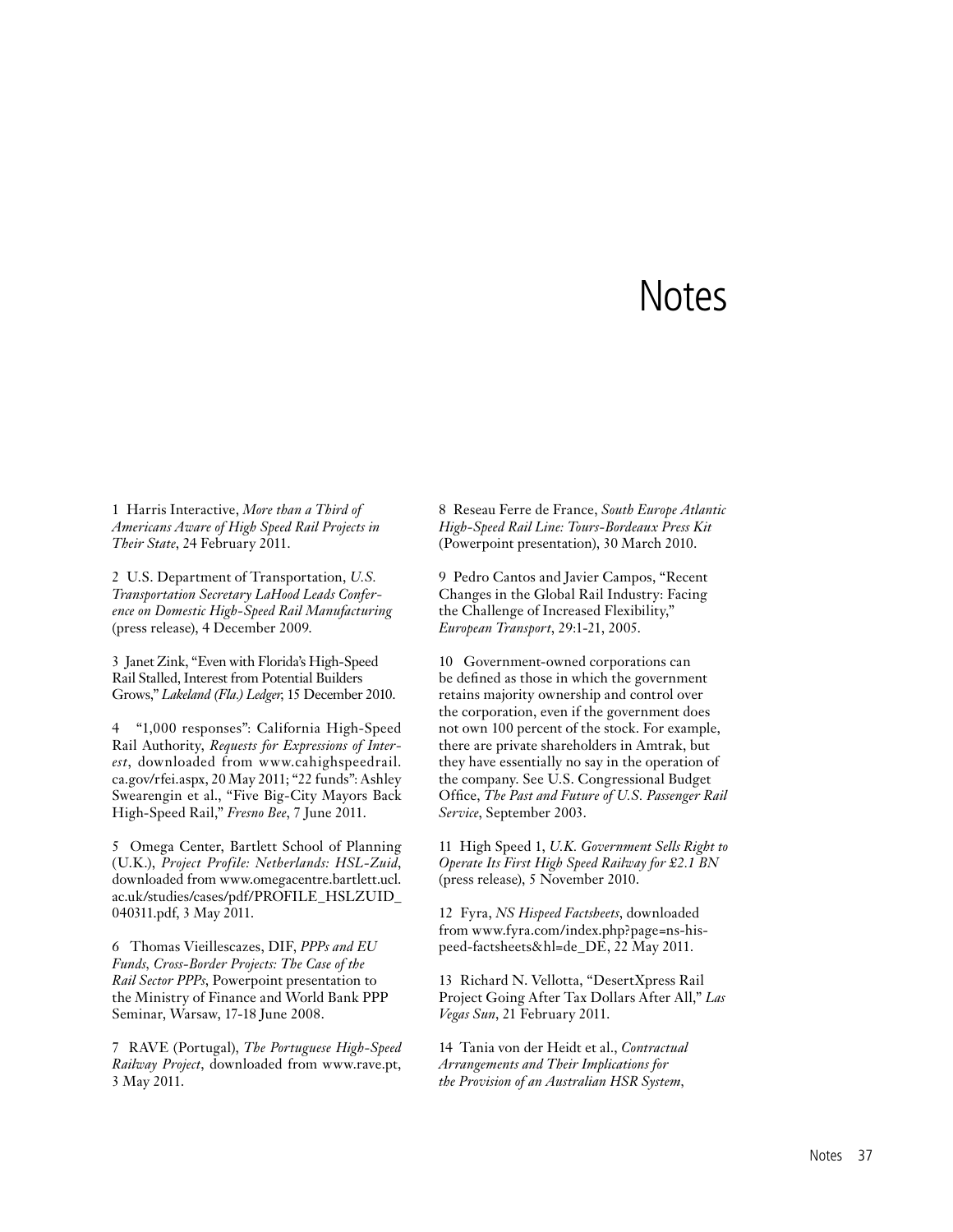paper presented to the Next Generation Infrastructures Conference, Chennai, India, 9-11 December 2009.

15 See note 6.

16 See note 5.

17 Government Accountability Office, *High Speed Passenger Rail: Future Development Will Depend on Addressing Financial and Other Challenges and Establishing a Clear Federal Role*, March 2009.

18 Thomas Remond, *Infrastructure Charging on the French Railway Network: RFF's Experience*, 29 October 2004.

19 Ibid.

20 Anzir Boodoo, *An International Comparison of Railway Organizational and Planning Frameworks,* 2002.

21 Thorsten Beckers et al. *Long Distance Passenger Rail Services in Europe: Market Access Models and Implications for Germany,* December 2009.

23 See note 17.

24 Infrastructure Management Group, *Report of Responses to the Request for Expressions of Interest for Private Participation in the Development of a High-Speed Train System in California*, prepared for the California High-Speed Rail Authority, October 2008.

25 Dennis J. Enright, *The Public Versus Private Toll Road Choice in the United States*, NW Financial Group, LLC, June 2007, 8.

26 See, for example: Paul A. Grout, "Public and Private Sector Discount Rates in Public-Private Partnerships," *The Economic Journal*, Vol. 113, Mar. 2003, pp. C62–C68; E.R. Yescombe, Public-Private Partnerships: Principles of Policy and Finance, 2007 as cited in Ingo A. Hansen, *Review of Public-Private Partnerships in Heavy Railway Infrastructure Projects*, 20 December 2010.

27 Gunnar Alexandersson and Staffan Hultén, "Prospects and Pitfalls of Public-Private Partnerships in the Transportation Sector—Theoretical Issues and Empirical Experience," paper presented at the 10<sup>th</sup> International Conference on Competition and Ownership in Land

Passenger Transport, Hamilton Island, Australia, 12-17 August 2007.

28 Ibid.

29 S. Ping Ho and Chun-Wei Tsui, *When Are Public-Private Partnerships not an Appropriate Governance Structure? Case Study Evidence*, paper presented to 2010 Construction Research Conference, Banff, Alberta, Canada, 8-10 May 2010.

30 See note 27.

31 European Commission, *State Aid N523/2002, United Kingdom—The Channel Tunnel Rail Link (CTRL IV)* (memorandum of decision), 18 September 2002.

32 "Government Takes Control of London and Continental Railways," *The Railway Gazette International*, 9 June 2009.

33 Ibid.

34 Claude Barjonet, "Le TGV Perpignan-Figueras attribué à Eiffage et ACS-Dragados," *Les Echoes*, 29 December 2003. (Translated from French using Google Translate.)

35 See note 6.

36 Directorate-General of Budget, Accounting and Statistics, Executive Yuan, R.O.C. (Taiwan), *Statistical Yearbook of the Republic of China 2009*, 2010.

37 "THSRC Generates First Net Operating Profit in 2009," *Focus Taiwan News Channel*, 23 June 2010.

38 Peter Yu Kien-Hong and Jokull Johannesson, "Near-Bankruptcy of the Taiwan High-Speed Rail Corporation: What Went Wrong?" *International Journal of Business and Management*, 5(12): 14-22, December 2010.

39 Robert Cruikshank, "Taiwan HSR Generates Operating Profit" *California High Speed Rail Blog*, 27 June 2010.

40 Yi-Shan Chen, "How to Save the High-Speed Railway?" *CommonWealth Magazine* (Taiwan), 24 September 2009.

41 "Official Hints at Extending THSRC Handover Period," *Taipei Times*, 15 October 2009.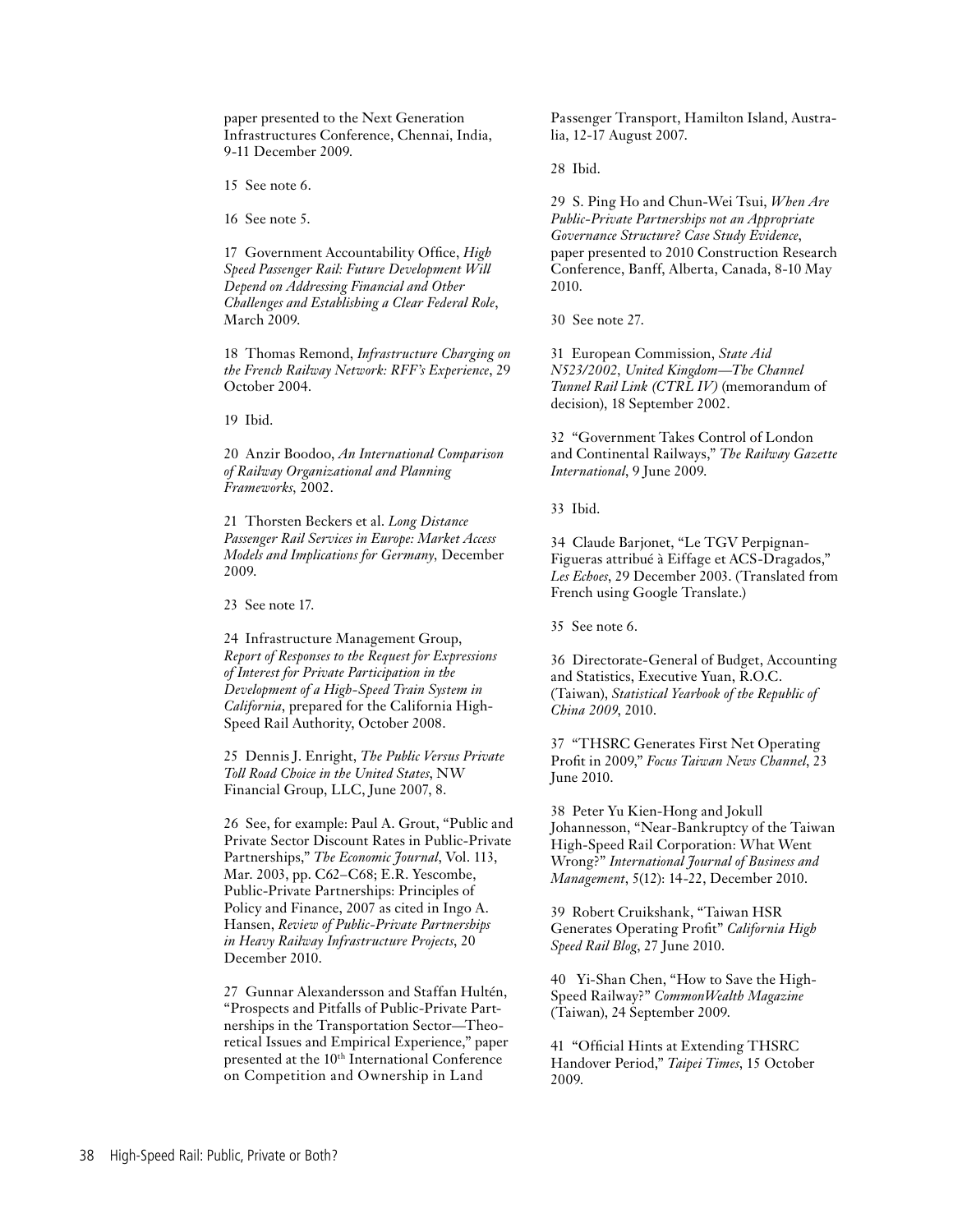42 *High Speed Rail Systems Around the World: A Survey and Comparison or Existing Systems*, The Utah Foundation, August 2010.

43 Ibid.

44 Ibid.

45 *Project Finance*, "European PPP Deal of the Year 2001—HSL Zuid," 1 February 2002.

46 See note 5.

47 Ernst & Young, *High Speed 2: International Case Studies on Delivery and Financing—A Report for HS2*, 18 December 2009.

48 For differing perspectives on the impact of collusion among bidders on the cost of the HSL-Zuid project, see: Joop Koppenjan and Martijn Leijten, "Privatising Railroads: The Problematic Involvement of the Private Sector in Two Dutch Railway Projects," *Asia Pacific Journal of Public Administration*, 27(2):181-199, December 2005; Hugo Priemus, "Contracting Public Transport Infrastructure: Recent Experience with the Dutch High Speed Line and the Amsterdam North-South Metro Line," Presentation at the 11th International Thredbo Conference on Competition and Ownership in Land Passenger Transport, Delft University of Technology, 21 September 2009.

49 Joop Koppenjan and Martijn Leijten, "Privatising Railroads: The Problematic Involvement of the Private Sector in Two Dutch Railway Projects," *Asia Pacific Journal of Public Administration*, 27(2):181-199, December 2005.

50 Ibid.

51 General Accounting Office (Netherlands), *Tweede Kamer Dossier: HSL Zuid*, June 2010 (translated from Dutch via Google Translate); House of Representatives (Netherlands), *Risk HSL* (report), 20 June 2007 (translated from Dutch via Google Translate).

52 Peter Badcock, "HSL Zuid Opening Postponed Again," *Railway Journal International*, 11 September 2007.

53 General Accounting Office (Netherlands), *Tweede Kamer Dossier: HSL Zuid*, June 2010 (translated from Dutch via Google Translate).

54 Jaap Verkade, *Rounding Evaluation Large Construction Projects HSL-Zuid*, May 2009 (translated from Dutch via Google Translate). 55 See note 14.

56 See note 49.

57 "Eurlings Moves to Rescue HSA," *Railway Gazette International*, 11 March 2009.

58 Ibid.

59 Louis S. Thompson, *Privatizing British Railways: Are There Lessons for the World Bank and Its Borrowers?* The World Bank Group, September 2004.

60 Ibid.

61 Ibid.

62 Brendan Martin, *British Rail Privatization: What Went Wrong?*, May 2002.

63 See note 59.

64 See note 62.

65 See note 59.

66 Ibid.

67 Office of Rail Regulation (U.K.), *Train Derailment at Hatfield: A Final Report by the Independent Investigation Board*, July 2006. 68 See note 6.

69 Interview with Gerald Corbett on BBC Radio's "Today", 17 December 1999 as cited in Brendan Martin, *British Rail Privatization: What Went Wrong?*, May 2002.

70 Carlos Alberto João Fernandes, RAVE (Portugal), "Portuguese High Speed Network Is Fast Approaching," *European Railway Review*, 26 September 2007.

71 Ibid.

72 KPMG International, *Rail at High Speed— Doing Large Deals in a Challenging Environment: Lessons Learned from Portugal's First High-Speed Rail*, 2010.

73 Ibid.

74 Duarte Silva, et al., RAVE (Portugal), *Performance Payment Regime for HSL in a PPP Context: The Portuguese Model*, January 2011.

75 Isabel Falcão de Campos, et al., RAVE